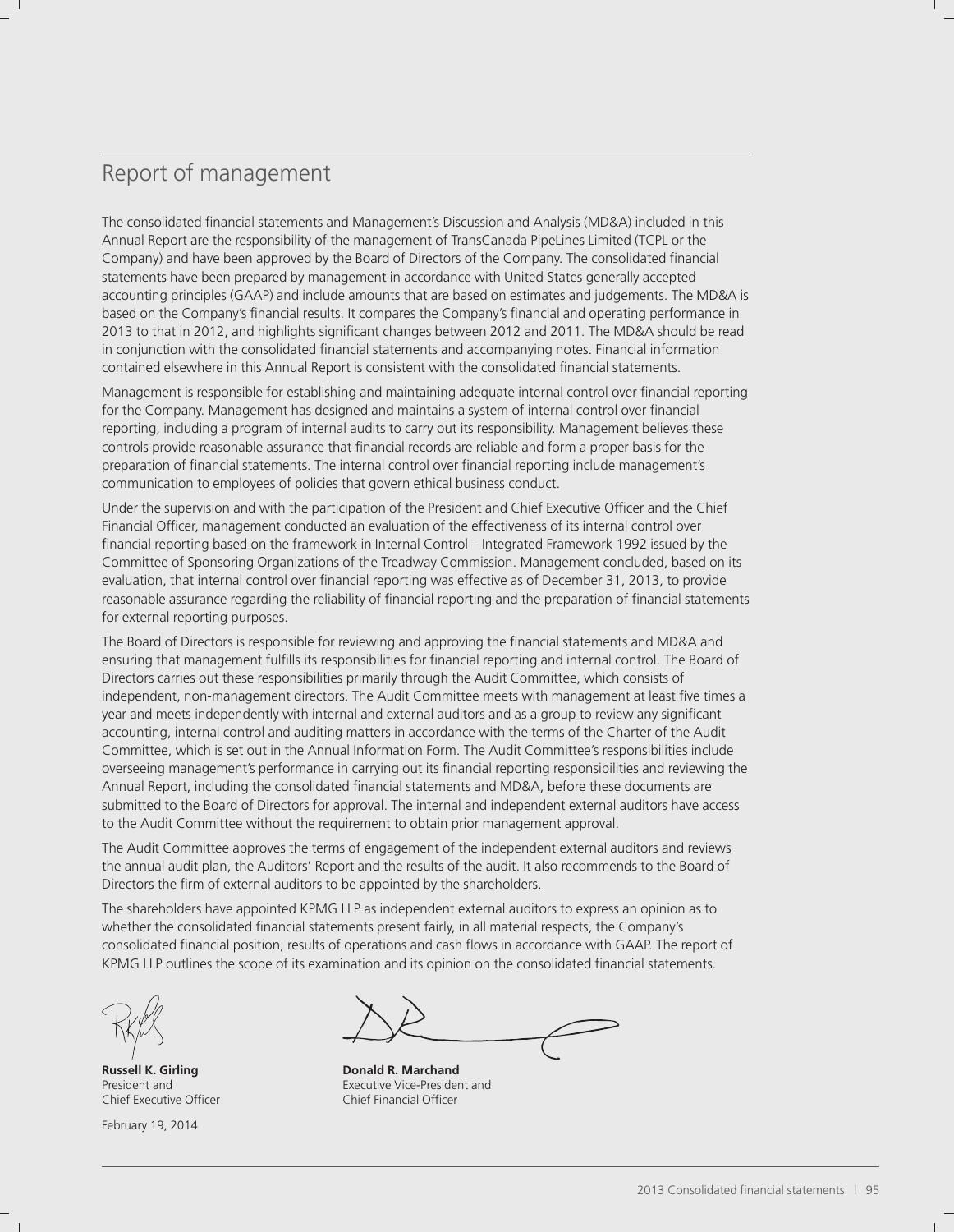# Independent Auditors' Report of Registered Public Accounting Firm

### **TO THE SHAREHOLDERS OF TRANSCANADA PIPELINES LIMITED**

We have audited the accompanying consolidated financial statements of TransCanada PipeLines Limited, which comprise the consolidated balance sheets as at December 31, 2013 and December 31, 2012, the consolidated statements of income, comprehensive income, equity and cash flows for each of the years in the three-year period ended December 31, 2013, and notes, comprising a summary of significant accounting policies and other explanatory information.

### **MANAGEMENT'S RESPONSIBILITY FOR THE CONSOLIDATED FINANCIAL STATEMENTS**

Management is responsible for the preparation and fair presentation of these consolidated financial statements in accordance with U.S. generally accepted accounting principles, and for such internal control as management determines is necessary to enable the preparation of consolidated financial statements that are free from material misstatement, whether due to fraud or error.

### **AUDITORS' RESPONSIBILITY**

Our responsibility is to express an opinion on these consolidated financial statements based on our audits. We conducted our audits in accordance with Canadian generally accepted auditing standards and the standards of the Public Company Accounting Oversight Board (United States). Those standards require that we comply with ethical requirements and plan and perform the audit to obtain reasonable assurance about whether the consolidated financial statements are free from material misstatement.

An audit involves performing procedures to obtain audit evidence about the amounts and disclosures in the consolidated financial statements. The procedures selected depend on our judgment, including the assessment of the risks of material misstatement of the consolidated financial statements, whether due to fraud or error. In making those risk assessments, we consider internal control relevant to the entity's preparation and fair presentation of the consolidated financial statements in order to design audit procedures that are appropriate in the circumstances. An audit also includes evaluating the appropriateness of accounting policies used and the reasonableness of accounting estimates made by management, as well as evaluating the overall presentation of the consolidated financial statements.

We believe that the audit evidence we have obtained in our audits is sufficient and appropriate to provide a basis for our audit opinion.

### **OPINION**

In our opinion, the consolidated financial statements present fairly, in all material respects, the consolidated financial position of TransCanada PipeLines Limited as at December 31, 2013 and December 31, 2012, and its consolidated results of operations and its consolidated cash flows for each of the years in the three-year period ended December 31, 2013 in accordance with U.S. generally accepted accounting principles.

Chartered Accountants Calgary, Canada

February 19, 2014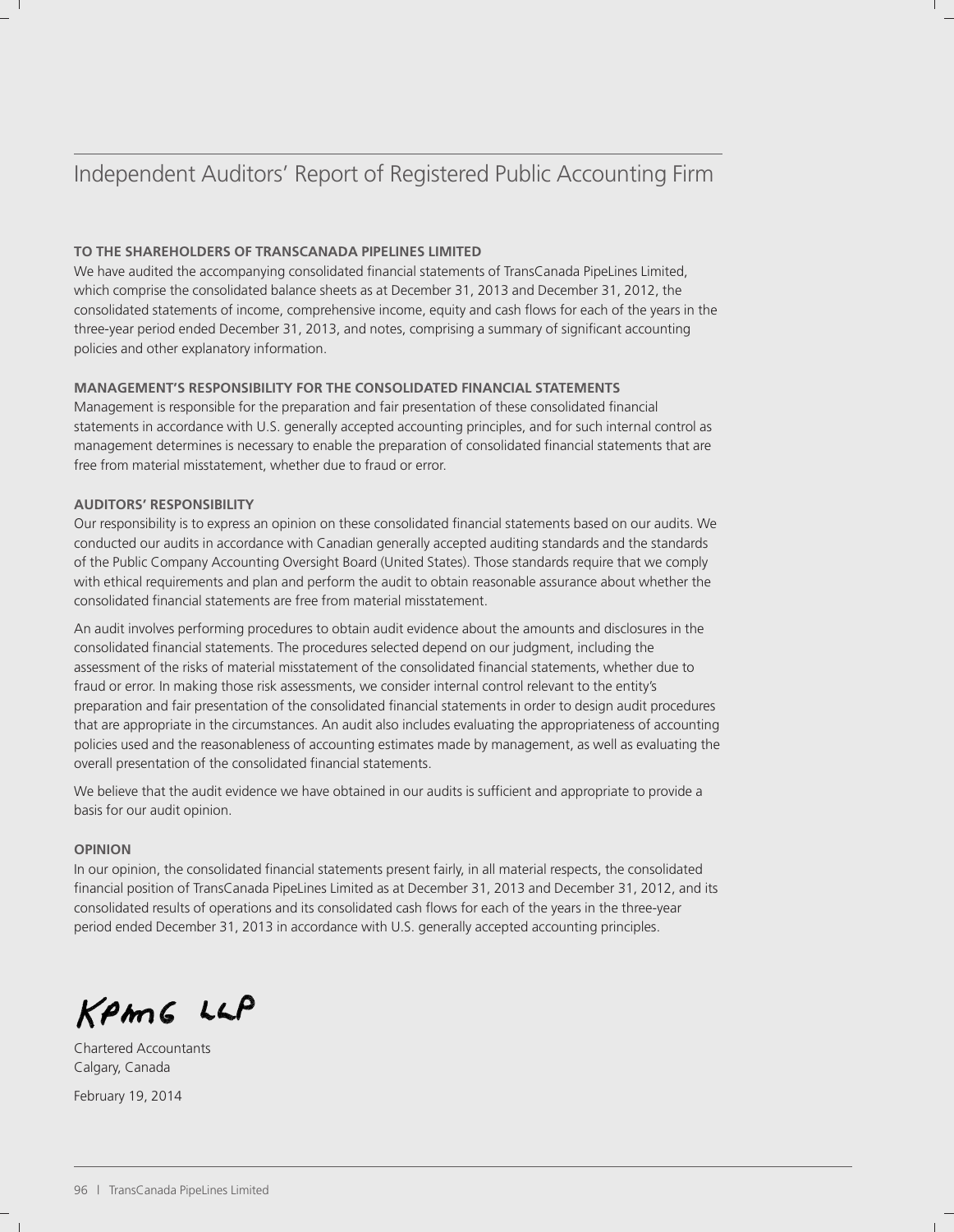# Consolidated statement of income

| year ended December 31<br>(millions of Canadian dollars)       | 2013  | 2012  | 2011  |
|----------------------------------------------------------------|-------|-------|-------|
| <b>Revenues</b>                                                |       |       |       |
| Natural Gas Pipelines                                          | 4,497 | 4,264 | 4,244 |
| Oil Pipelines                                                  | 1,124 | 1,039 | 827   |
| Energy                                                         | 3,176 | 2,704 | 2,768 |
|                                                                | 8,797 | 8,007 | 7,839 |
| <b>Income from Equity Investments (Note 8)</b>                 | 597   | 257   | 415   |
| <b>Operating and Other Expenses</b>                            |       |       |       |
| Plant operating costs and other                                | 2,674 | 2,577 | 2,358 |
| Commodity purchases resold                                     | 1.317 | 1,049 | 991   |
| Property taxes                                                 | 445   | 434   | 410   |
| Depreciation and amortization                                  | 1,485 | 1,375 | 1,328 |
|                                                                | 5,921 | 5,435 | 5,087 |
| <b>Financial Charges/(Income)</b>                              |       |       |       |
| Interest expense (Note 15)                                     | 1,046 | 1,037 | 1,078 |
| Interest income and other                                      | (72)  | (125) | (89)  |
|                                                                | 974   | 912   | 989   |
| Income before Income Taxes                                     | 2,499 | 1,917 | 2,178 |
| <b>Income Tax Expense</b> (Note 16)                            |       |       |       |
| Current                                                        | 43    | 185   | 194   |
| Deferred                                                       | 562   | 276   | 352   |
|                                                                | 605   | 461   | 546   |
| Net Income                                                     | 1,894 | 1,456 | 1,632 |
| Net Income Attributable to Non-Controlling Interests (Note 18) | 105   | 96    | 107   |
| <b>Net Income Attributable to Controlling Interests</b>        | 1,789 | 1,360 | 1,525 |
| Preferred Share Dividends (Note 20)                            | 20    | 22    | 22    |
| <b>Net Income Attributable to Common Shares</b>                | 1,769 | 1,338 | 1,503 |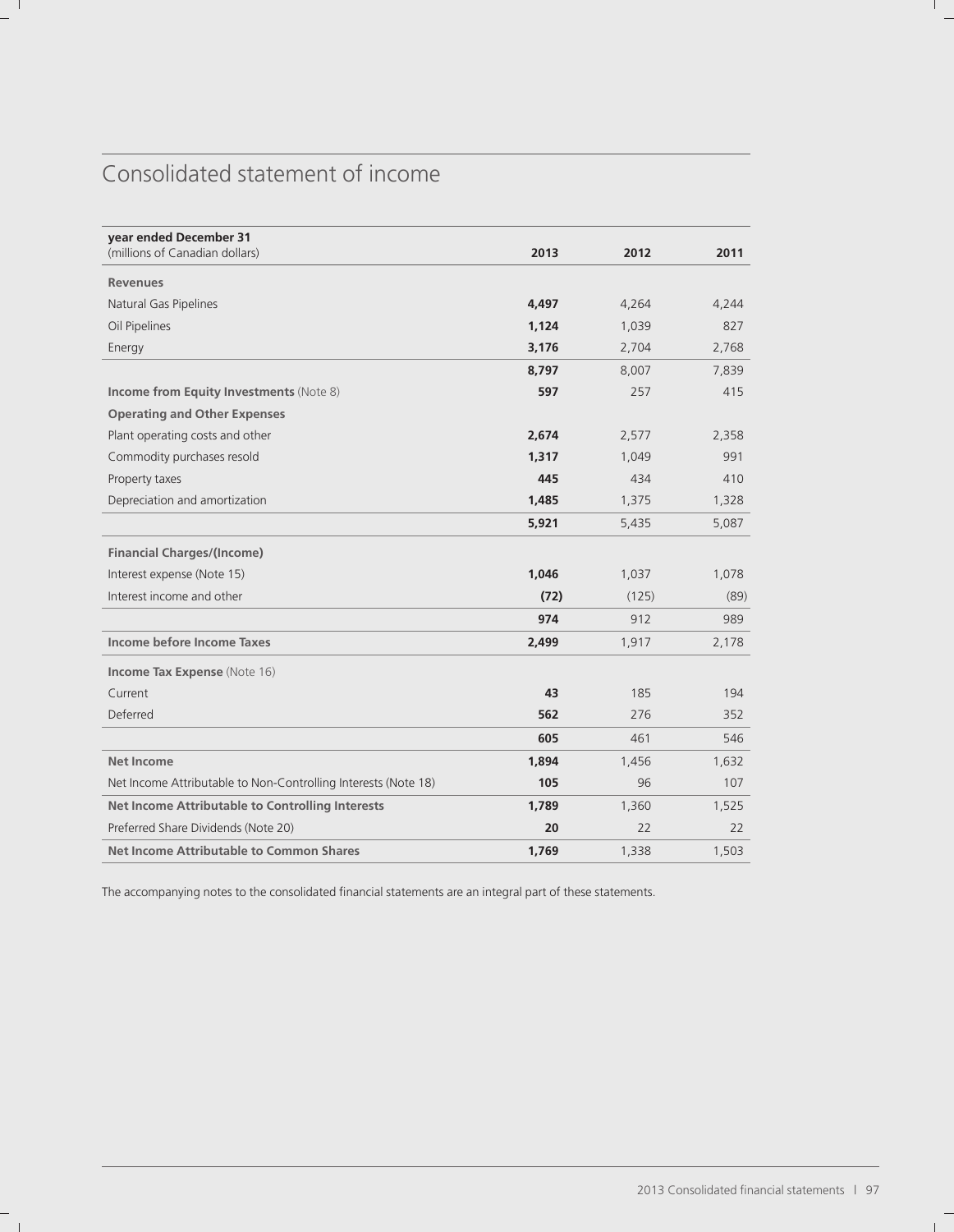# Consolidated statement of comprehensive income

| year ended December 31<br>(millions of Canadian dollars)                                                                                   | 2013  | 2012  | 2011  |
|--------------------------------------------------------------------------------------------------------------------------------------------|-------|-------|-------|
| <b>Net Income</b>                                                                                                                          | 1,894 | 1,456 | 1,632 |
| Other Comprehensive Income/(Loss), Net of Income Taxes                                                                                     |       |       |       |
| Foreign currency translation gains and losses on net investments in<br>foreign operations                                                  | 383   | (129) | 137   |
| Change in fair value of net investment hedges                                                                                              | (239) | 44    | (73)  |
| Change in fair value of cash flow hedges                                                                                                   | 71    | 48    | (212) |
| Reclassification to Net Income of gains and losses on cash flow<br>hedges                                                                  | 41    | 138   | 147   |
| Unrealized actuarial gains and losses on pension and other<br>post-retirement benefit plans                                                | 67    | (73)  | (89)  |
| Reclassification to Net Income of actuarial gains and losses and prior<br>service costs on pension and other post-retirement benefit plans | 23    | 22    | 10    |
| Other Comprehensive Income/(Loss) on equity investments                                                                                    | 234   | (70)  | (91)  |
| Other Comprehensive Income/(Loss) (Note 21)                                                                                                | 580   | (20)  | (171) |
| <b>Comprehensive Income</b>                                                                                                                | 2,474 | 1,436 | 1,461 |
| Comprehensive Income Attributable to Non-Controlling Interests                                                                             | 171   | 75    | 142   |
| <b>Comprehensive Income Attributable to Controlling Interests</b>                                                                          | 2,303 | 1,361 | 1,319 |
| Preferred Share Dividends                                                                                                                  | 20    | 22    | 22    |
| <b>Comprehensive Income Attributable to Common Shares</b>                                                                                  | 2,283 | 1,339 | 1,297 |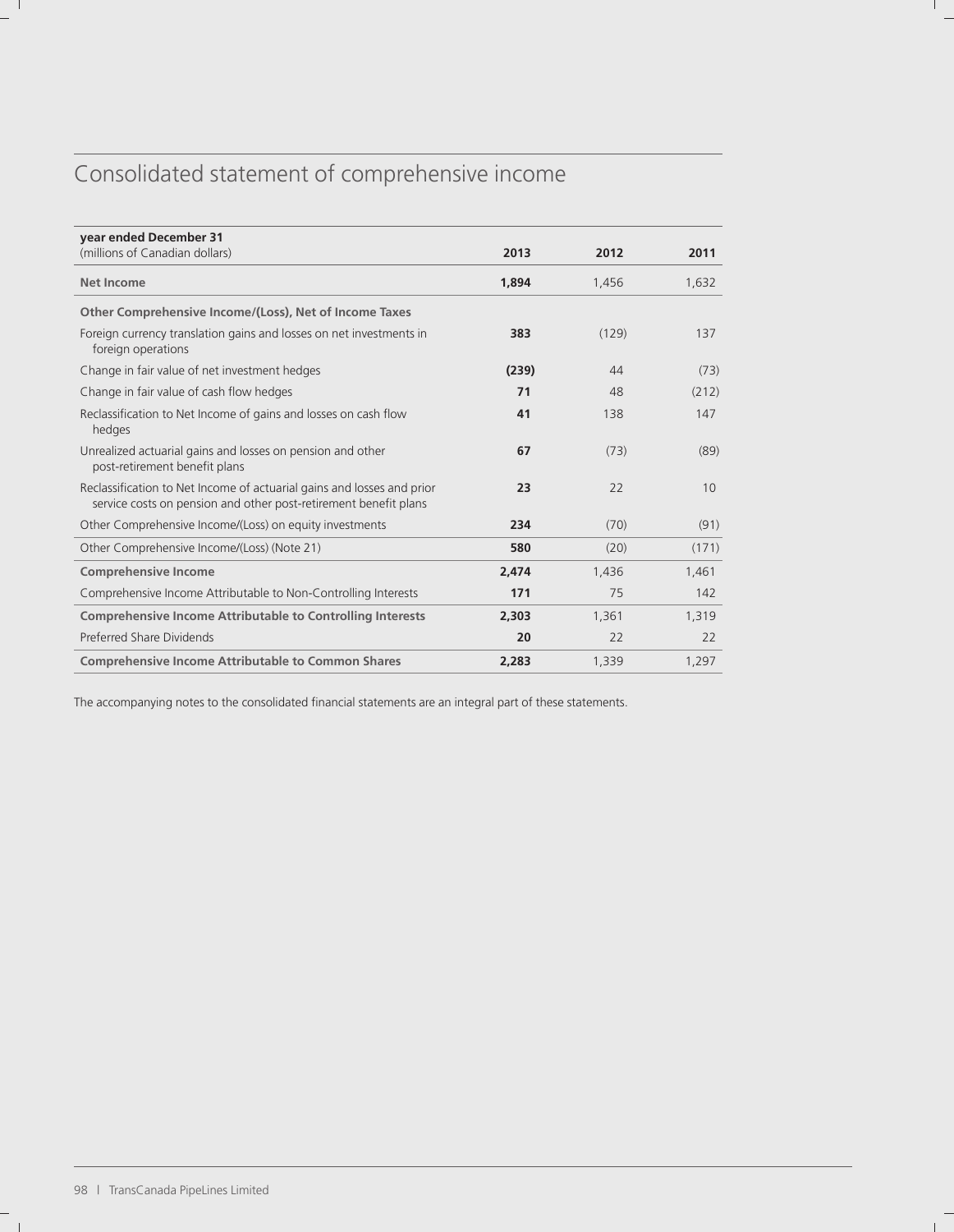# Consolidated statement of cash flows

| year ended December 31<br>(millions of Canadian dollars)                                 | 2013     | 2012     | 2011     |
|------------------------------------------------------------------------------------------|----------|----------|----------|
| <b>Cash Generated from Operations</b>                                                    |          |          |          |
| Net income                                                                               | 1,894    | 1,456    | 1,632    |
| Depreciation and amortization                                                            | 1,485    | 1,375    | 1,328    |
| Deferred income taxes (Note 16)                                                          | 562      | 276      | 352      |
| Income from equity investments (Note 8)                                                  | (597)    | (257)    | (415)    |
| Distributed earnings received from equity investments (Note 8)                           | 605      | 376      | 393      |
| Employee post-retirement benefits funding lower than (in excess of)<br>expense (Note 22) | 50       | 9        | (2)      |
| Other                                                                                    | (22)     | 24       | 72       |
| (Increase)/decrease in operating working capital (Note 24)                               | (334)    | 287      | 207      |
| Net cash provided by operations                                                          | 3,643    | 3,546    | 3,567    |
| <b>Investing Activities</b>                                                              |          |          |          |
| Capital expenditures (Note 4)                                                            | (4, 461) | (2, 595) | (2, 513) |
| Equity investments                                                                       | (163)    | (652)    | (633)    |
| Acquisitions, net of cash acquired (Note 25)                                             | (216)    | (214)    |          |
| Deferred amounts and other                                                               | (280)    | 205      | 92       |
| Net cash used in investing activities                                                    | (5, 120) | (3,256)  | (3,054)  |
| <b>Financing Activities</b>                                                              |          |          |          |
| Dividends on common and preferred shares (Notes 19 and 20)                               | (1,308)  | (1, 248) | (1, 185) |
| Distributions paid to non-controlling interests                                          | (146)    | (113)    | (109)    |
| Advances (to)/from affiliates, net                                                       | (297)    | (235)    | (2,090)  |
| Notes payable (repaid)/issued, net                                                       | (492)    | 449      | (224)    |
| Long-term debt issued, net of issue costs                                                | 4,253    | 1,491    | 1,622    |
| Repayment of long-term debt                                                              | (1, 286) | (980)    | (1, 272) |
| Common shares issued                                                                     | 899      | 269      | 2,401    |
| Partnership units of subsidiary issued, net of issue costs (Note 25)                     | 384      |          | 321      |
| Preferred shares redeemed (Note 20)                                                      | (200)    |          |          |
| Net cash provided by/(used in) financing activities                                      | 1,807    | (367)    | (536)    |
| <b>Effect of Foreign Exchange Rate Changes on Cash and</b><br><b>Cash Equivalents</b>    | 28       | (15)     | 4        |
| <b>Increase/(Decrease) in Cash and Cash Equivalents</b>                                  | 358      | (92)     | (19)     |
| <b>Cash and Cash Equivalents</b>                                                         |          |          |          |
| Beginning of year                                                                        | 537      | 629      | 648      |
| <b>Cash and Cash Equivalents</b>                                                         |          |          |          |
| End of year                                                                              | 895      | 537      | 629      |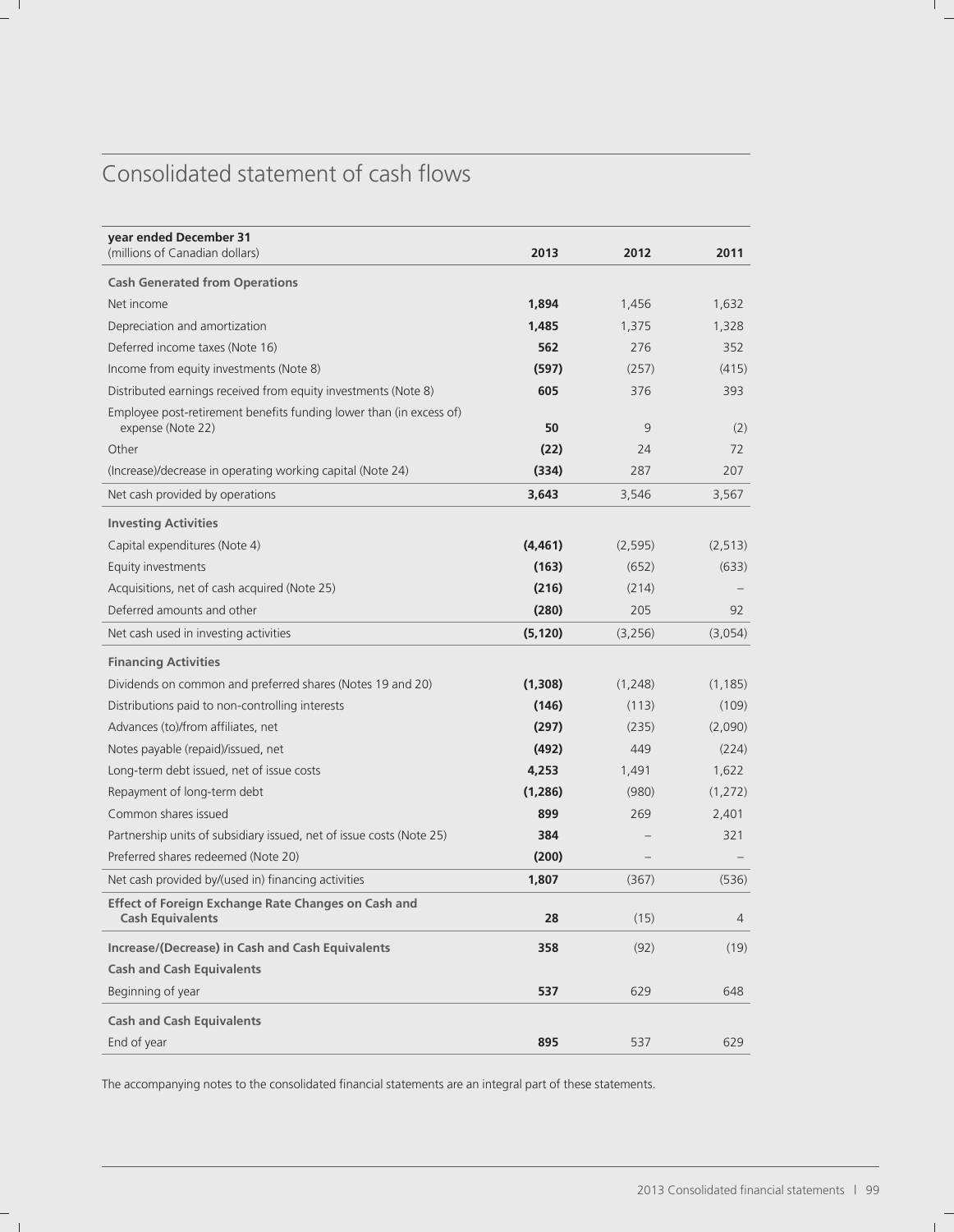# Consolidated balance sheet

| at December 31                                                                                           |                |                |
|----------------------------------------------------------------------------------------------------------|----------------|----------------|
| (millions of Canadian dollars)                                                                           | 2013           | 2012           |
| <b>ASSETS</b>                                                                                            |                |                |
| <b>Current Assets</b>                                                                                    |                |                |
| Cash and cash equivalents                                                                                | 895            | 537            |
| Accounts receivable                                                                                      | 1,165          | 1,089          |
| Due from affiliates (Note 27)                                                                            | 2,721          | 2,889          |
| Inventories                                                                                              | 251<br>845     | 224<br>992     |
| Other (Note 5)                                                                                           |                |                |
|                                                                                                          | 5,877          | 5,731          |
| Plant, Property and Equipment (Note 7)                                                                   | 37,606         | 33,713         |
| Equity Investments (Note 8)                                                                              | 5,759          | 5,366          |
| <b>Regulatory Assets (Note 9)</b>                                                                        | 1,735          | 1,629          |
| Goodwill (Note 10)<br>Intangible and Other Assets (Note 11)                                              | 3,696          | 3,458<br>1,405 |
|                                                                                                          | 1,953          |                |
|                                                                                                          | 56,626         | 51,302         |
| <b>LIABILITIES</b>                                                                                       |                |                |
| <b>Current Liabilities</b>                                                                               |                |                |
| Notes payable (Note 12)                                                                                  | 1,842          | 2,275          |
| Accounts payable and other (Note 13)<br>Due to affiliates (Note 27)                                      | 2,141<br>1,439 | 2,340<br>1,904 |
| Accrued interest                                                                                         | 389            | 370            |
| Current portion of long-term debt (Note 15)                                                              | 973            | 894            |
|                                                                                                          |                |                |
|                                                                                                          | 6,784          | 7,783          |
| <b>Regulatory Liabilities (Note 9)</b><br>Other Long-Term Liabilities (Note 14)                          | 229<br>656     | 268<br>882     |
| Deferred Income Tax Liabilities (Note 16)                                                                | 4,564          | 4,016          |
| Long-Term Debt (Note 15)                                                                                 | 21,892         | 18,019         |
| <b>Junior Subordinated Notes (Note 17)</b>                                                               | 1,063          | 994            |
|                                                                                                          | 35,188         | 31,962         |
|                                                                                                          |                |                |
| <b>EQUITY</b>                                                                                            |                |                |
| Common shares, no par value (Note 19)                                                                    | 15,205         | 14,306         |
| Issued and outstanding: December 31, 2013 - 757 million shares<br>December 31, 2012 - 738 million shares |                |                |
| Preferred shares (Note 20)                                                                               | 194            | 389            |
| Additional paid-in capital                                                                               | 431            | 400            |
| Retained earnings                                                                                        | 5.125          | 4,657          |
| Accumulated other comprehensive loss (Note 21)                                                           | (934)          | (1,448)        |
| <b>Controlling interests</b>                                                                             | 20,021         | 18,304         |
| Non-controlling interests (Note 18)                                                                      | 1,417          | 1,036          |
|                                                                                                          | 21,438         | 19,340         |
|                                                                                                          | 56,626         | 51,302         |

**Commitments, Contingencies and Guarantees** (Note 26)

**Subsequent Events** (Note 28)

The accompanying notes to the consolidated financial statements are an integral part of these statements.

On behalf of the Board:

 $135F$ 

Director Director

 $2\pi$  $\sim$ 

**Russell K. Girling Kevin E. Benson**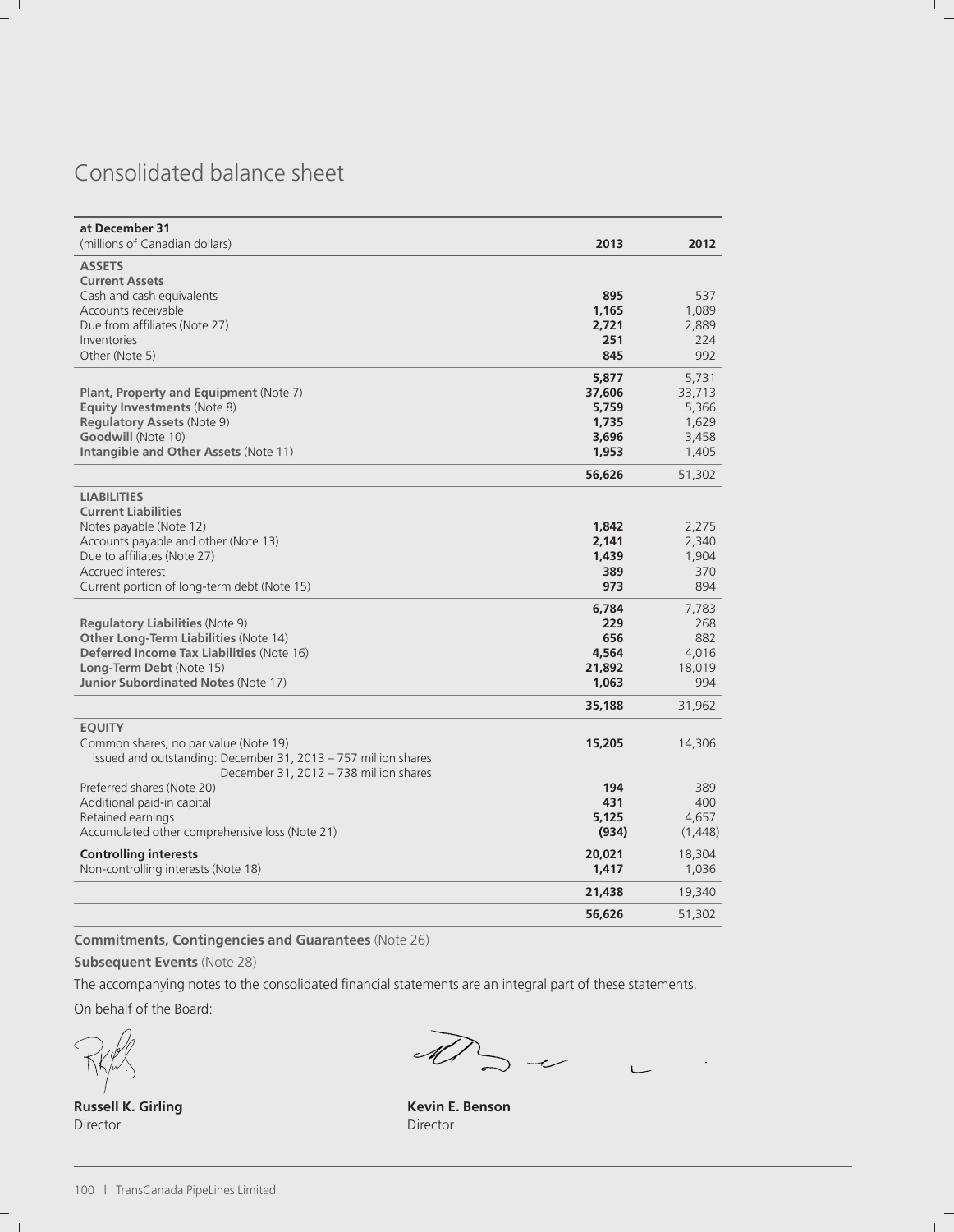# Consolidated statement of equity

| year ended December 31<br>(millions of Canadian dollars)                       | 2013           | 2012     | 2011     |
|--------------------------------------------------------------------------------|----------------|----------|----------|
| <b>Common Shares</b>                                                           |                |          |          |
| Balance at beginning of year                                                   | 14,306         | 14,037   | 11,636   |
| Proceeds from shares issued (Note 19)                                          | 899            | 269      | 2,401    |
| Balance at end of year                                                         | 15,205         | 14,306   | 14,037   |
| <b>Preferred Shares</b>                                                        |                |          |          |
| Balance at beginning of year                                                   | 389            | 389      | 389      |
| Redemption of preferred shares                                                 | (195)          |          |          |
| Balance at end of year                                                         | 194            | 389      | 389      |
| <b>Additional Paid-In Capital</b>                                              |                |          |          |
| Balance at beginning of year                                                   | 400            | 394      | 359      |
| Other                                                                          | $\overline{7}$ | 6        | 5        |
| Dilution impact from TC PipeLines, LP units issued (Note 25)                   | 29             |          | 30       |
| Redemption of preferred shares                                                 | (5)            |          |          |
| Balance at end of year                                                         | 431            | 400      | 394      |
| <b>Retained Earnings</b>                                                       |                |          |          |
| Balance at beginning of year                                                   | 4,657          | 4,561    | 4,236    |
| Net income attributable to controlling interests                               | 1,789          | 1,360    | 1,525    |
| Common share dividends                                                         | (1, 301)       | (1, 242) | (1, 178) |
| Preferred share dividends                                                      | (20)           | (22)     | (22)     |
| Balance at end of year                                                         | 5,125          | 4,657    | 4,561    |
| <b>Accumulated Other Comprehensive Loss</b>                                    |                |          |          |
| Balance at beginning of year                                                   | (1, 448)       | (1,449)  | (1,243)  |
| Other comprehensive income/(loss)                                              | 514            | 1        | (206)    |
| Balance at end of year                                                         | (934)          | (1,448)  | (1, 449) |
| <b>Equity Attributable to Controlling Interests</b>                            | 20,021         | 18,304   | 17,932   |
| <b>Equity Attributable to Non-Controlling Interests</b>                        |                |          |          |
| Balance at beginning of year                                                   | 1,036          | 1,076    | 768      |
| Net income attributable to non-controlling interests                           |                |          |          |
| TC PipeLines, LP                                                               | 93             | 91       | 101      |
| Portland                                                                       | 12             | 5        | 6        |
| Other comprehensive income/(loss) attributable to non-controlling<br>interests | 66             | (21)     | 35       |
| Issuance of TC PipeLines, LP units                                             |                |          |          |
| Proceeds, net of issue costs                                                   | 384            |          | 321      |
| Decrease in TCPL's ownership of TC PipeLines, LP                               | (47)           |          | (50)     |
| Distributions declared to non-controlling interests                            | (146)          | (113)    | (109)    |
| Foreign exchange and other                                                     | 19             | (2)      | 4        |
| Balance at end of year                                                         | 1,417          | 1,036    | 1,076    |
| <b>Total Equity</b>                                                            | 21,438         | 19,340   | 19,008   |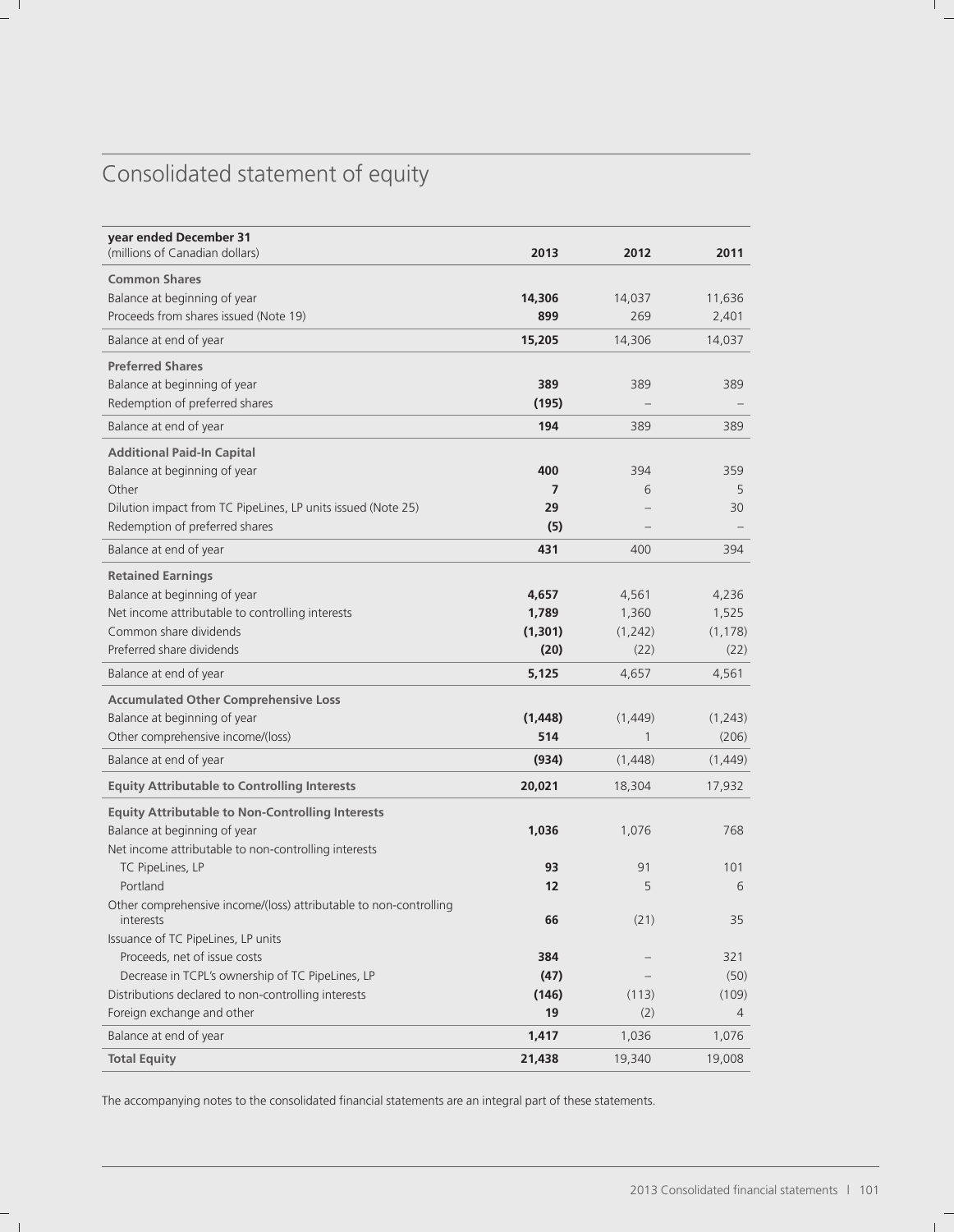# Notes to consolidated financial statements

# **1. DESCRIPTION OF TCPL'S BUSINESS**

TransCanada PipeLines Limited (TCPL or the Company) is a wholly owned subsidiary of TransCanada Corporation (TransCanada) and is a leading North American energy company which operates in three business segments, Natural Gas Pipelines, Oil Pipelines and Energy, each of which offers different products and services.

### **Natural Gas Pipelines**

The Natural Gas Pipelines segment consists of the Company's investments in regulated natural gas pipelines and regulated natural gas storage facilities. Through its Natural Gas Pipelines segment, TCPL owns and operates:

- a natural gas transmission system extending from the Alberta/Saskatchewan border, east into Quebec ´ (Canadian Mainline);
- a natural gas transmission system in Alberta and northeastern B.C. (NGTL System);
- a natural gas transmission system extending from producing fields primarily located in Texas, Oklahoma, the Gulf of Mexico and Louisiana to markets primarily located in Wisconsin, Michigan, Illinois, Ohio and Indiana, and includes regulated natural gas storage facilities in Michigan (ANR);
- a natural gas transmission system extending from central Alberta to the B.C./Idaho border and to the Saskatchewan/Montana border (Foothills);
- natural gas transmission systems in Alberta that supply natural gas to the oil sands region of northern Alberta and to a petrochemical complex at Joffre, Alberta (Ventures LP);
- a natural gas transmission system in Mexico extending from Naranjos, Veracruz to Tamazunchale, San Luis Potosi (Tamazunchale); and
- a natural gas transmission system in Mexico extending from Manzanillo, Colima to Guadalajara, Jalisco (Guadalajara).

Through its Natural Gas Pipelines segment, TCPL operates and has ownership interests in natural gas pipeline systems as follows:

- a 53.6 per cent direct ownership interest in a natural gas transmission system that connects to the Canadian Mainline and serves markets in eastern Canada and the northeastern and midwestern U.S. (Great Lakes);
- a 30 per cent direct ownership interest in a natural gas transmission system extending from the B.C./Idaho border to the Oregon/California border (GTN);
- a 30 per cent direct ownership interest in a natural gas transmission system extending from the Powder River Basin in Wyoming to Northern Border in North Dakota (Bison);
- a 61.7 per cent interest in a natural gas transmission system that extends from a point near East Hereford, Québec, to the northeastern U.S. (Portland);
- a 50 per cent interest in a natural gas transmission system that connects with the Canadian Mainline near the Québec/Ontario border and transports natural gas to markets in Québec and to the Portland system (TQM); and
- a 28.9 per cent controlling interest in TC PipeLines, LP, which has the following ownership interests in pipelines operated by TCPL:
	- a 46.4 per cent interest in Great Lakes, in which TCPL has a combined 67 per cent effective ownership interest through TC PipeLines, LP and a direct interest described above;
	- a 50 per cent interest in a natural gas transmission system extending from a point near Monchy, Saskatchewan, to the U.S. Midwest (Northern Border), in which TCPL has a 14.5 per cent effective ownership interest through TC PipeLines, LP;
	- a 70 per cent interest in GTN, in which TCPL has a combined 50.2 per cent effective ownership interest through TC PipeLines, LP and a direct interest described above;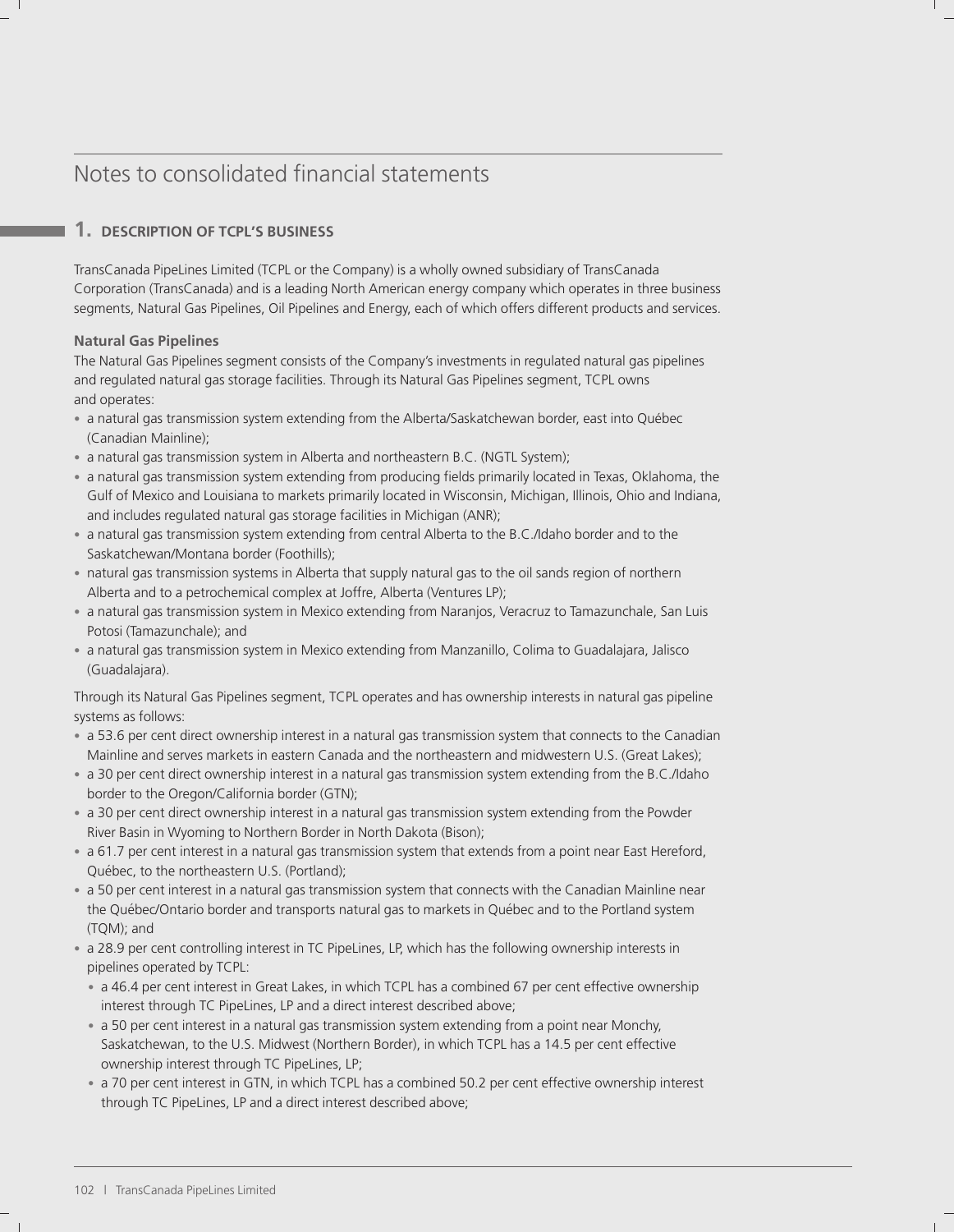- a 70 per cent interest in Bison, in which TCPL has a combined 50.2 per cent effective ownership interest through TC PipeLines, LP and a direct interest described above;
- a 100 per cent interest in a natural gas transmission system extending from Arizona to Baja California at the Mexico/California border (North Baja), in which TCPL has a 28.9 per cent effective ownership interest through TC PipeLines, LP; and
- a 100 per cent interest in a natural gas transmission system extending from Malin, Oregon, to Wadsworth, Nevada (Tuscarora), in which TCPL has a 28.9 per cent effective ownership interest through TC PipeLines, LP.

TCPL has a 44.5 per cent ownership interest in a natural gas pipeline transmission system that connects with the Canadian Mainline near Waddington, New York, and delivers natural gas to customers in the northeastern U.S. (Iroquois). TCPL does not operate this pipeline.

TCPL is currently constructing natural gas pipeline systems in Mexico as follows:

- an extension to the Tamazunchale pipeline from Tamazunchale, San Luis Potosi to El Sauz, Queretaro;
- a natural gas transmission system that will transport natural gas from El Encino, Chihuahua to Topolobampo, Sinaloa (Topolobampo); and
- a natural gas transmission system that will transport natural gas from El Oro to Mazatlan, Sinaloa (Mazatlan).

TCPL is currently developing the following natural gas pipeline systems:

- the proposed Coastal GasLink project consisting of a natural gas transmission system that will transport natural gas from the Montney gas-producing region near Dawson Creek, B.C. to a liquefied natural gas (LNG) export facility near Kitimat, B.C.; and
- the proposed Prince Rupert Gas Transmission project consisting of a pipeline to deliver natural gas from the Fort St. John area of B.C. to the proposed Pacific Northwest LNG facility at Port Edward near Prince Rupert, B.C.

### **Oil Pipelines**

The Oil Pipelines segment consists of a wholly owned and operated crude oil pipeline system which connects Alberta crude oil supplies to U.S. refining markets in Illinois, Oklahoma and Texas (Keystone Pipeline System).

TCPL is currently constructing oil pipeline infrastructure as follows:

- a crude oil pipeline to connect the crude oil hub at Cushing, Oklahoma to the U.S. Gulf Coast refining market (Gulf Coast project);
- the Cushing Marketlink receipt facilities that will transport crude oil supply from the market hub at Cushing, Oklahoma to the U.S. Gulf Coast on facilities that form part of the Keystone Pipeline System; and
- a crude oil terminal to be located at Hardisty, Alberta (Keystone Hardisty Terminal) that will provide Western Canadian producers with new batch accumulation tankage and pipeline infrastructure and access to the Keystone Pipeline System.

TCPL is currently developing oil pipeline infrastructure as follows:

- a new crude oil pipeline from Hardisty, Alberta to Steele City, Nebraska (Keystone XL), subject to regulatory approval;
- the Bakken Marketlink project that will transport crude oil supply from the Williston Basin in North Dakota and Montana to Cushing, Oklahoma on facilities that form part of Keystone XL;
- the Energy East Pipeline that will transport crude oil from western Canada to eastern refineries and export terminals. This project will include conversion of certain Canadian Mainline natural gas assets to crude oil service;
- the Heartland Pipeline and TC Terminals projects that will include a crude oil pipeline connecting the Edmonton and Hardisty, Alberta market regions and a terminal facility in the Heartland industrial area north of Edmonton;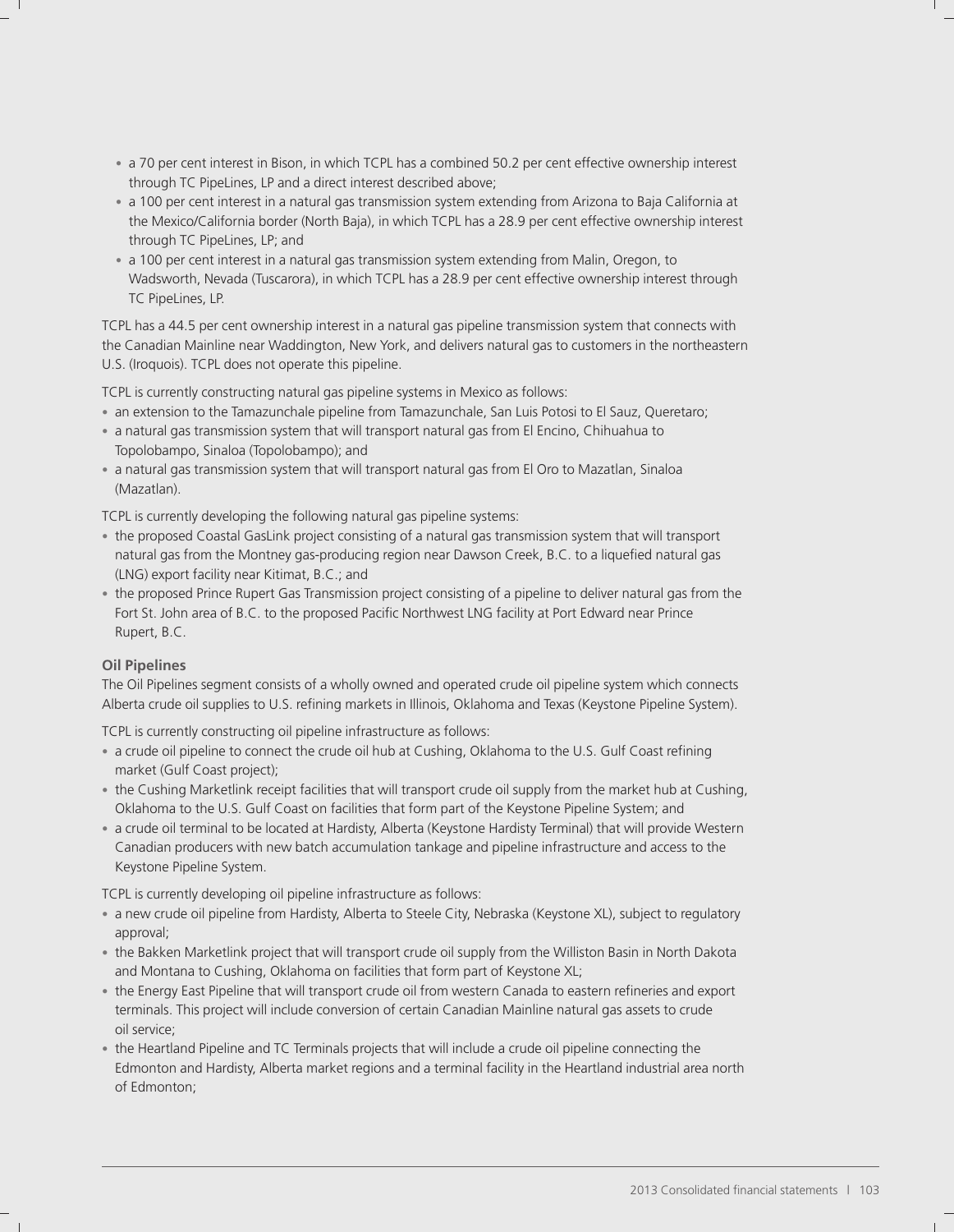- the Northern Courier Pipeline, a pipeline that will transport bitumen and diluent between the Fort Hills mine site and Suncor Energy's terminal facilities located north of Fort McMurray, Alberta; and
- the Grand Rapids Pipeline in northern Alberta, which includes both crude oil and diluent lines to transport volumes between the producing area northwest of Fort McMurray and the Edmonton/Heartland region. The Company has entered into a joint venture agreement with a third party to develop the pipeline.

### **Energy**

The Energy segment primarily consists of the Company's investments in electrical power generation plants and non-regulated natural gas storage facilities. Through its Energy segment, the Company owns and operates:

- a natural gas and oil-fired generating facility in Queens, New York, consisting of multiple units employing steam turbine, combined-cycle and combustion turbine technology (Ravenswood);
- a natural gas-fired, combined-cycle power plant in Halton Hills, Ontario (Halton Hills);
- hydroelectric generation assets located in New Hampshire, Vermont and Massachusetts (TC Hydro);
- a natural gas-fired peaking facility located near Phoenix, Arizona (Coolidge);
- a natural gas-fired, combined-cycle plant in Burrillville, Rhode Island (Ocean State Power);
- $\bullet$  a natural gas-fired cogeneration plant near Trois-Rivières, Québec (Bécancour);
- natural gas-fired cogeneration plants in Alberta at Carseland, Redwater, Bear Creek and MacKay River;
- a wind farm located in Kibby and Skinner townships in northwestern Franklin County, Maine (Kibby Wind);
- a natural gas-fired cogeneration plant near Saint John, New Brunswick (Grandview);
- a waste-heat fueled power plant and the Cancarb thermal carbon black facility in Medicine Hat, Alberta (Cancarb);
- a natural gas storage facility near Edson, Alberta (Edson);
- an underground natural gas storage facility near Crossfield, Alberta (CrossAlta); and
- four solar facilities in Ontario (Ontario Solar).

TCPL does not operate but has ownership interests in power generation plants as follows:

- a 48.9 per cent partnership interest and a 31.6 per cent partnership interest in the nuclear power generation facilities of Bruce A and Bruce B (collectively Bruce Power), respectively, located near Tiverton, Ontario;
- a 62 per cent interest in the Baie-des-Sables, Anse-à-Valleau, Carleton, Montagne-Sèche and Gros-Morne wind farms in Gaspé, Québec (Cartier Wind); and
- a 50 per cent interest in a natural gas-fired, combined-cycle plant in Toronto, Ontario (Portlands Energy).

TCPL has long-term power purchase arrangements (PPA) in place for:

- a 100 per cent interest in the Sheerness power facility near Hanna, Alberta;
- a 100 per cent interest in the Sundance A power facilities near Wabamun, Alberta

In addition, TCPL has a 50 per cent interest in the ASTC Power Partnership which holds a PPA for a 100 per cent interest in the Sundance B power facilities near Wabamun, Alberta.

TCPL is currently constructing a natural gas-fired power plant at Ontario Power Generation's Lennox site in Greater Napanee, Ontario (Napanee).

TCPL also has agreed to purchase an additional five Ontario solar facilities in 2014.

# **2. ACCOUNTING POLICIES**

The Company's consolidated financial statements have been prepared by management in accordance with United States generally accepted accounting principles (GAAP). Amounts are stated in Canadian dollars unless otherwise indicated.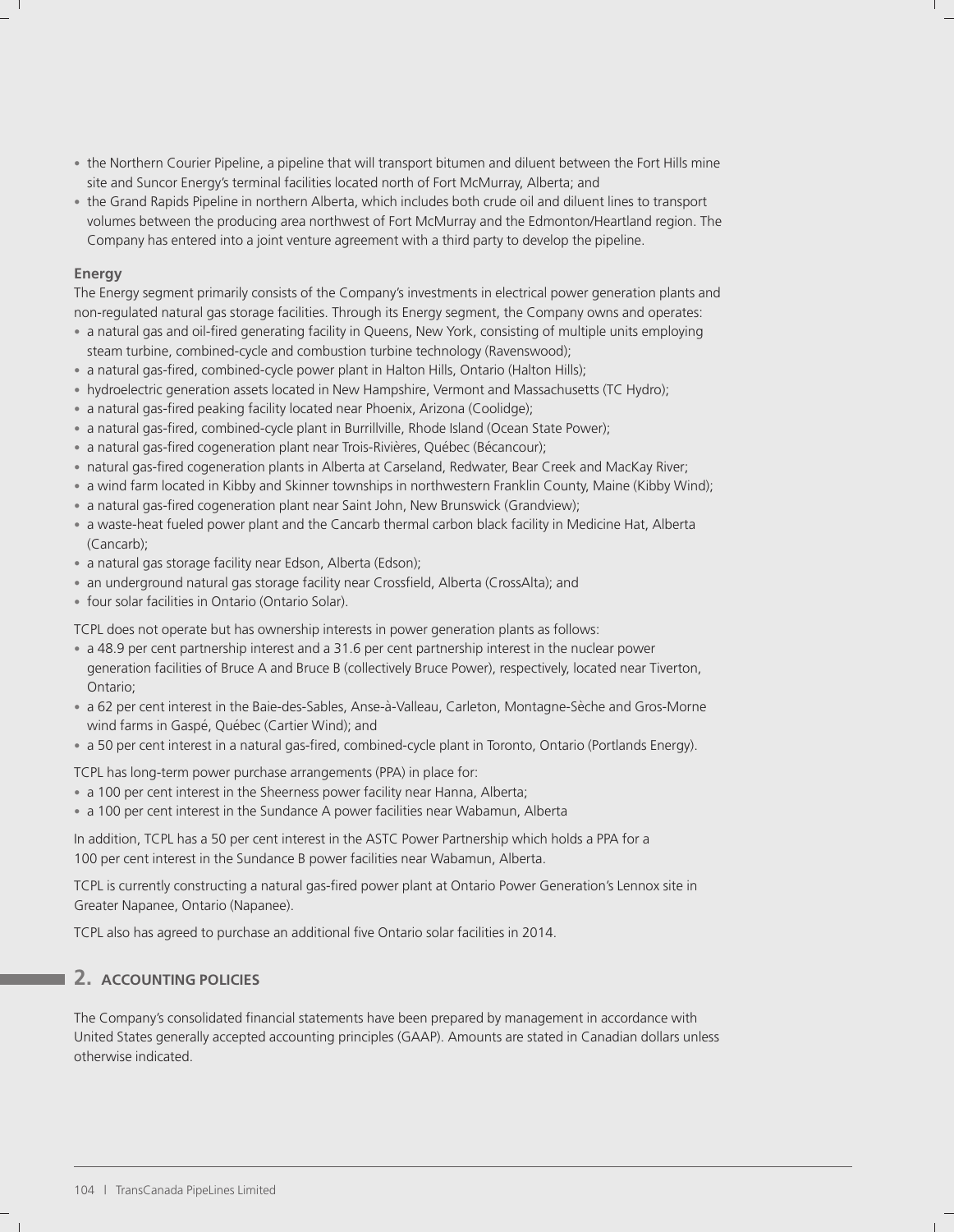### **Basis of Presentation**

The consolidated financial statements include the accounts of TCPL and its subsidiaries. The Company consolidates its interest in entities over which it is able to exercise control. To the extent there are interests owned by other parties, these interests are included in Non-Controlling Interests. TCPL uses the equity method of accounting for joint ventures in which the Company is able to exercise joint control and for investments in which the Company is able to exercise significant influence. TCPL records its proportionate share of undivided interests in certain assets. Certain prior year amounts have been reclassified to conform to current year presentation.

### **Use of Estimates and Judgements**

In preparing these financial statements, TCPL is required to make estimates and assumptions that affect both the amount and timing of recording assets, liabilities, revenues and expenses since the determination of these items may be dependent on future events. The Company uses the most current information available and exercises careful judgement in making these estimates and assumptions. In the opinion of management, these consolidated financial statements have been properly prepared within reasonable limits of materiality and within the framework of the Company's significant accounting policies summarized below.

### **Regulation**

In Canada, regulated natural gas pipelines and oil pipelines are subject to the authority of the National Energy Board (NEB) of Canada. In the U.S., natural gas pipelines, oil pipelines and regulated natural gas storage assets are subject to the authority of the U.S. Federal Energy Regulatory Commission (FERC). In Mexico, natural gas pipelines are subject to the authority of the Energy Regulatory Commission of Mexico. The Company's Canadian and U.S. natural gas transmission operations are regulated with respect to construction, operations and the determination of tolls. Rate-regulated accounting (RRA) standards may impact the timing of the recognition of certain revenues and expenses in TCPL's rate-regulated businesses which may differ from that otherwise expected in non-rate-regulated businesses to appropriately reflect the economic impact of the regulators' decisions regarding revenues and tolls. TCPL's businesses that apply RRA currently include Canadian and U.S. natural gas pipelines and regulated U.S. natural gas storage. RRA is not applicable to the Keystone Pipeline System and the Company's Mexican natural gas pipelines and, as a result, the regulators' decisions regarding operations and tolls on these pipelines generally do not have an impact on timing of recognition of revenues and expenses.

### **Revenue Recognition**

### *Natural Gas and Oil Pipelines*

Revenues from the Company's natural gas and oil pipelines, with the exception of Canadian natural gas pipelines which are subject to rate regulation, are generated from contractual arrangements for committed capacity and from the transportation of natural gas or crude oil. Revenues earned from firm contracted capacity arrangements are recognized ratably over the contract period regardless of the amount of natural gas or crude oil that is transported. Transportation revenues for interruptible or volumetric-based services are recognized when physical deliveries of natural gas or crude oil are made. The U.S. natural gas pipelines are subject to FERC regulations and, as a result, revenues collected may be subject to refund during a rate proceeding. Allowances for these potential refunds are recognized at the time of the regulatory decision.

Revenues from Canadian natural gas pipelines subject to rate regulation are recognized in accordance with decisions made by the NEB. The Company's Canadian natural gas pipeline rates are based on revenue requirements designed to recover the costs of providing natural gas transportation services, which include an appropriate return of and return on capital, as approved by the NEB. The Company's Canadian natural gas pipelines are not subject to risks related to variances in revenues and most costs. These variances are generally subject to deferral treatment and are recovered or refunded in future rates. The Company's Canadian natural gas pipelines are periodically subject to incentive mechanisms, as negotiated with shippers and approved by the NEB. These mechanisms can result in the Company recognizing more or less revenue than required to recover the costs that are subject to incentives. Revenues are recognized on firm contracted capacity ratably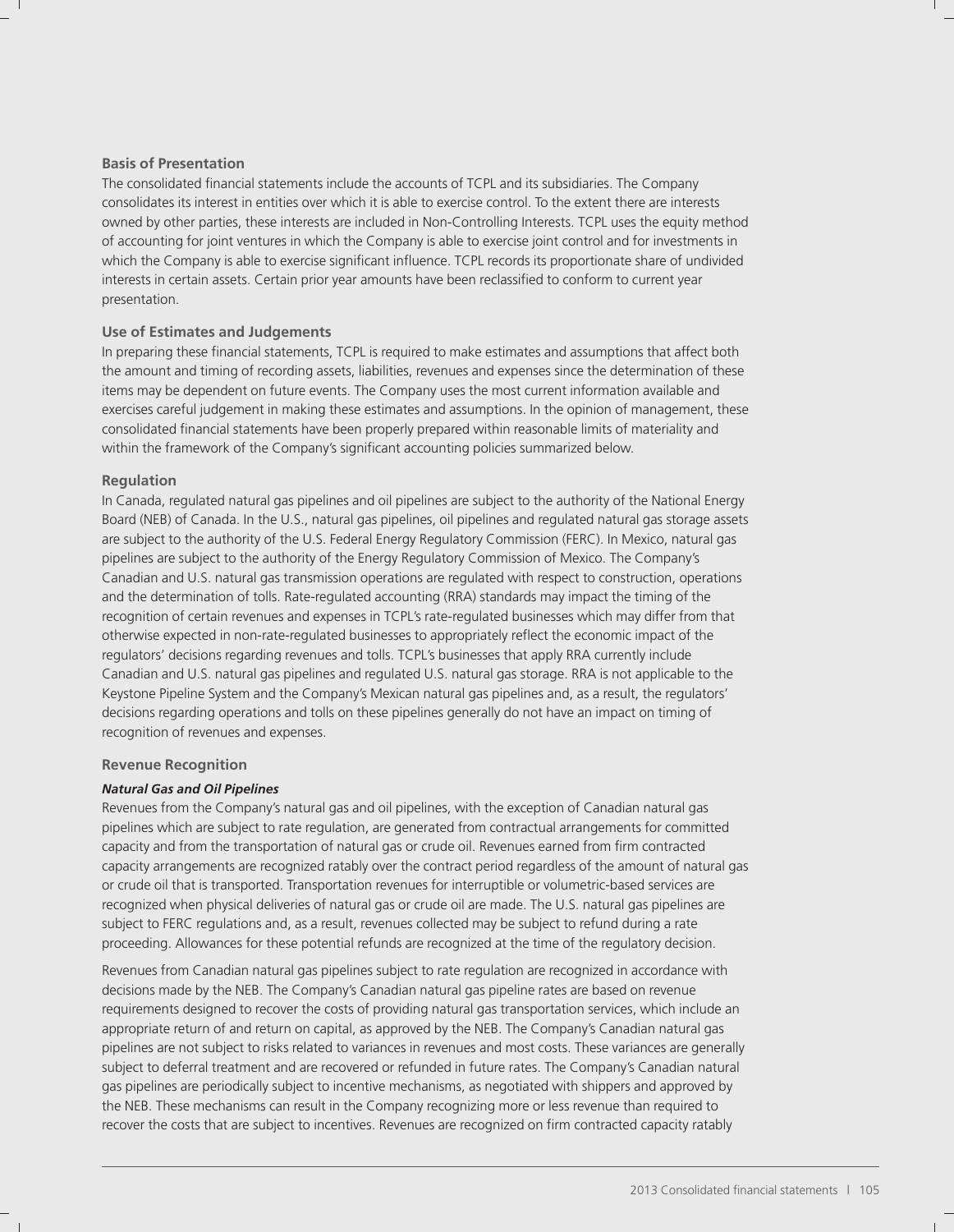over the contract period. Revenues from interruptible or volumetric-based services are recorded when physical delivery is made. Revenues recognized prior to an NEB decision on rates for that period reflect the NEB's last approved rate of return on common equity (ROE) assumptions. Adjustments to revenue are recorded when the NEB decision is received.

Revenues from the Company's regulated natural gas storage services are recognized ratably over the contract period for firm committed capacity regardless of the amount of natural gas that is stored and when gas is injected or withdrawn for interruptible or volumetric-based services. The Company does not take ownership of the gas or oil that it transports or stores for others.

# *Energy*

### *Power*

Revenues from the Company's Energy business are primarily derived from the sale of electricity and from the sale of unutilized natural gas fuel, which are recorded at the time of delivery. Revenues also include capacity payments and ancillary services, as well as gains and losses resulting from the use of commodity derivative contracts. The accounting for derivative contracts is described in the Derivative Instruments and Hedging Activities section of this note.

### *Natural Gas Storage*

Revenues earned from providing non-regulated natural gas storage services are recognized in accordance with the terms of the natural gas storage contracts, which is generally over the term of the contract. Revenues earned on the sale of proprietary natural gas are recorded in the month of delivery. Derivative contracts for the purchase or sale of natural gas are recorded at fair value with changes in fair value recorded in Revenues.

### **Cash and Cash Equivalents**

The Company's Cash and Cash Equivalents consist of cash and highly liquid short-term investments with original maturities of three months or less and are recorded at cost, which approximates fair value.

### **Inventories**

Inventories primarily consist of materials and supplies, including spare parts and fuel, and natural gas inventory in storage, and are carried at the lower of weighted average cost or market.

### **Plant, Property and Equipment**

### *Natural Gas Pipelines*

Plant, property and equipment for natural gas pipelines are carried at cost. Depreciation is calculated on a straight-line basis once the assets are ready for their intended use. Pipeline and compression equipment are depreciated at annual rates ranging from one per cent to six per cent, and metering and other plant equipment are depreciated at various rates. The cost of overhauls of equipment is capitalized and depreciated over the estimated service lives of the overhauls. The cost of regulated natural gas pipelines includes an allowance for funds used during construction (AFUDC) consisting of a debt component and an equity component based on the rate of return on rate base approved by regulators. AFUDC is reflected as an increase in the cost of the assets in plant, property and equipment and the equity component of AFUDC is a non-cash expenditure. Interest is capitalized during construction of non-regulated natural gas pipelines.

When regulated natural gas pipelines retire plant, property and equipment from service, the original book cost is removed from the gross plant amount and recorded as a reduction to accumulated depreciation. Costs incurred to remove a plant from service, net of any salvage proceeds, are also recorded in accumulated depreciation.

### *Oil Pipelines*

Plant, property and equipment for oil pipelines are carried at cost. Depreciation is calculated on a straight-line basis once the assets are ready for their intended use. Pipeline and pumping equipment are depreciated at annual rates ranging from two per cent to 2.5 per cent, and other plant and equipment are depreciated at various rates. The cost of these assets includes interest capitalized during construction. When oil pipelines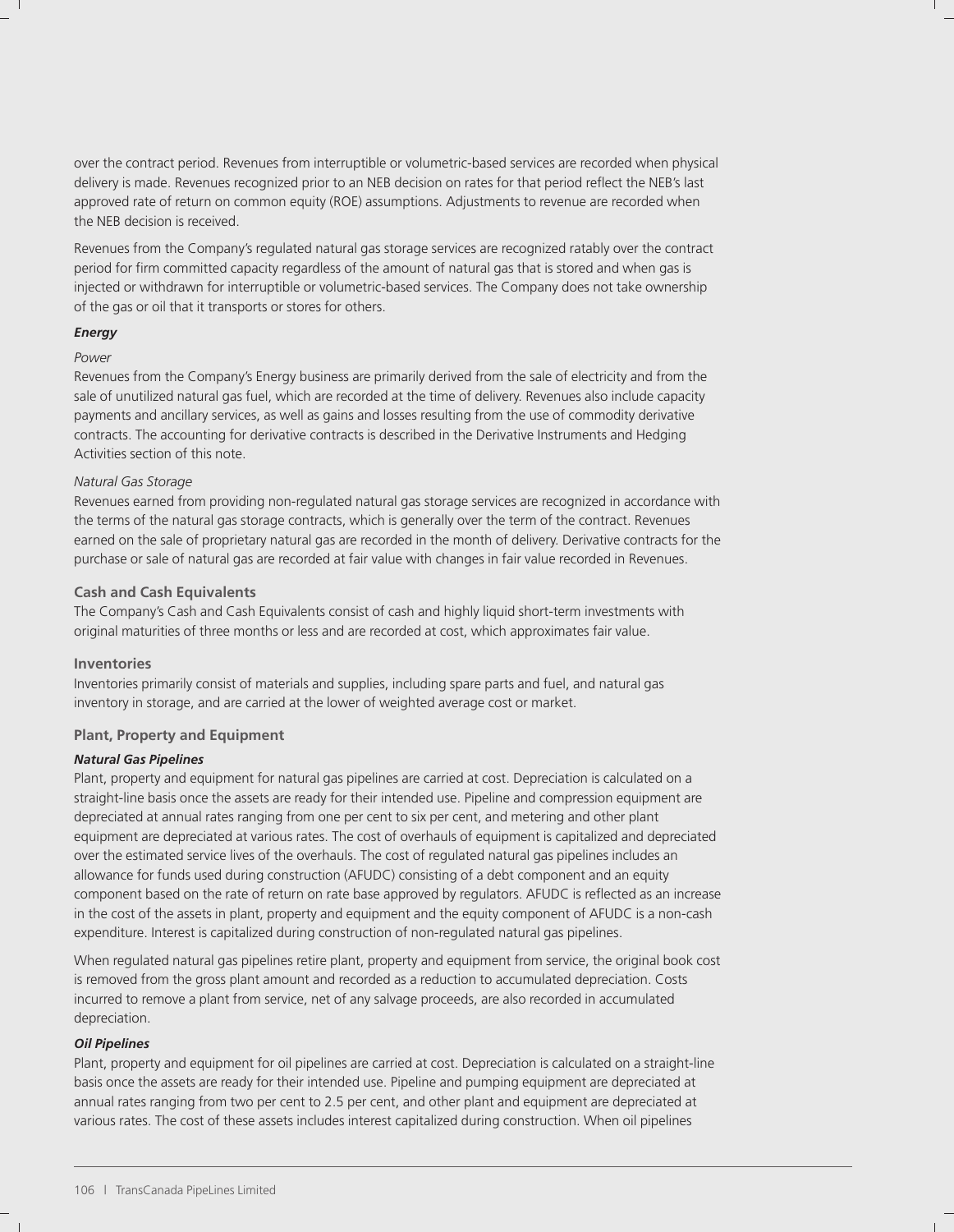retire plant, property and equipment from service, the original book cost and related accumulated depreciation and amortization are derecognized and any gain or loss is recorded in earnings.

### *Energy*

Power generation and natural gas storage plant, equipment and structures are recorded at cost and, once the assets are ready for their intended use, depreciated by major component on a straight-line basis over their estimated service lives at average annual rates ranging from two per cent to 20 per cent. Other equipment is depreciated at various rates. The cost of overhauls of equipment is capitalized and depreciated over the estimated service lives of the overhauls. Interest is capitalized on facilities under construction. When these assets are retired from plant, property and equipment, the original book cost and related accumulated depreciation and amortization are derecognized and any gain or loss is recorded in earnings.

### *Corporate*

Corporate plant, property and equipment are recorded at cost and depreciated on a straight-line basis over their estimated useful lives at average annual rates ranging from three per cent to 20 per cent.

### **Impairment of Long-Lived Assets**

The Company reviews long-lived assets, such as plant, property and equipment, and intangible assets for impairment whenever events or changes in circumstances indicate the carrying value may not be recoverable. If the total of the estimated undiscounted future cash flows is less than the carrying value of the assets, an impairment loss is recognized for the excess of the carrying value over the fair value of the assets.

### **Acquisitions and Goodwill**

The Company accounts for business acquisitions using the acquisition method of accounting and, accordingly, the assets and liabilities of the acquired entities are primarily measured at their estimated fair value at the date of acquisition. Goodwill is not amortized and is tested for impairment on an annual basis or more frequently if events or changes in circumstances indicate that the asset might be impaired. The annual review for goodwill impairment is performed at the reporting unit level which is one level below the Company's operating segments. The Company initially assesses qualitative factors to determine whether events or changes in circumstances indicate that the goodwill might be impaired. If TCPL concludes that it is not more likely than not that fair value of the reporting unit is greater than its carrying value, the first step of the two-step impairment test is performed by comparing the fair value of the reporting unit to its book value, which includes goodwill. If the fair value is less than book value, an impairment is indicated and a second step is performed to measure the amount of the impairment. In the second step, the implied fair value of goodwill is calculated by deducting the recognized amounts of all tangible and intangible net assets of the reporting unit from the fair value determined in the initial assessment. If the carrying value of goodwill exceeds the calculated implied fair value of goodwill, an impairment charge is recorded in an amount equal to the difference.

### **Power Purchase Arrangements**

A PPA is a long-term contract for the purchase or sale of power on a predetermined basis. The PPAs under which TCPL buys power are accounted for as operating leases. The initial payments for these PPAs were recognized in Intangible and Other Assets and amortized on a straight-line basis over the term of the contracts, which expire in 2017 and 2020. A portion of these PPAs has been subleased to third parties under terms and conditions similar to the PPAs. The subleases are accounted for as operating leases and TCPL records the margin earned from the subleases as a component of Revenues.

### **Income Taxes**

The Company uses the liability method of accounting for income taxes. This method requires the recognition of deferred income tax assets and liabilities for future tax consequences attributable to differences between the financial statement carrying amounts of existing assets and liabilities and their respective tax bases. Deferred income tax assets and liabilities are measured using enacted tax rates at the balance sheet date that are anticipated to apply to taxable income in the years in which temporary differences are expected to be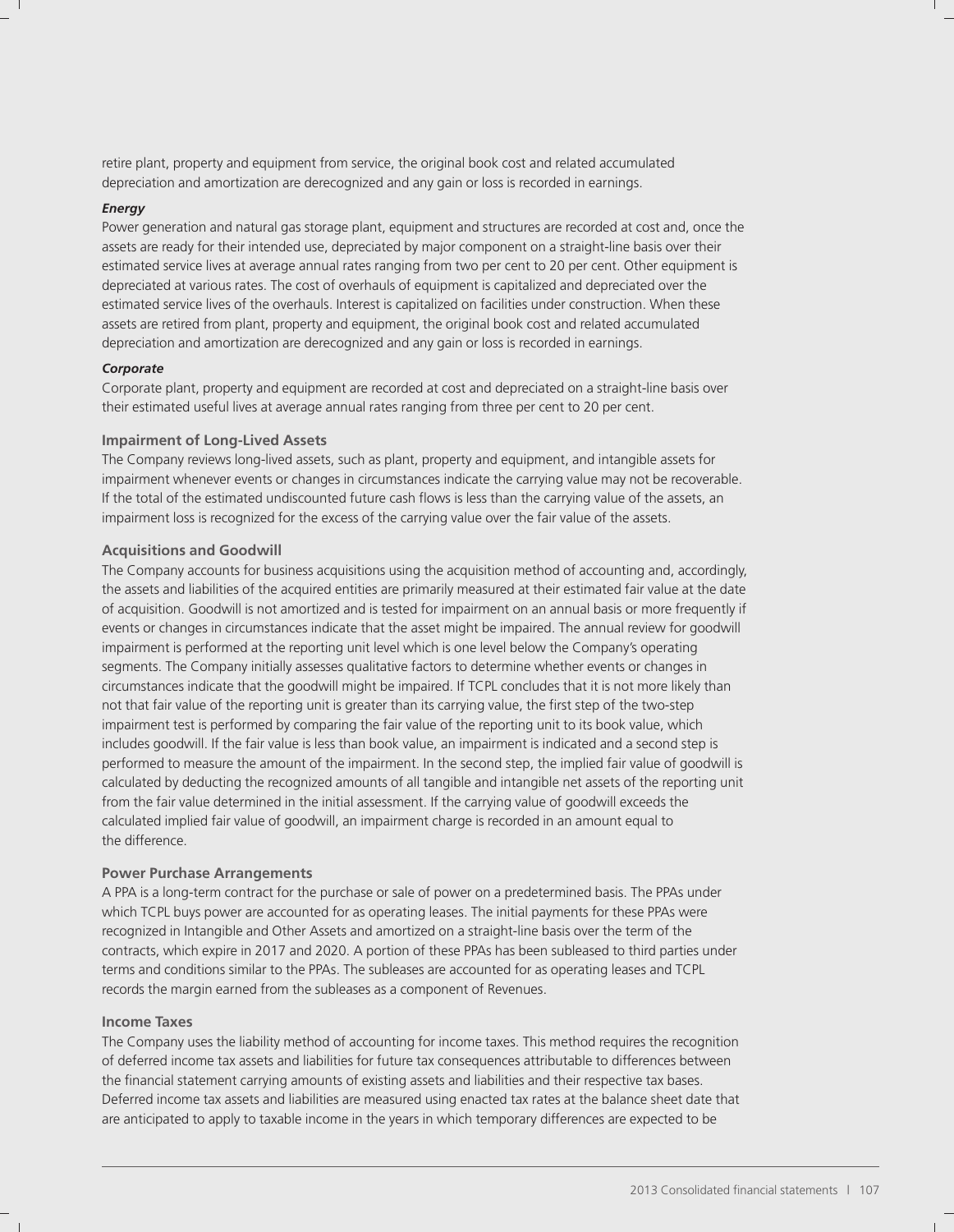reversed or settled. Changes to these balances are recognized in income in the period during which they occur except for changes in balances related to the Canadian Mainline, NGTL System and Foothills, which are deferred until they are refunded or recovered in tolls, as permitted by the NEB.

Canadian income taxes are not provided on the unremitted earnings of foreign investments that the Company does not intend to repatriate in the foreseeable future.

### **Asset Retirement Obligations**

The Company recognizes the fair value of a liability for asset retirement obligations (ARO) in the period in which it is incurred, when a legal obligation exists and a reasonable estimate of fair value can be made. The fair value is added to the carrying amount of the associated asset and the liability is accreted through charges to operating expenses.

Recorded ARO relates to the non-regulated natural gas storage operations and certain power generation facilities. The scope and timing of asset retirements related to natural gas pipelines, oil pipelines and hydroelectric power plants is indeterminable. As a result, the Company has not recorded an amount for ARO related to these assets, with the exception of certain abandoned facilities.

### **Environmental Liabilities**

The Company records liabilities on an undiscounted basis for environmental remediation efforts that are likely to occur and where the cost can be reasonably estimated. The estimates, including associated legal costs, are based on available information using existing technology and enacted laws and regulations. The estimates are subject to revision in future periods based on actual costs incurred or new circumstances. Amounts expected to be recovered from other parties, including insurers, are recorded as an asset separate from the associated liability.

Emission allowances or credits purchased for compliance are recorded on the Balance Sheet at historical cost and expensed when they are utilized. Compliance costs are expensed when incurred. Allowances granted to or internally generated by TCPL are not attributed a value for accounting purposes. When required, TCPL accrues emission liabilities on the Balance Sheet upon the generation or sale of power using the best estimate of the amount required to settle the obligation. Allowances and credits not used for compliance are sold and any gain or loss is recorded in Revenues.

### **Other Compensation Programs**

The Company has medium-term incentive plans, under which payments are made to eligible employees. The expense related to these incentive plans is accounted for on an accrual basis. Under these plans, benefits vest when certain conditions are met, including the employees' continued employment during a specified period and achievement of specified corporate performance targets.

### **Employee Post-Retirement Benefits**

The Company sponsors defined benefit pension plans (DB Plans), defined contribution plans (DC Plans), a savings plan and other post-retirement benefit plans. Contributions made by the Company to the DC Plans and savings plan are expensed in the period in which contributions are made. The cost of the DB Plans and other post-retirement benefits received by employees is actuarially determined using the projected benefit method pro-rated based on service and management's best estimate of expected plan investment performance, salary escalation, retirement age of employees and expected health care costs.

The DB Plans' assets are measured at fair value. The expected return on the DB Plans' assets is determined using market-related values based on a five-year moving average value for all of the DB Plans' assets. Past service costs are amortized over the expected average remaining service life of the employees. Adjustments arising from plan amendments are amortized on a straight-line basis over the average remaining service period of employees active at the date of amendment. The Company recognizes the overfunded or underfunded status of its DB Plans as an asset or liability, respectively, on its Balance Sheet and recognizes changes in that funded status through Other Comprehensive Income (OCI) in the year in which the change occurs. The excess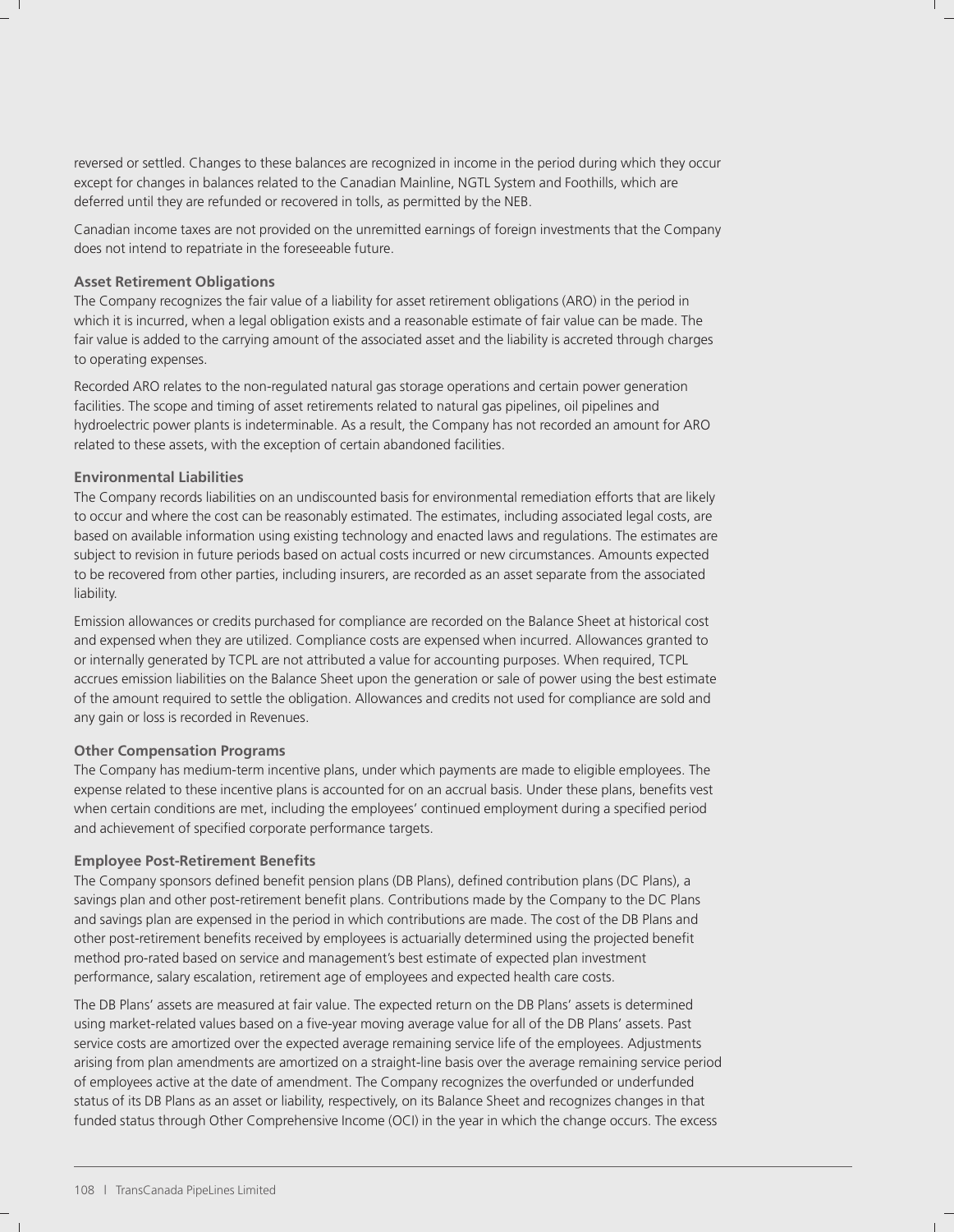of net actuarial gains or losses over 10 per cent of the greater of the benefit obligation and the market-related value of the DB Plans' assets, if any, is amortized out of Accumulated Other Comprehensive Loss (AOCI) over the average remaining service period of the active employees. When the restructuring of a benefit plan gives rise to both a curtailment and a settlement, the curtailment is accounted for prior to the settlement.

For certain regulated operations, post-retirement benefit amounts are recoverable through tolls as benefits are funded. The Company records any unrecognized gains or losses or changes in actuarial assumptions related to these post-retirement benefit plans as either regulatory assets or liabilities. The regulatory assets or liabilities are amortized on a straight-line basis over the average remaining service life of active employees.

### **Foreign Currency Transactions and Translation**

Foreign currency transactions are those transactions whose terms are denominated in a currency other than the currency of the primary economic environment in which the company or reporting subsidiary operates, referred to as the functional currency. Transactions denominated in foreign currencies are translated into the functional currency using the exchange rate prevailing at the date of the transaction. Monetary assets and liabilities denominated in foreign currencies are translated to the functional currency using the rate of exchange in effect at the balance sheet date whereas non-monetary assets and liabilities are translated at the historical rate of exchange in effect on the date of the transaction. Exchange gains and losses resulting from translation of monetary assets and liabilities are recorded in income except for exchange gains and losses of the foreign currency debt related to Canadian regulated natural gas pipelines, which are deferred until they are refunded or recovered in tolls, as permitted by the NEB.

Gains and losses arising from translation of foreign operations' functional currencies to the Company's Canadian dollar reporting currency are reflected in OCI. Asset and liability accounts are translated at the period-end exchange rates while revenues, expenses, gains and losses are translated at the exchange rates in effect at the time of the transaction. The Company's U.S. dollar-denominated debt has been designated as a hedge of the net investment in foreign subsidiaries and, as a result, the unrealized foreign exchange gains and losses on the U.S. dollar denominated debt are also reflected in OCI.

### **Derivative Instruments and Hedging Activities**

All derivative instruments are recorded on the balance sheet at fair value, unless they qualify for and are designated under a normal purchase and normal sales exemption, or are considered to meet other permitted exemptions.

The Company applies hedge accounting to arrangements that qualify and are designated for hedge accounting treatment, which includes fair value and cash flow hedges, and hedges of foreign currency exposures of net investments in foreign operations. Hedge accounting is discontinued prospectively if the hedging relationship ceases to be effective or the hedging or hedged items cease to exist as a result of maturity, expiry, sale, termination, cancellation or exercise.

In a fair value hedging relationship, the carrying value of the hedged item is adjusted for changes in fair value attributable to the hedged risk and these changes are recognized in Net Income. Changes in the fair value of the hedged item, to the extent that the hedging relationship is effective, are offset by changes in the fair value of the hedging item, which are also recorded in Net Income. Changes in the fair value of foreign exchange and interest rate fair value hedges are recorded in Interest Income and Other and Interest Expense, respectively. If hedge accounting is discontinued, the carrying value of the hedged item is no longer adjusted and the cumulative fair value adjustments to the carrying value of the hedged item are amortized to Net Income over the remaining term of the original hedging relationship.

In a cash flow hedging relationship, the effective portion of the change in the fair value of the hedging derivative is initially recognized in OCI, while any ineffective portion is recognized in Net Income in the same financial statement category as the underlying transaction. When hedge accounting is discontinued, the amounts recognized previously in AOCI are reclassified to Revenues, Interest Expense and Interest Income and Other, as appropriate, during the periods when the variability in cash flows of the hedged item affects Net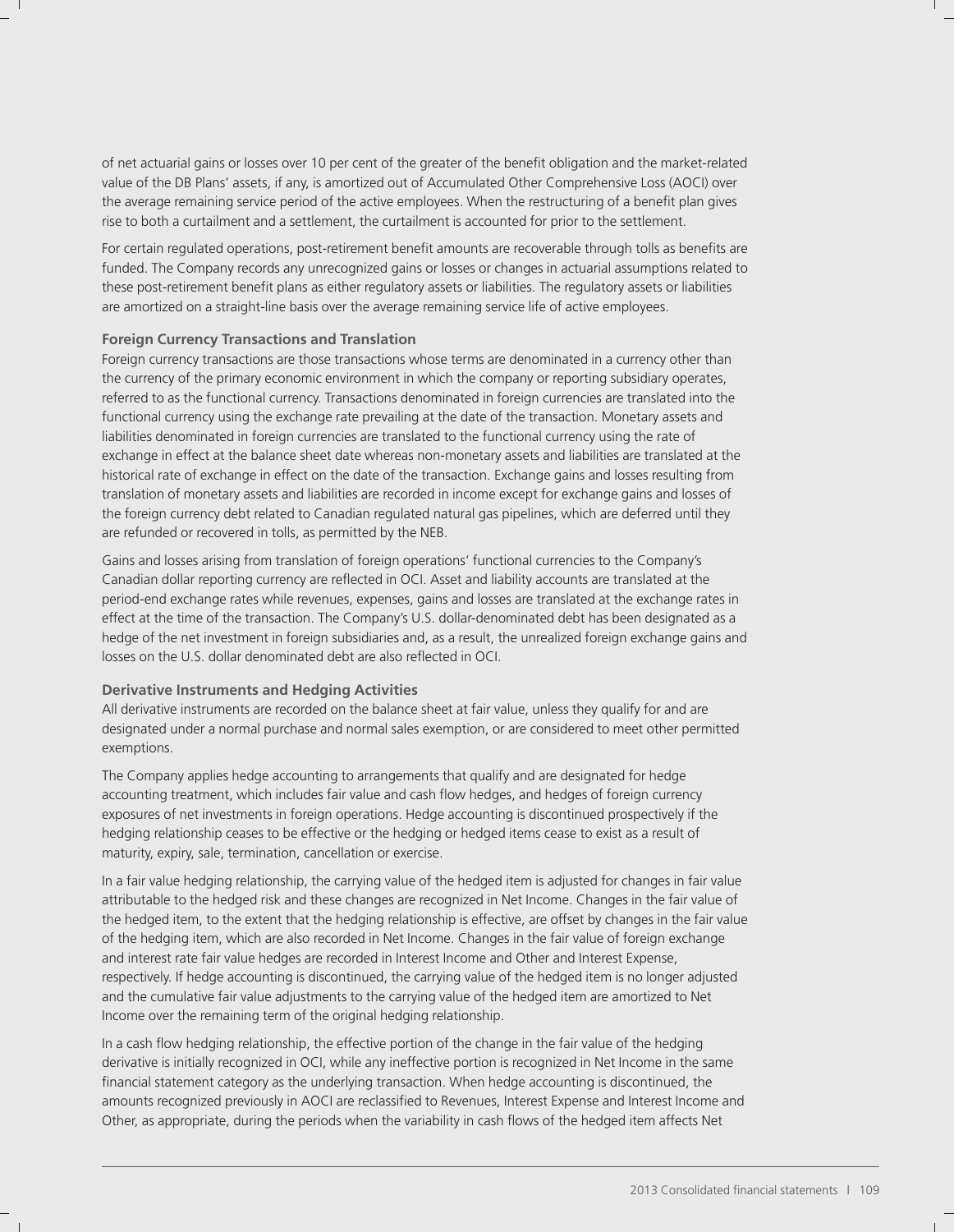Income or as the original hedged item settles. Gains and losses on derivatives are reclassified immediately to Net Income from AOCI when the hedged item is sold or terminated early, or when it becomes probable that the anticipated transaction will not occur.

In hedging the foreign currency exposure of a net investment in a foreign operation, the effective portion of foreign exchange gains and losses on the hedging instruments is recognized in OCI and the ineffective portion is recognized in Net Income. The amounts recognized previously in AOCI are reclassified to Net Income in the event the Company reduces its net investment in a foreign operation.

In some cases, derivatives do not meet the specific criteria for hedge accounting treatment. In these instances, the changes in fair value are recorded in Net Income in the period of change.

The recognition of gains and losses on derivatives for Canadian natural gas regulated pipelines exposures is determined through the regulatory process. Gains and losses arising from changes in the fair value of derivatives accounted for as part of RRA, including those that qualify for hedge accounting treatment, can be recovered through the tolls charged by the Company. As a result, these gains and losses are deferred as Regulatory Assets or Regulatory Liabilities and are refunded to or collected from the ratepayers, in subsequent years when the derivative settles.

Derivatives embedded in other financial instruments or contracts (host instrument) are recorded as separate derivatives. Embedded derivatives are measured at fair value if their economic characteristics are not clearly and closely related to those of the host instrument, their terms are the same as those of a stand-alone derivative and the total contract is not held for trading or accounted for at fair value. When changes in the fair value of embedded derivatives are measured separately, they are included in Net Income.

### **Long-Term Debt Transaction Costs**

The Company records Long-Term Debt transaction costs as other assets and amortizes these costs using the effective interest method for all costs except those related to the Canadian natural gas regulated pipelines, which continue to be amortized on a straight-line basis in accordance with the provisions of regulatory tolling mechanisms.

### **Guarantees**

Upon issuance, the Company records the fair value of certain guarantees entered into by the Company or partially owned entities for which contingent payments may be made. The fair value of these guarantees is estimated by discounting the cash flows that would be incurred by the Company if letters of credit were used in place of the guarantees. Guarantees are recorded as an increase to Equity Investments, Plant, Property and Equipment, or a charge to Net Income, and a corresponding liability is recorded in Other Long-Term Liabilities.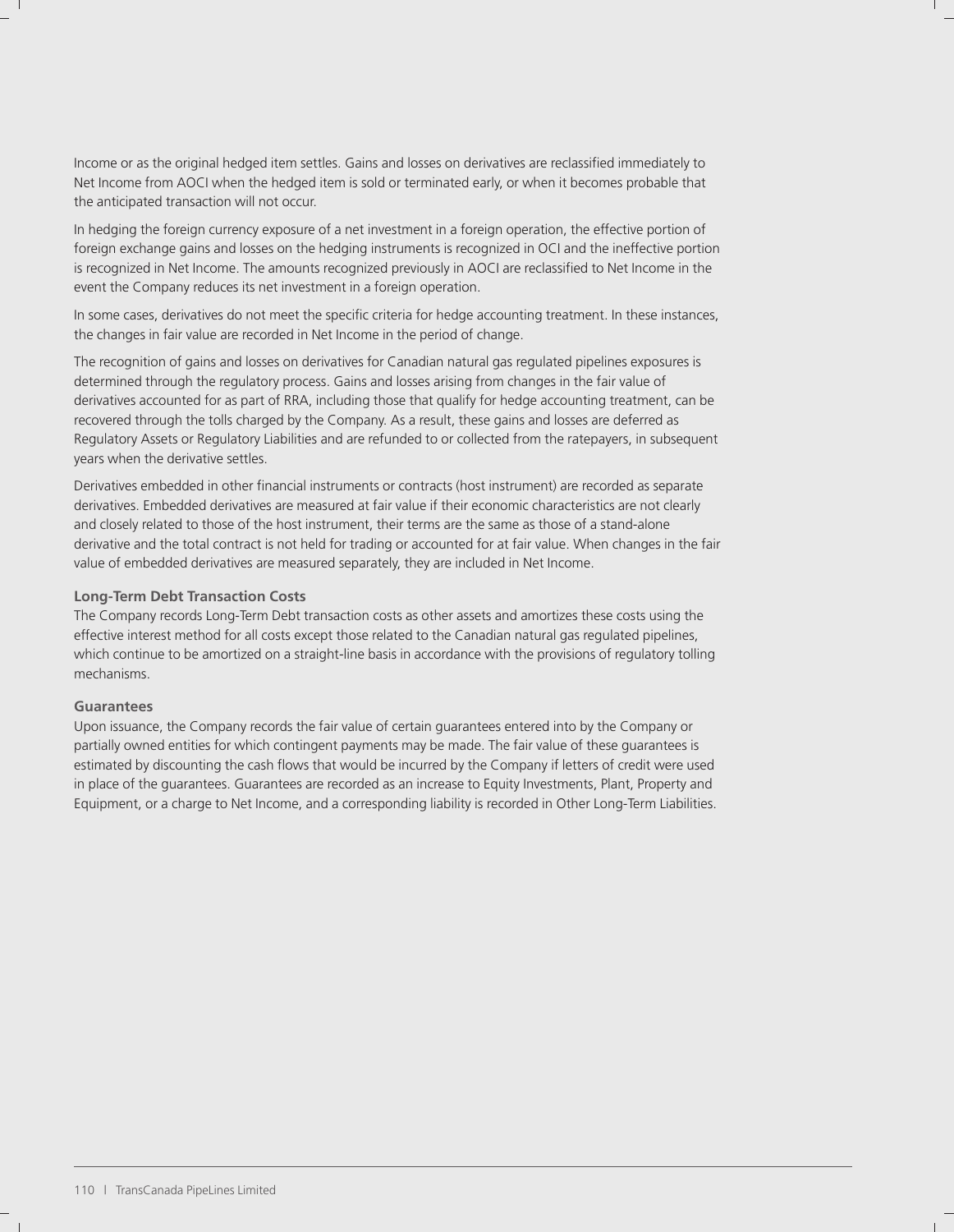## **3. ACCOUNTING CHANGES**

### **Changes in Accounting Policies for 2013**

### *Balance Sheet Offsetting/Netting*

Effective January 1, 2013, the Company adopted the Accounting Standards Update (ASU) on disclosures about balance sheet offsetting as issued by the Financial Accounting Standards Board (FASB) to enable readers to evaluate the effects of netting arrangements on the Company's financial position. Adoption of the ASU has resulted in increased qualitative and quantitative disclosures regarding certain derivative instruments that are either offset in accordance with current GAAP or are subject to a master netting arrangement or similar agreement. These disclosures have been included in Note 23, Risk Management and Financial Instruments.

### *Accumulated Other Comprehensive Income*

Effective January 1, 2013, the Company adopted the ASU on reporting of amounts reclassified out of AOCI as issued by the FASB. Adoption of the ASU has resulted in providing additional qualitative and quantitative disclosures regarding significant amounts reclassified out of AOCI into net income. These disclosures have been included in Note 21, Other Comprehensive Income and Accumulated Other Comprehensive Loss.

### **Future Accounting Changes**

### *Obligations Resulting from Joint and Several Liability Arrangements*

In February 2013, the FASB issued guidance for the recognition, measurement and disclosure of obligations resulting from joint and several liability arrangements for which the total amount of the obligation is fixed at the reporting date. Examples of obligations within the scope of this ASU include debt arrangements, other contractual obligations, and settled litigation and judicial rulings. This ASU is effective retrospectively for fiscal years, and interim periods within those years, beginning after December 15, 2013. The Company does not expect the adoption of this ASU to have a material impact on its consolidated financial statements.

### *Foreign Currency Matters – Cumulative Translation Adjustment*

In March 2013, the FASB issued amended guidance related to the release of the cumulative translation adjustment into net income when a parent either sells a part or all of its investment in a foreign entity or no longer holds a controlling financial interest in a subsidiary or group of assets that is a business. This ASU is effective prospectively for fiscal years, and interim reporting periods within those years, beginning after December 15, 2013. The Company does not expect the adoption of this ASU to have a material impact on its consolidated financial statements.

### *Unrecognized Tax Benefit*

In July 2013, the FASB issued amended guidance on the financial statement presentation of an unrecognized tax benefit when a net operating loss carryforward, a similar tax loss, or a tax credit carryforward exists. This ASU is effective prospectively for fiscal years and interim reporting periods within those years, beginning after December 15, 2013. The Company does not expect the adoption of this ASU to have a material impact on its consolidated financial statements.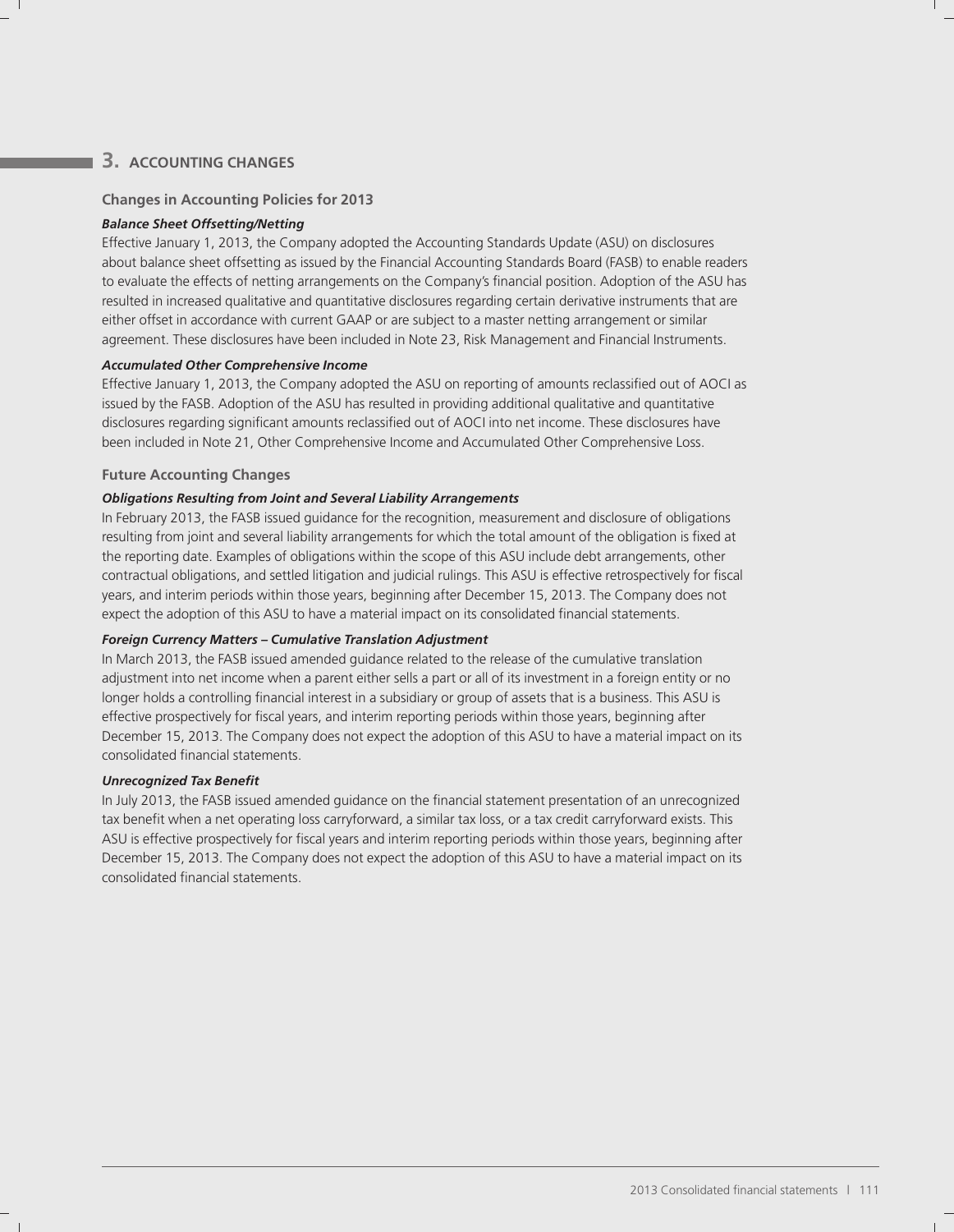# **4. SEGMENTED INFORMATION**

| year ended December 31, 2013<br>(millions of Canadian dollars) | <b>Natural Gas</b><br><b>Pipelines</b> | Oil<br><b>Pipelines</b> | Energy   | Corporate | Total    |
|----------------------------------------------------------------|----------------------------------------|-------------------------|----------|-----------|----------|
| Revenues                                                       | 4,497                                  | 1,124                   | 3,176    |           | 8,797    |
| Income from Equity Investments                                 | 145                                    |                         | 452      |           | 597      |
| Plant Operating Costs and Other                                | (1,405)                                | (328)                   | (833)    | (108)     | (2,674)  |
| Commodity Purchases Resold                                     | -                                      |                         | (1, 317) |           | (1, 317) |
| <b>Property Taxes</b>                                          | (329)                                  | (44)                    | (72)     |           | (445)    |
| Depreciation and Amortization                                  | (1,027)                                | (149)                   | (293)    | (16)      | (1,485)  |
|                                                                | 1,881                                  | 603                     | 1,113    | (124)     | 3,473    |
| Interest Expense                                               |                                        |                         |          |           | (1,046)  |
| Interest Income and Other                                      |                                        |                         |          |           | 72       |
| Income before Income Taxes                                     |                                        |                         |          |           | 2,499    |
| Income Tax Expense                                             |                                        |                         |          |           | (605)    |
| <b>Net Income</b>                                              |                                        |                         |          |           | 1.894    |
| Net Income Attributable to<br>Non-Controlling Interests        |                                        |                         |          |           | (105)    |
| Net Income Attributable to<br><b>Controlling Interests</b>     |                                        |                         |          |           | 1,789    |
| Preferred Share Dividends                                      |                                        |                         |          |           | (20)     |
| Net Income Attributable to<br><b>Common Shares</b>             |                                        |                         |          |           | 1,769    |

| year ended December 31, 2012<br>(millions of Canadian dollars) | <b>Natural Gas</b><br><b>Pipelines</b> | Oil<br><b>Pipelines</b>  | Energy  | Corporate | <b>Total</b> |
|----------------------------------------------------------------|----------------------------------------|--------------------------|---------|-----------|--------------|
| Revenues                                                       | 4,264                                  | 1,039                    | 2,704   |           | 8,007        |
| Income from Equity Investments                                 | 157                                    |                          | 100     |           | 257          |
| Plant Operating Costs and Other                                | (1, 365)                               | (296)                    | (819)   | (97)      | (2,577)      |
| <b>Commodity Purchases Resold</b>                              |                                        | $\overline{\phantom{0}}$ | (1,049) |           | (1,049)      |
| Property Taxes                                                 | (315)                                  | (45)                     | (74)    |           | (434)        |
| Depreciation and Amortization                                  | (933)                                  | (145)                    | (283)   | (14)      | (1, 375)     |
|                                                                | 1,808                                  | 553                      | 579     | (111)     | 2,829        |
| Interest Expense                                               |                                        |                          |         |           | (1,037)      |
| Interest Income and Other                                      |                                        |                          |         |           | 125          |
| Income before Income Taxes                                     |                                        |                          |         |           | 1,917        |
| Income Tax Expense                                             |                                        |                          |         |           | (461)        |
| <b>Net Income</b>                                              |                                        |                          |         |           | 1,456        |
| Net Income Attributable to<br>Non-Controlling Interests        |                                        |                          |         |           | (96)         |
| Net Income Attributable to<br><b>Controlling Interests</b>     |                                        |                          |         |           | 1,360        |
| Preferred Share Dividends                                      |                                        |                          |         |           | (22)         |
| Net Income Attributable to<br><b>Common Shares</b>             |                                        |                          |         |           | 1,338        |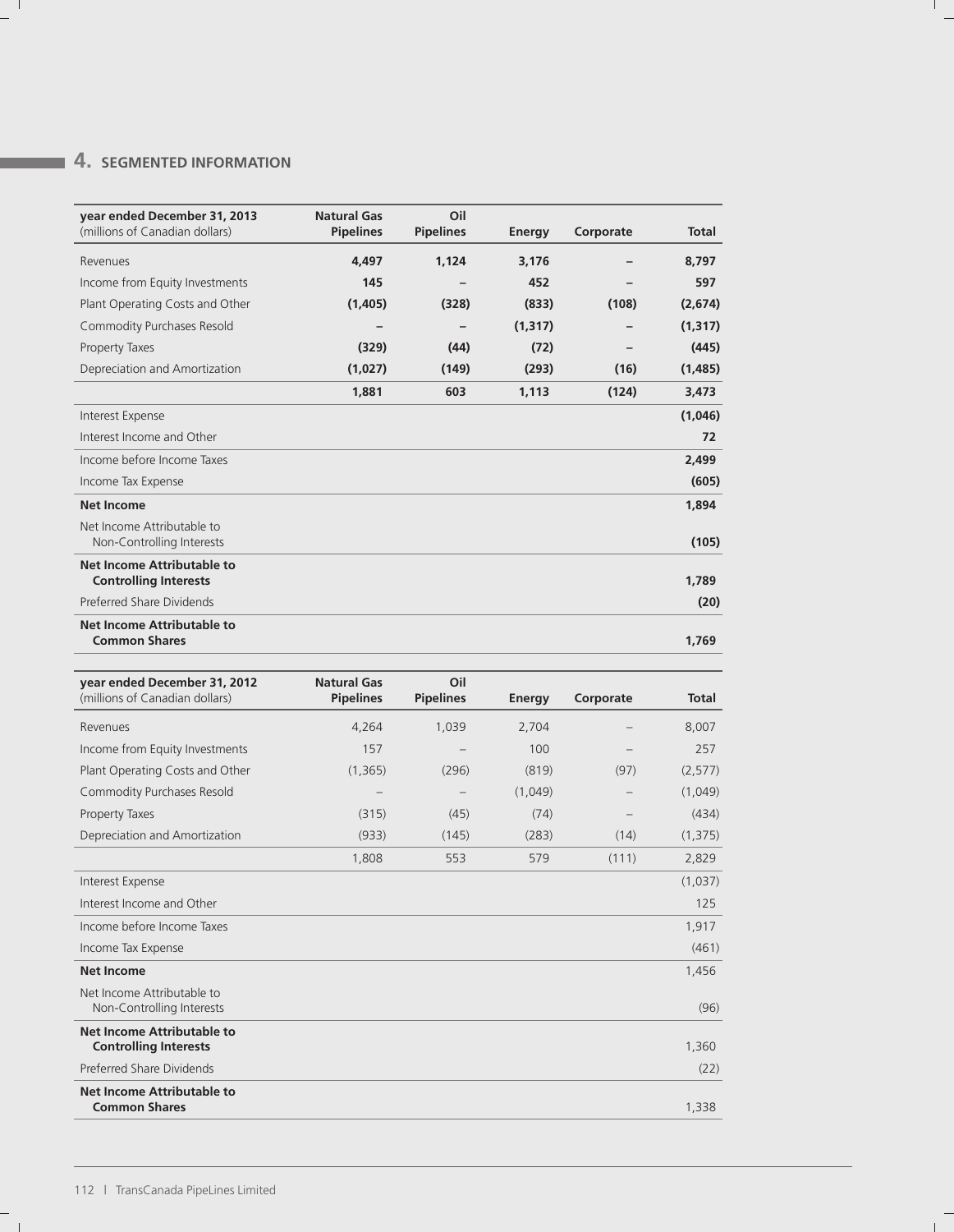| year ended December 31, 2011<br>(millions of Canadian dollars) | <b>Natural Gas</b><br><b>Pipelines</b> | Oil<br>Pipelines <sup>1</sup> | <b>Energy</b> | Corporate | <b>Total</b> |
|----------------------------------------------------------------|----------------------------------------|-------------------------------|---------------|-----------|--------------|
| Revenues                                                       | 4,244                                  | 827                           | 2,768         |           | 7,839        |
| Income from Equity Investments                                 | 159                                    |                               | 256           |           | 415          |
| Plant Operating Costs and Other                                | (1,221)                                | (209)                         | (842)         | (86)      | (2,358)      |
| Commodity Purchases Resold                                     |                                        |                               | (991)         |           | (991)        |
| <b>Property Taxes</b>                                          | (307)                                  | (31)                          | (72)          |           | (410)        |
| Depreciation and Amortization                                  | (923)                                  | (130)                         | (261)         | (14)      | (1,328)      |
|                                                                | 1,952                                  | 457                           | 858           | (100)     | 3,167        |
| Interest Expense                                               |                                        |                               |               |           | (1,078)      |
| Interest Income and Other                                      |                                        |                               |               |           | 89           |
| Income before Income Taxes                                     |                                        |                               |               |           | 2,178        |
| Income Tax Expense                                             |                                        |                               |               |           | (546)        |
| <b>Net Income</b>                                              |                                        |                               |               |           | 1,632        |
| Net Income Attributable to<br>Non-Controlling Interests        |                                        |                               |               |           | (107)        |
| Net Income Attributable to<br><b>Controlling Interests</b>     |                                        |                               |               |           | 1,525        |
| Preferred Share Dividends                                      |                                        |                               |               |           | (22)         |
| Net Income Attributable to<br><b>Common Shares</b>             |                                        |                               |               |           | 1,503        |

<sup>1</sup> Commencing in February 2011, TCPL began recording earnings for the Keystone Pipeline System.

### **Total Assets**

| at December 31<br>(millions of Canadian dollars) | 2013   | 2012   |
|--------------------------------------------------|--------|--------|
| Natural Gas Pipelines                            | 25,165 | 23,210 |
| Oil Pipelines                                    | 13,253 | 10,485 |
| Energy                                           | 13,747 | 13,157 |
| Corporate                                        | 4,461  | 4,450  |
|                                                  | 56,626 | 51,302 |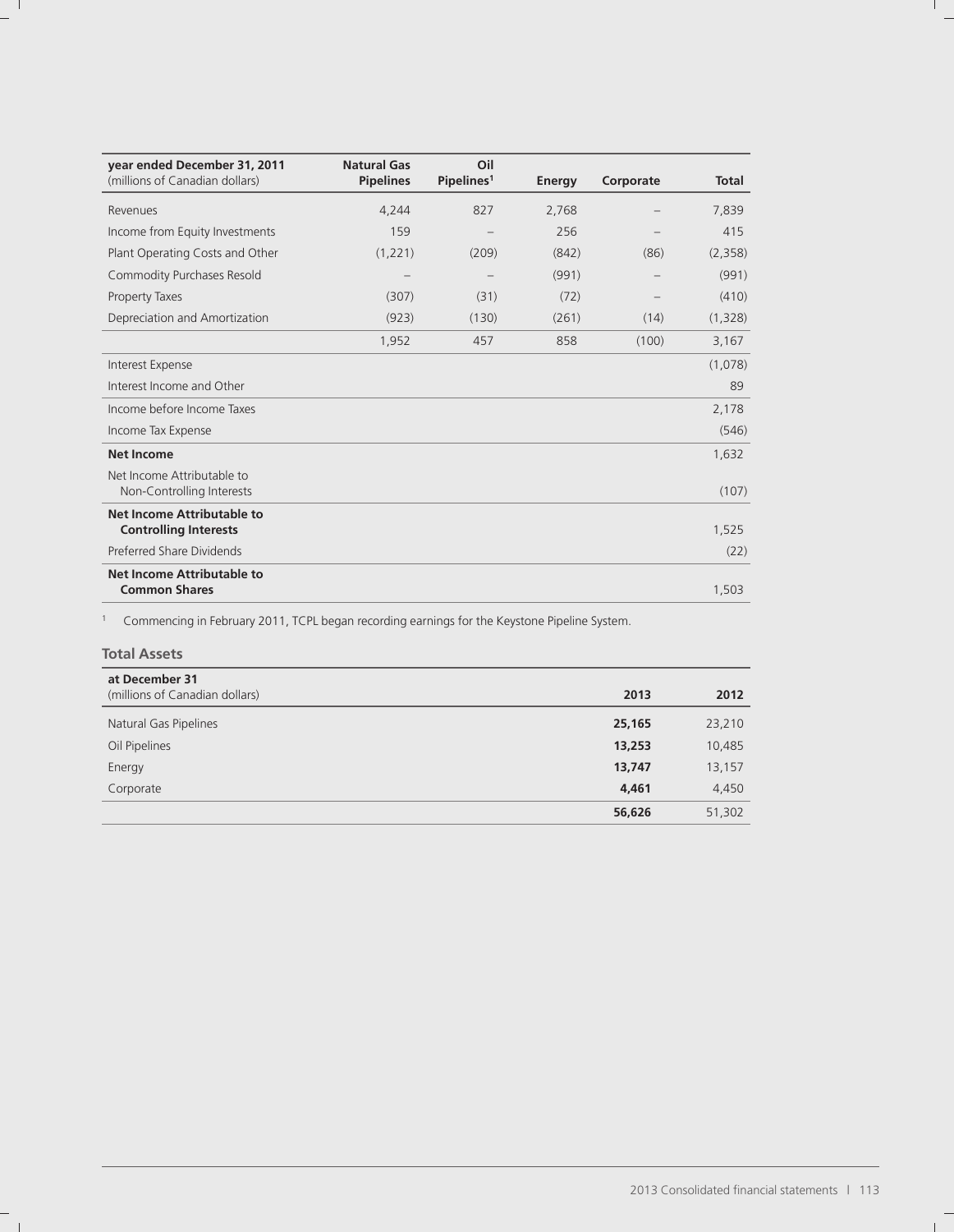**Geographic Information**

| year ended December 31<br>(millions of Canadian dollars) | 2013  | 2012   | 2011   |
|----------------------------------------------------------|-------|--------|--------|
| <b>Revenues</b>                                          |       |        |        |
| Canada – domestic                                        | 4,659 | 3,527  | 3,929  |
| Canada - export                                          | 997   | 1,121  | 1,087  |
| <b>United States</b>                                     | 3,029 | 3,252  | 2,752  |
| Mexico                                                   | 112   | 107    | 71     |
|                                                          | 8,797 | 8,007  | 7,839  |
| at December 31                                           |       |        |        |
| (millions of Canadian dollars)                           |       | 2013   | 2012   |
| <b>Plant, Property and Equipment</b>                     |       |        |        |
| Canada                                                   |       | 18,462 | 18,054 |
| <b>United States</b>                                     |       | 17,570 | 14,904 |
| Mexico                                                   |       | 1,574  | 755    |
|                                                          |       | 37,606 | 33,713 |
| <b>Capital Expenditures</b>                              |       |        |        |
| year ended December 31<br>(millions of Canadian dollars) | 2013  | 2012   | 2011   |
| Natural Gas Pipelines                                    | 1,776 | 1,389  | 917    |
| Oil Pipelines                                            | 2,483 | 1,145  | 1,204  |
| Energy                                                   | 152   | 24     | 384    |
| Corporate                                                | 50    | 37     | 8      |
|                                                          | 4,461 | 2,595  | 2,513  |

# **5. OTHER CURRENT ASSETS**

..

| at December 31<br>(millions of Canadian dollars) | 2013 | 2012 |
|--------------------------------------------------|------|------|
| Fair value of derivative contracts (Note 23)     | 395  | 259  |
| Deferred income tax assets (Note 16)             | 117  | 285  |
| Assets held for sale (Note 6)                    | 85   |      |
| Regulatory Assets (Note 9)                       | 42   | 178  |
| Other                                            | 206  | 270  |
|                                                  | 845  | 992  |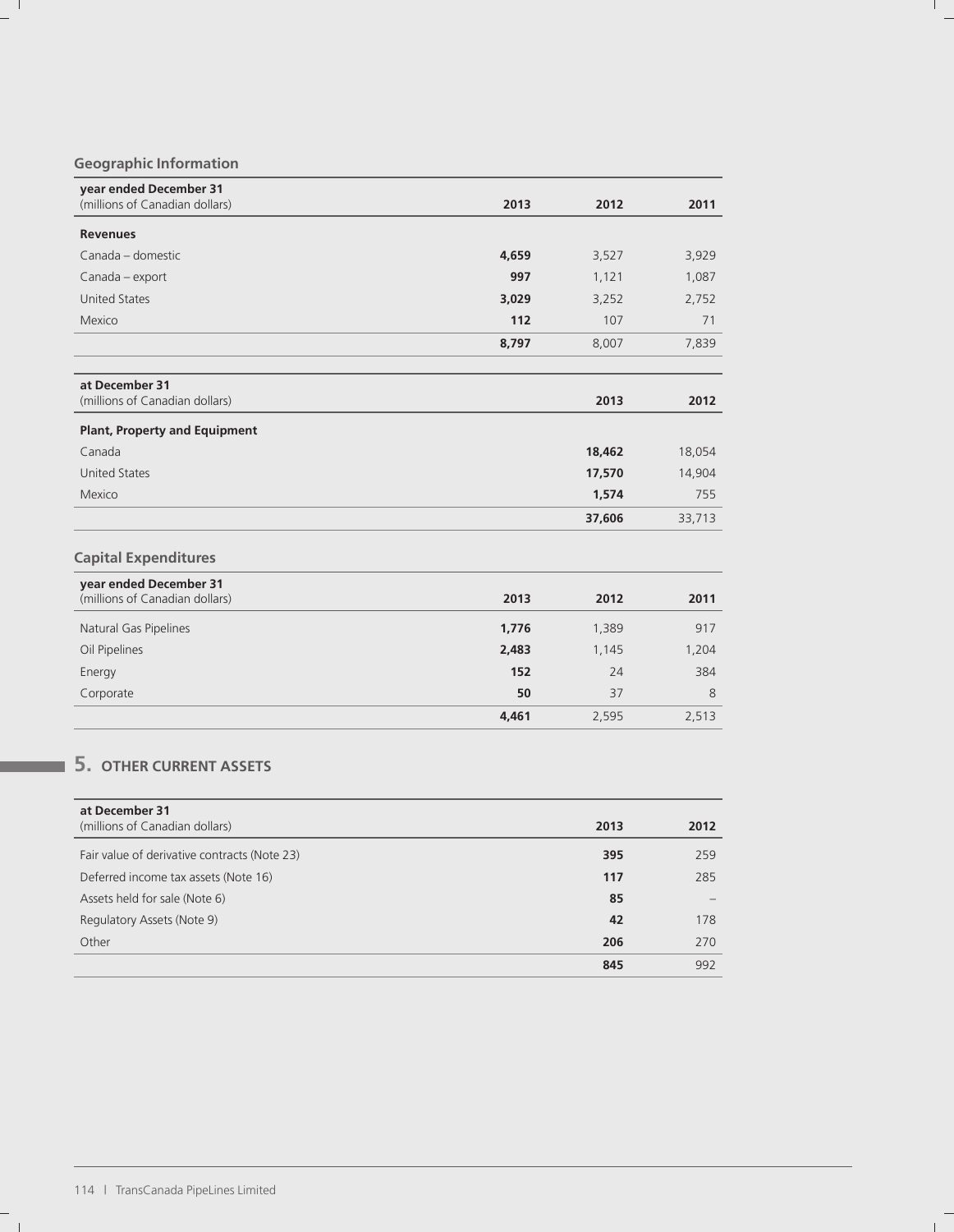## **6. ASSETS HELD FOR SALE**

| at December 31<br>(millions of Canadian dollars)                                                    | 2013              |
|-----------------------------------------------------------------------------------------------------|-------------------|
| <b>Assets Held for Sale</b>                                                                         |                   |
| Cash and Cash Equivalents                                                                           | 1                 |
| Accounts Receivable                                                                                 | $12 \overline{ }$ |
| Inventories                                                                                         | 11                |
| Plant, Property and Equipment                                                                       | 61                |
| Total Assets Held for Sale (included in Other Current Assets, Note 5)                               | 85                |
| Liabilities Related to Assets Held for Sale                                                         |                   |
| Accounts Payable and Other                                                                          | 4                 |
| Other Long-Term Liabilities                                                                         | 1                 |
| Total Liabilities Related to Assets Held for Sale (included in Accounts Payable and Other, Note 13) | 5                 |

We classify assets as held for sale when management approves and commits to a formal plan to actively market an asset for sale and we expect the sale to close within the next twelve months. Upon classifying an asset as held for sale, we record the asset at the lower of its carrying amount or its estimated fair value, reduced for selling costs, and we stop recording depreciation expense on the asset.

At December 31, 2013, the Company classified Cancarb Limited and its related power generation facility as assets held for sale. The assets were recorded at their carrying amount at December 31, 2013. These assets and the related liabilities are recorded in the Energy Segment.

On January 20, 2014, the Company reached an agreement to sell these assets for aggregate gross proceeds of \$190 million. Please refer to the Subsequent Events note (Note 28) for further details.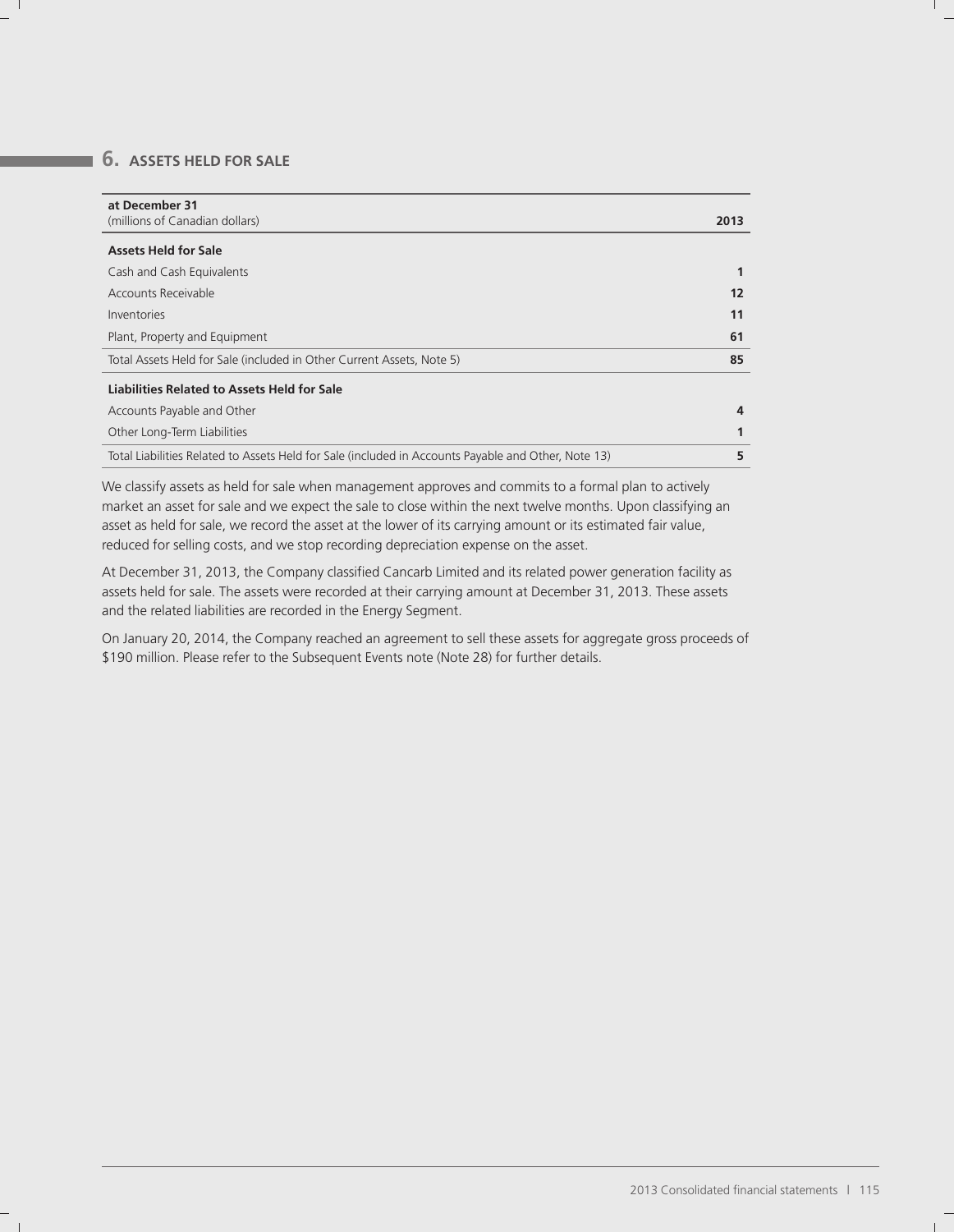# **7.** PLANT, PROPERTY AND EQUIPMENT

|                                                         |                | 2013                 |                   |                                 | 2012                     |                   |
|---------------------------------------------------------|----------------|----------------------|-------------------|---------------------------------|--------------------------|-------------------|
| at December 31                                          |                | <b>Accumulated</b>   | <b>Net</b>        |                                 | <b>Accumulated</b>       | <b>Net</b>        |
| (millions of Canadian dollars)                          | Cost           | <b>Depreciation</b>  | <b>Book Value</b> | Cost                            | <b>Depreciation</b>      | <b>Book Value</b> |
| Natural Gas Pipelines <sup>1</sup><br>Canadian Mainline |                |                      |                   |                                 |                          |                   |
| Pipeline                                                | 8,970          | 5,457                | 3,513             | 8,801                           | 5,192                    | 3,609             |
| Compression                                             | 3,392          | 1,961                | 1,431             | 3,370                           | 1,880                    | 1,490             |
| Metering and other                                      | 409            | 174                  | 235               | 391                             | 182                      | 209               |
|                                                         | 12,771         | 7,592                | 5,179             | 12,562                          | 7,254                    | 5,308             |
| Under construction                                      | 85             |                      | 85                | 163                             |                          | 163               |
|                                                         | 12,856         | 7,592                | 5,264             | 12,725                          | 7,254                    | 5,471             |
| <b>NGTL System</b>                                      |                |                      |                   |                                 |                          |                   |
| Pipeline<br>Compression                                 | 7,813<br>2,038 | 3,410<br>1,253       | 4,403<br>785      | 7,214<br>1,885                  | 3,221<br>1,177           | 3,993<br>708      |
| Metering and other                                      | 947            | 418                  | 529               | 958                             | 420                      | 538               |
|                                                         | 10,798         | 5,081                | 5,717             | 10,057                          | 4,818                    | 5,239             |
| Under construction                                      | 290            |                      | 290               | 463                             | $\overline{\phantom{0}}$ | 463               |
|                                                         | 11,088         | 5,081                | 6,007             | 10,520                          | 4,818                    | 5,702             |
| <b>ANR</b>                                              |                |                      |                   |                                 |                          |                   |
| Pipeline                                                | 922            | 59                   | 863               | 864                             | 49                       | 815               |
| Compression                                             | 635            | 81                   | 554               | 514                             | 72                       | 442               |
| Metering and other                                      | 535            | 91                   | 444               | 520                             | 81                       | 439               |
| Under construction                                      | 2,092<br>67    | 231                  | 1,861<br>67       | 1,898<br>63                     | 202                      | 1,696<br>63       |
|                                                         |                |                      |                   |                                 | 202                      |                   |
|                                                         | 2,159          | 231                  | 1,928             | 1,961                           |                          | 1,759             |
| Other Natural Gas Pipelines<br><b>GTN</b>               | 1,685          | 488                  | 1,197             | 1,565                           | 411                      | 1,154             |
| Great Lakes                                             | 1,650          | 833                  | 817               | 1,544                           | 750                      | 794               |
| Foothills                                               | 1,649          | 1,120                | 529               | 1,634                           | 1,062                    | 572               |
| Mexico                                                  | 641            | 90                   | 551               | 536                             | 59                       | 477               |
| Other <sup>2</sup>                                      | 1,652          | 288                  | 1,364             | 1,548                           | 226                      | 1,322             |
| Under construction                                      | 7,277<br>1,047 | 2,819<br>-           | 4,458<br>1,047    | 6,827<br>297                    | 2,508                    | 4,319<br>297      |
|                                                         | 8,324          | 2,819                | 5,505             | 7,124                           | 2,508                    | 4,616             |
|                                                         | 34,427         | 15,723               | 18,704            | 32,330                          | 14,782                   | 17,548            |
| <b>Oil Pipelines</b>                                    |                |                      |                   |                                 |                          |                   |
| Keystone                                                |                |                      |                   |                                 |                          |                   |
| Pipeline                                                | 5,079          | 286                  | 4,793             | 4,828                           | 177                      | 4,651             |
| Pumping equipment                                       | 1,118          | 82                   | 1,036             | 1,066                           | 51                       | 1,015             |
| Tanks and other                                         | 962            | 71                   | 891               | 935                             | 47                       | 888               |
| Under construction <sup>3</sup>                         | 7,159<br>6,020 | 439                  | 6,720<br>6,020    | 6,829<br>3,678                  | 275                      | 6,554<br>3,678    |
|                                                         | 13,179         | 439                  | 12,740            | 10,507                          | 275                      | 10,232            |
|                                                         |                |                      |                   |                                 |                          |                   |
| <b>Energy</b><br>Natural Gas - Ravenswood               | 1,966          | 377                  | 1,589             | 1,799                           | 290                      | 1,509             |
| Natural Gas $-$ Other <sup>4,5</sup>                    | 3,061          | 846                  | 2,215             | 2,975                           | 746                      | 2,229             |
| Hydro                                                   | 673            | 126                  | 547               | 634                             | 106                      | 528               |
| Wind                                                    | 946            | 155                  | 791               | 907                             | 118                      | 789               |
| Natural Gas Storage<br>Solar <sup>6</sup>               | 677<br>226     | 92<br>$\overline{2}$ | 585<br>224        | 677<br>$\overline{\phantom{a}}$ | 83<br>$\qquad \qquad -$  | 594               |
| Other                                                   | 57             | 30                   | 27                | 134                             | 86                       | 48                |
|                                                         | 7,606          | 1,628                | 5,978             | 7,126                           | 1,429                    | 5,697             |
| Under construction                                      | 54             |                      | 54                | 136                             |                          | 136               |
|                                                         | 7,660          | 1,628                | 6,032             | 7,262                           | 1,429                    | 5,833             |
| Corporate                                               | 191            | 61                   | 130               | 154                             | 54                       | 100               |
|                                                         | 55,457         | 17,851               | 37,606            | 50,253                          | 16,540                   | 33,713            |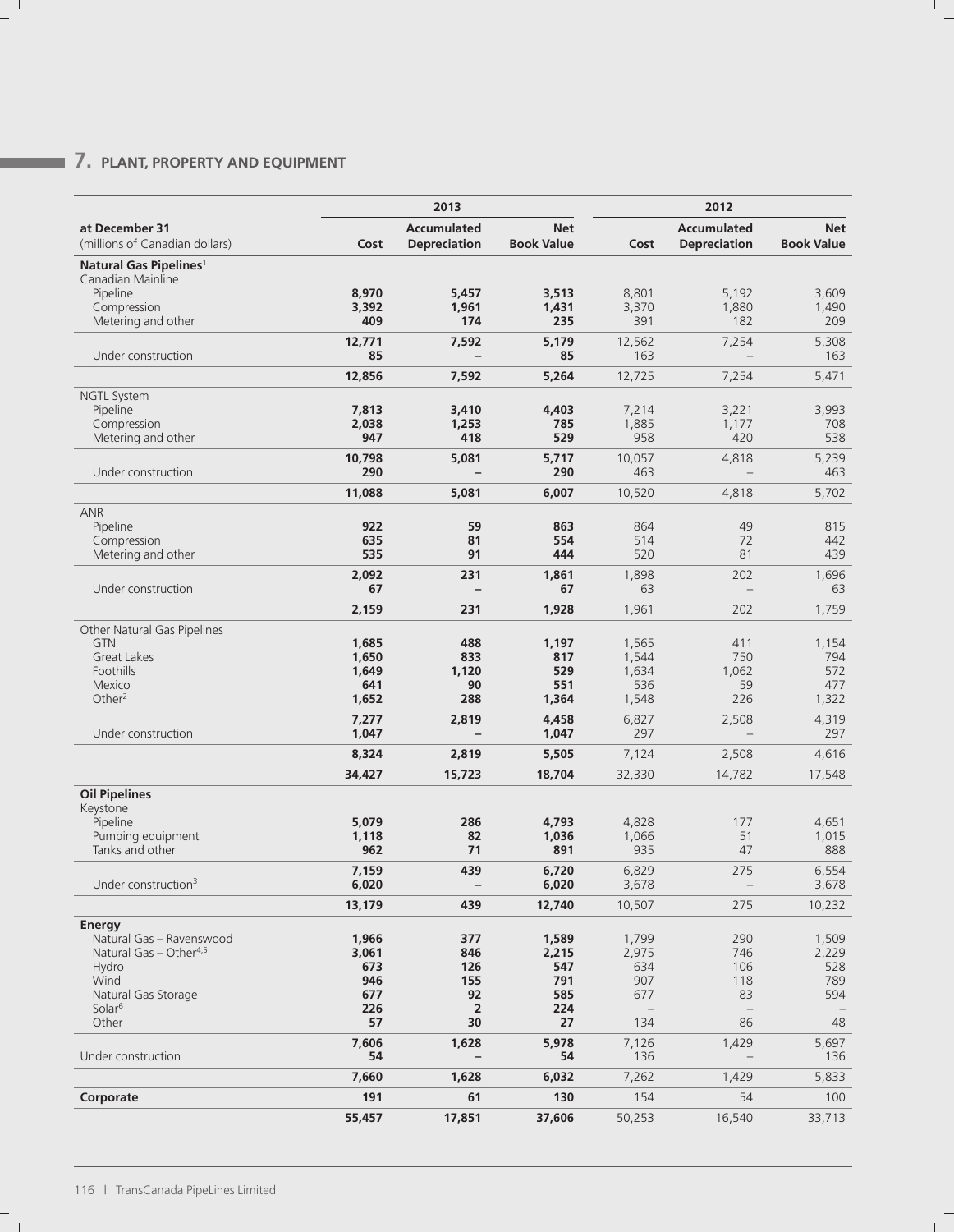- In 2013, the Company capitalized \$37 million (2012 \$32 million) relating to the equity portion of AFUDC for natural gas pipelines with a corresponding amount recorded in Interest Income and Other.
- <sup>2</sup> Includes Bison, Portland, North Baja, Tuscarora and Ventures LP.
- <sup>3</sup> Includes \$2.6 billion for Keystone XL at December 31, 2013 (2012 \$2 billion). Keystone XL remains subject to regulatory approvals.
- <sup>4</sup> Includes facilities with long-term PPAs that are accounted for as operating leases. The cost and accumulated depreciation of these facilities were \$640 million and \$78 million, respectively, at December 31, 2013 (2012 – \$601 million and \$55 million, respectively). Revenues of \$78 million were recognized in 2013 (2012 – \$73 million; 2011 – \$53 million) through the sale of electricity under the related PPAs.
- Includes Halton Hills, Coolidge, Bécancour, Ocean State Power, Mackay River and other natural gas-fired facilities.
- Includes the acquisitions in 2013 of four solar power facilities.

### **8. EQUITY INVESTMENTS**

|                                |                          |                          | Income/(Loss) from Equity<br><b>Investments</b> |      | <b>Equity</b><br><b>Investments</b> |                |
|--------------------------------|--------------------------|--------------------------|-------------------------------------------------|------|-------------------------------------|----------------|
|                                | Ownership<br>Interest at | vear ended December 31   |                                                 |      | at December 31                      |                |
| (millions of Canadian dollars) | December 31, 2013        | 2013                     | 2012                                            | 2011 | 2013                                | 2012           |
| <b>Natural Gas Pipelines</b>   |                          |                          |                                                 |      |                                     |                |
| Northern Border <sup>1,2</sup> |                          | 66                       | 72                                              | 75   | 557                                 | 511            |
| <i><u><b>Iroquois</b></u></i>  | 44.5%                    | 41                       | 41                                              | 40   | 188                                 | 174            |
| <b>TOM</b>                     | 50.0%                    | 13                       | 16                                              | 17   | 76                                  | 80             |
| Other                          | Various                  | 25                       | 28                                              | 27   | 62                                  | 60             |
| Energy                         |                          |                          |                                                 |      |                                     |                |
| Bruce $A^3$                    | 48.9%                    | 202                      | (149)                                           | 33   | 3,988                               | 4,033          |
| Bruce $B^3$                    | 31.6%                    | 108                      | 163                                             | 77   | 377                                 | 69             |
| <b>ASTC Power Partnership</b>  | 50.0%                    | 110                      | 40                                              | 84   | 41                                  | 42             |
| Portlands Energy               | 50.0%                    | 31                       | 28                                              | 33   | 343                                 | 341            |
| Other $4$                      | Various                  | 1                        | 18                                              | 29   | 57                                  | 54             |
| <b>Oil Pipelines</b>           |                          |                          |                                                 |      |                                     |                |
| Grand Rapids <sup>5</sup>      | 50.0%                    | $\overline{\phantom{0}}$ |                                                 |      | 70                                  | $\overline{2}$ |
|                                |                          | 597                      | 257                                             | 415  | 5,759                               | 5,366          |

- <sup>1</sup> The results reflect a 50 per cent interest in Northern Border as a result of the Company fully consolidating TC PipeLines, LP. At December 31, 2013, TCPL had an ownership interest in TC PipeLines, LP of 28.9 per cent (2012 and 2011 – 33.3 per cent) and its effective ownership of Northern Border, net of non-controlling interests, was 14.5 per cent (2012 and 2011 – 16.7 per cent).
- <sup>2</sup> At December 31, 2013, the difference between the carrying value of the investment and the underlying equity in the net assets of Northern Border Pipeline Company is US\$118 million (2012 – US\$119 million) due to the fair value assessment of assets at the time of acquisition.
- At December 31, 2013, the difference between the carrying value of the investment and the underlying equity in the net assets of Bruce Power is \$820 million (2012 – \$889 million) due to the fair value assessment of assets at the time of acquisition.
- In December 2012, TCPL acquired the remaining 40 per cent interest in CrossAlta to bring the Company's ownership interest to 100 per cent. The results reflect the Company's 60 per cent share of equity income up to that date.
- In October 2012, TCPL entered into a joint venture agreement with a third party to build this pipeline system to transport crude oil and diluent between the producing area northwest of Fort McMurray and the Edmonton/Heartland market region.

Distributions received from equity investments for the year ended December 31, 2013 were \$725 million (2012 – \$436 million; 2011 – \$494 million) of which \$120 million (2012 – \$60 million; 2011 – \$101 million) were returns of capital and are included in Deferred Amounts and Other in the Consolidated Statement of Cash Flows. The undistributed earnings from equity investments as at December 31, 2013 were \$754 million (2012 – \$883 million; 2011 – \$1,062 million).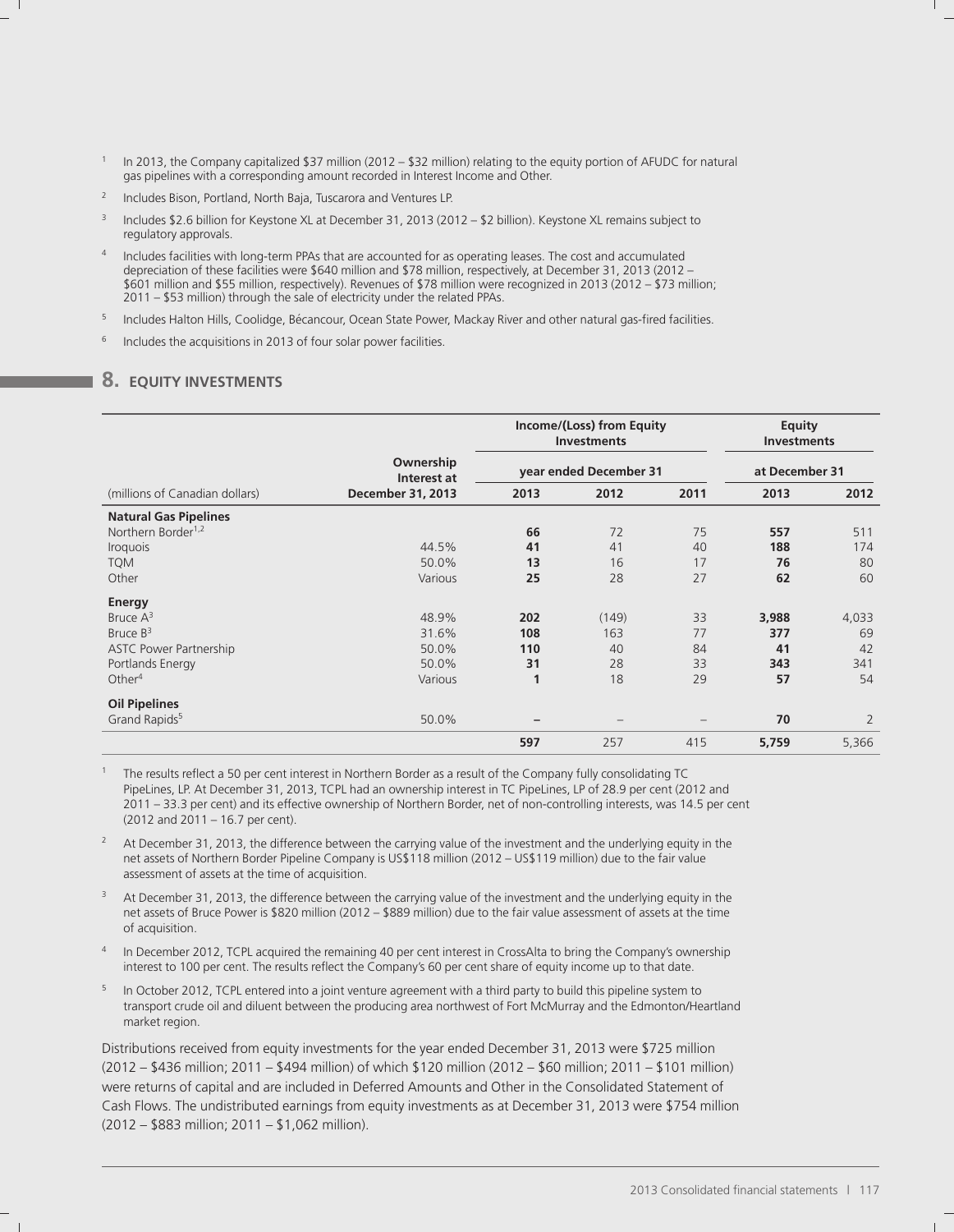| <b>Summarized Financial Information of Equity Investments</b> |  |  |  |
|---------------------------------------------------------------|--|--|--|
|---------------------------------------------------------------|--|--|--|

| year ended December 31<br>(millions of Canadian dollars) | 2013    | 2012     | 2011     |
|----------------------------------------------------------|---------|----------|----------|
| <b>Income</b>                                            |         |          |          |
| Revenues                                                 | 4,989   | 3,860    | 4,042    |
| Operating and Other Expenses                             | (3,536) | (3,090)  | (2,989)  |
| Net Income                                               | 1,390   | 717      | 929      |
| Net Income attributable to TCPL                          | 597     | 257      | 415      |
|                                                          |         |          |          |
| at December 31<br>(millions of Canadian dollars)         |         | 2013     | 2012     |
| <b>Balance Sheet</b>                                     |         |          |          |
| Current assets                                           |         | 1,500    | 1,593    |
| Non current assets                                       |         | 12,158   | 12,154   |
| Current liabilities                                      |         | (1, 117) | (1, 187) |
| Non current liabilities                                  |         | (2,507)  | (3,787)  |

### **9. RATE-REGULATED BUSINESSES**

TCPL's businesses that apply RRA currently include Canadian and U.S. natural gas pipelines and regulated U.S. natural gas storage. Regulatory assets and liabilities represent future revenues that are expected to be recovered from or refunded to customers based on decisions and approvals by the applicable regulatory authorities.

### **Canadian Regulated Operations**

The Canadian Mainline, NGTL System, Foothills and TQM pipelines are regulated by the NEB under the National Energy Board Act (Canada). The NEB regulates the construction and operation of facilities, and the terms and conditions of services, including rates, for the Company's Canadian regulated natural gas transmission systems.

TCPL's Canadian natural gas transmission services are supplied under natural gas transportation tariffs that provide for cost recovery, including return of and return on capital as approved by the NEB. Rates charged for these services are typically set through a process that involves filing an application with the regulator wherein forecasted operating costs, including a return of and on capital, determine the revenues for the upcoming year or multiple years. To the extent that actual costs and revenues are more or less than the forecasted costs and revenues, the regulators generally allow the difference to be deferred to a future period and recovered or refunded in rates at that time. Differences between actual and forecasted costs that the regulator does not allow to be deferred are included in the determination of net income in the year they occur.

### *Canadian Mainline*

In March 2013, TCPL received a decision from the NEB on the comprehensive application it filed to change the business structure and the terms and conditions of service for the Canadian Mainline, including addressing tolls for 2012 and 2013 (the NEB Decision). The decision approved the 2011 revenue requirement as filed, approved tolls charged in 2012 as final with any variance between revenues and costs deferred for recovery in future years, and set tolls for 2013 through 2017 at competitive levels fixing tolls for some services and providing unlimited pricing discretion for others. The decision established an ROE of 11.5 per cent on a deemed common equity of 40 per cent and included mechanisms to achieve the fixed tolls through the use of a Long Term Adjustment Account (LTAA) as well as the establishment of a Tolls Stabilization Account (TSA) to capture the surplus or the shortfall between our revenues and our cost of service for each year over the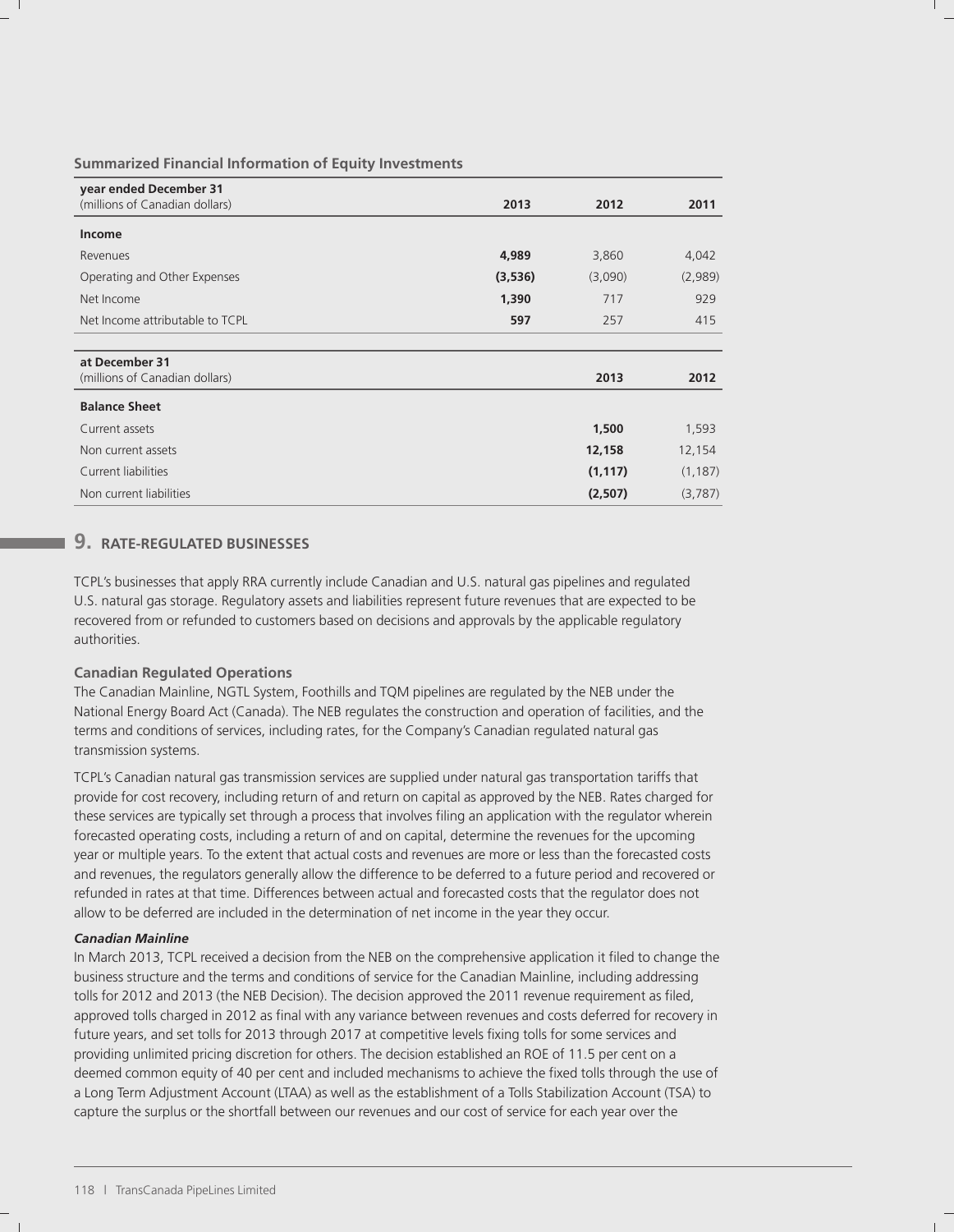five-year term of the decision. In addition, the decision provides an opportunity to generate incentive earnings by increasing revenues and reducing costs. The NEB also identified certain circumstances that would require a new tolls application prior to the end of the five-year term. One of those circumstances is if the TSA balance becomes positive, which occurred in 2013. In December 2013, TCPL filed an application with the NEB that addresses tolls moving forward.

The Canadian Mainline's 2012 results reflect an ROE of 8.08 per cent on a deemed common equity of 40 per cent and excluded incentive earnings. In 2011, the Canadian Mainline operated under a five year settlement which expired in December 2011. This settlement included an allowed ROE of 8.08 per cent on a deemed common equity of 40 per cent and also allowed for incentive earnings.

### *NGTL System*

On November 1, 2013, the NEB approved NGTL System's 2013-2014 Revenue Requirement Settlement Application. This settlement is structured similar to the previous multi-year settlement with fixed annual operating, maintenance and administration (OM&A) costs and a 10.10 per cent ROE on a deemed common equity of 40 per cent. Any variance between fixed OM&A costs in the settlement and actual costs accrue to TCPL. The Settlement also establishes an increase in the composite depreciation rates to 3.05 per cent in 2013 and 3.12 per cent 2014.

In September 2010, the NEB approved the NGTL System's 2010-2012 Revenue Requirement Settlement Application. The settlement provided for a 9.70 per cent ROE on a deemed common equity of 40 per cent and fixed certain annual OM&A costs during the term. Any variances between actual costs and those agreed to in the settlement accrued to TCPL. All other costs were treated on a flow-through basis.

### *Other Canadian Pipelines*

The Foothills operating model for 2012 and 2013 provides for recovery of all revenue requirement components on a flow-through basis. TQM operates under a model consisting of fixed and flow-through revenue requirement components for 2012 and 2013. Any variances between actual costs and those included in the fixed component accrue to TQM.

### **U.S. Regulated Operations**

TCPL's U.S. natural gas pipelines are ''natural gas companies'' operating under the provisions of the *Natural Gas Act of 1938,* the *Natural Gas Policy Act of 1978* (NGA) and the *Energy Policy Act of 2005*, and are subject to the jurisdiction of the FERC. The NGA grants the FERC authority over the construction and operation of pipelines and related facilities. The FERC also has authority to regulate rates for natural gas transportation in interstate commerce. The Company's significant regulated U.S. natural gas pipelines are described below.

### *ANR*

ANR's natural gas transportation and storage services are provided for under tariffs regulated by the FERC. These tariffs include maximum and minimum rates for services and allow ANR to discount or negotiate rates on a non-discriminatory basis. ANR Pipeline Company rates were established pursuant to a settlement approved by the FERC that was effective beginning in 1997. ANR Pipeline Company is not required to conduct a review of currently effective rates with the FERC at any time in the future but is not prohibited from filing for new rates if necessary. ANR Storage Company rates were established pursuant to a settlement approved by the FERC in August 2012. ANR Storage Company is required to file a NGA Section 4 general rate case no later than July 1, 2016. TC Offshore LLC, another ANR-related regulated entity began operating under FERC approved tariff rates on November 1, 2012. TC Offshore LLC is required to file a cost and revenue study to justify its existing approved cost-based rates after its first three years of operation.

### *Great Lakes*

Great Lakes is regulated by the FERC and operates in accordance with a FERC-approved tariff that establishes maximum and minimum rates for its various services and permits Great Lakes to discount or negotiate rates on a non-discriminatory basis. Great Lakes operated under a July 2010 FERC approved rate settlement through October 2013. Effective November 1, 2013, Great Lakes operates under rates established pursuant to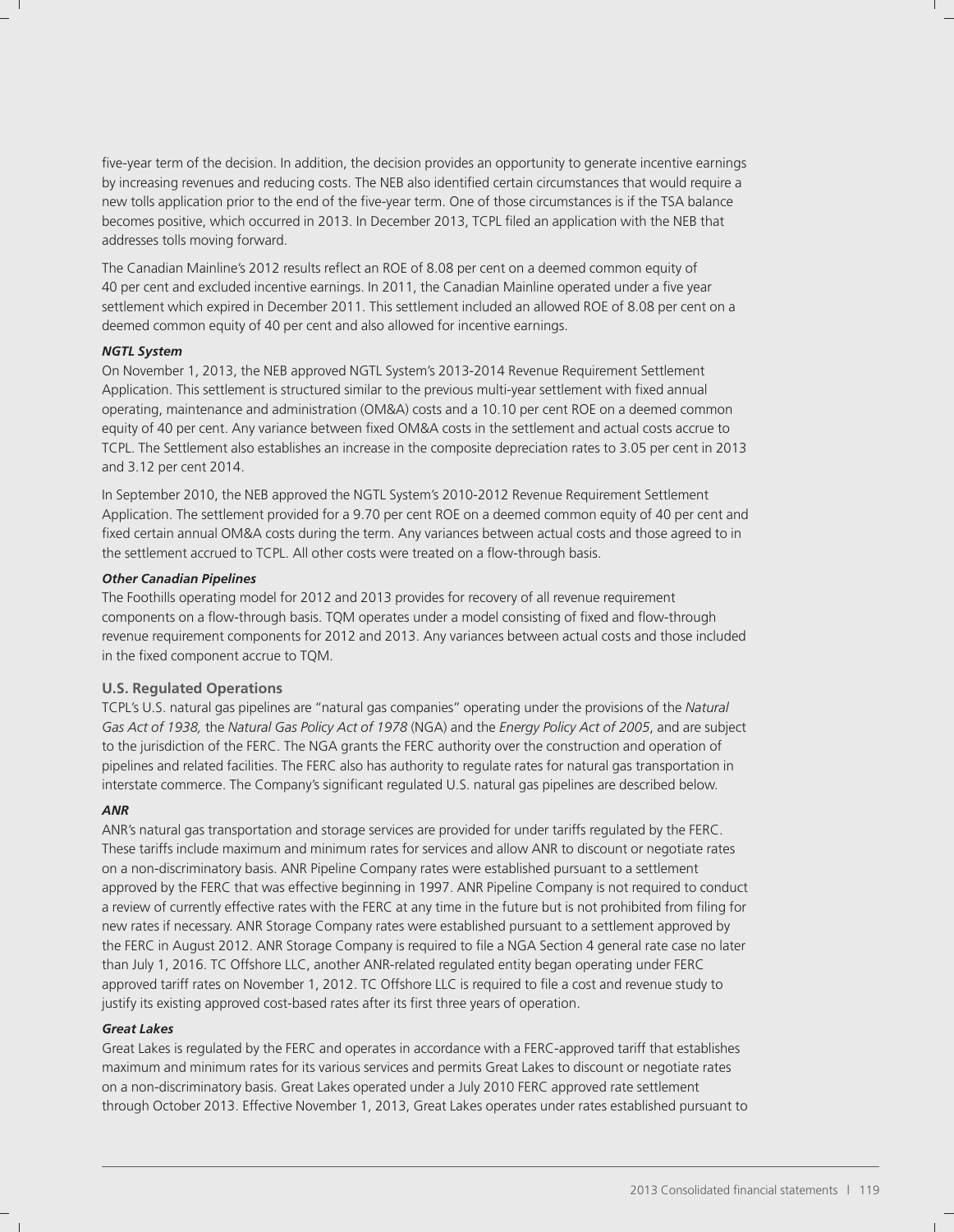a settlement approved by the FERC in November 2013. The settlement provides for a moratorium between November 2013 and March 2015 during which Great Lakes and the settling parties are prohibited from taking certain actions under the NGA, including filing to adjust rates. Great Lakes is required to file for new rates to be effective no later than January 2018.

### *Other U.S. Pipelines*

GTN and Bison are regulated by the FERC and operate in accordance with a FERC-approved tariff that establishes maximum and minimum rates for various services. Both pipelines are permitted to discount or negotiate these rates on a non-discriminatory basis. GTN's rates were established pursuant to a settlement approved by the FERC in January 2012. GTN is required to file for new rates to be effective no later than January 2016. Bison's rates were established pursuant to its initial certificate to construct and operate the pipeline that initiated service in January 2011. Bison is required to file a cost and revenue study to justify its existing, approved cost-based rates after its first three years of operations. This is expected to be filed by April 2014.

### **Regulatory Assets and Liabilities**

| at December 31<br>(millions of Canadian dollars)                          | 2013  | 2012  | Remaining<br>Recovery/<br><b>Settlement</b><br>Period (years) |
|---------------------------------------------------------------------------|-------|-------|---------------------------------------------------------------|
| <b>Regulatory Assets</b>                                                  |       |       |                                                               |
| Deferred income taxes <sup>1</sup>                                        | 1,149 | 1,122 | n/a                                                           |
| Operating and debt-service regulatory assets <sup>2</sup>                 | 16    | 171   | -1                                                            |
| Long Term Adjustment Account <sup>3</sup>                                 | 354   | 80    | 31                                                            |
| Other $4$                                                                 | 258   | 434   | n/a                                                           |
|                                                                           | 1,777 | 1,807 |                                                               |
| Less: Current portion included in Other Current Assets (Note 5)           | 42    | 178   |                                                               |
|                                                                           | 1,735 | 1,629 |                                                               |
| <b>Regulatory Liabilities</b>                                             |       |       |                                                               |
| Foreign exchange on long-term debt <sup>5</sup>                           | 84    | 150   | $1 - 16$                                                      |
| Operating and debt-service regulatory liabilities <sup>2</sup>            | 5     | 84    | 1                                                             |
| Other <sup>4</sup>                                                        | 147   | 134   | n/a                                                           |
|                                                                           | 236   | 368   |                                                               |
| Less: Current portion included in Accounts Payable and Other<br>(Note 13) | 7     | 100   |                                                               |
|                                                                           | 229   | 268   |                                                               |

<sup>1</sup> These regulatory assets are underpinned by non-cash transactions or are recovered without an allowance for return as approved by the regulator. Accordingly, these regulatory assets are not included in rate base and do not yield a return on investment during the recovery period.

- <sup>2</sup> Operating and debt-service regulatory assets and liabilities represent the accumulation of cost and revenue variances approved by the regulatory authority for inclusion in determining tolls for the following calendar year. Pre-tax operating results in 2013 would have been \$76 million higher (2012 – \$50 million lower; 2011 – \$102 million higher) had these amounts not been recorded as regulatory assets and liabilities.
- <sup>3</sup> The LTAA was established in compliance with the NEB Decision which is comprised of amounts that are deferred and recovered in future years. The TSA, also established in the NEB Decision, includes the variances between revenue and costs. A positive balance in the TSA was realized in 2013 and, as specified in the NEB Decision, the TSA, net of incentive earnings, was combined with the LTAA on December 31, 2013.
- Pre-tax operating results in 2013 would have been \$189 million higher (2012 \$13 million higher; 2011 \$106 million lower) had these amounts not been recorded as regulatory assets and liabilities.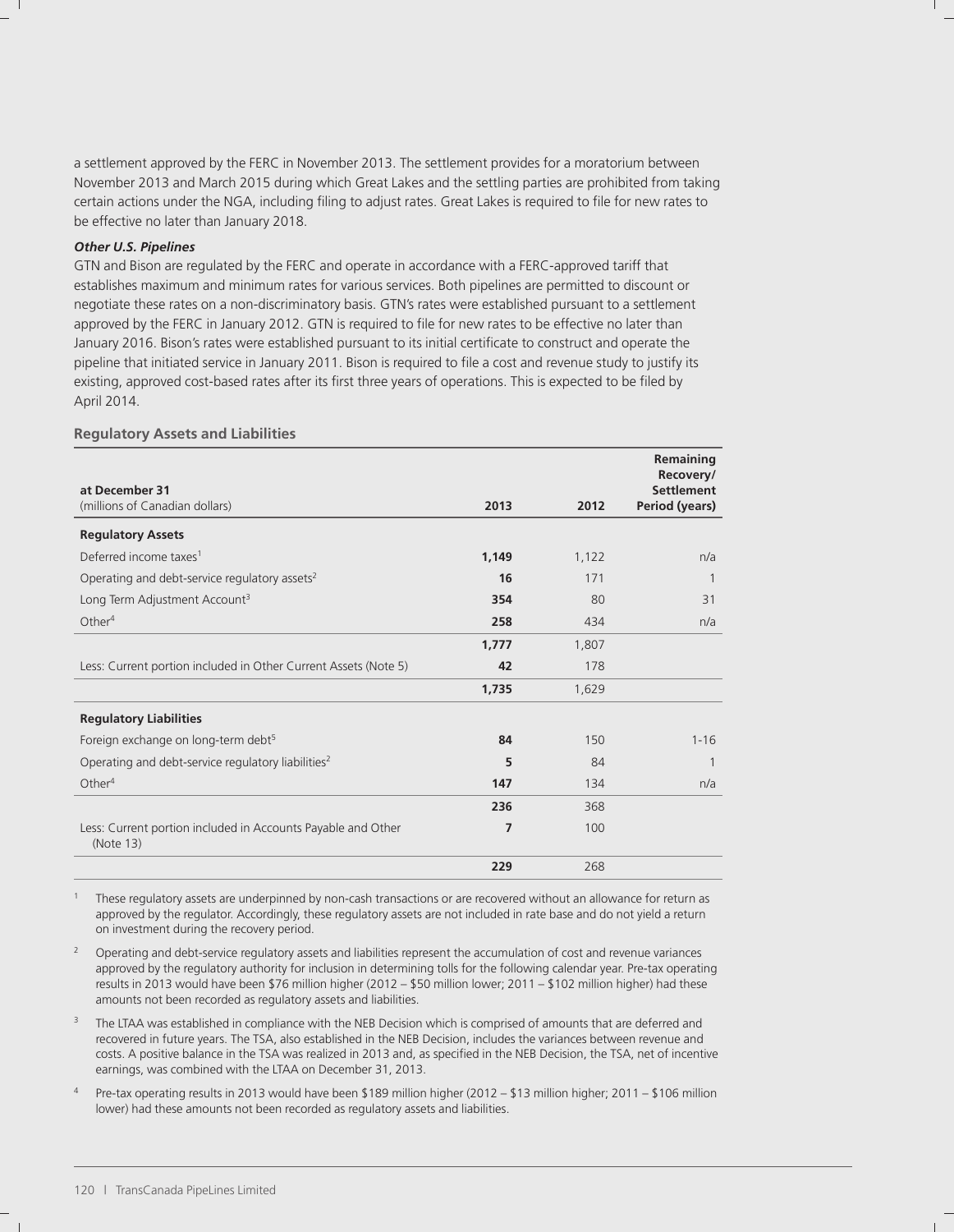<sup>5</sup> Foreign exchange on long-term debt of the NGTL System and Foothills represents the variance resulting from revaluing foreign currency-denominated debt instruments to the current foreign exchange rate from the historical foreign exchange rate at the time of issue. Foreign exchange gains and losses realized when foreign debt matures or is redeemed early are expected to be recovered or refunded through the determination of future tolls. In the absence of RRA, GAAP would have required the inclusion of these unrealized gains or losses in Net Income.

## **10. GOODWILL**

The Company has recorded the following Goodwill on its acquisitions in the U.S.:

| (millions of Canadian dollars)      | <b>Natural Gas</b><br><b>Pipelines</b> | Energy | <b>Total</b> |
|-------------------------------------|----------------------------------------|--------|--------------|
| Balance at January 1, 2012          | 2,693                                  | 841    | 3,534        |
| Foreign exchange rate changes       | (58)                                   | (18)   | (76)         |
| Balance at December 31, 2012        | 2,635                                  | 823    | 3,458        |
| Foreign exchange rate changes       | 181                                    | 57     | 238          |
| <b>Balance at December 31, 2013</b> | 2.816                                  | 880    | 3,696        |

# **11. INTANGIBLE AND OTHER ASSETS**

| at December 31<br>(millions of Canadian dollars) | 2013  | 2012  |
|--------------------------------------------------|-------|-------|
| Capital projects under development               | 571   | 34    |
| PPAS                                             | 324   | 376   |
| Deferred income tax assets and charges (Note 16) | 223   | 167   |
| Loans and advances <sup>1</sup>                  | 183   | 196   |
| Fair value of derivative contracts (Note 23)     | 112   | 187   |
| Employee post-retirement benefits (Note 22)      | 16    | 11    |
| Other                                            | 524   | 434   |
|                                                  | 1.953 | 1,405 |

As at December 31, 2013, TCPL held a \$226 million (2012 – \$236 million) note receivable from the seller of Ravenswood which bears interest at 6.75 per cent and matures in 2040. The current portion of the note receivable of \$43 million (2012 – \$40 million) is included in Other Current Assets.

The following amounts related to PPAs are included in Intangible and Other Assets:

|                                                  | 2013 |                             |                          | 2012 |                             |                          |
|--------------------------------------------------|------|-----------------------------|--------------------------|------|-----------------------------|--------------------------|
| at December 31<br>(millions of Canadian dollars) | Cost | Accumulated<br>Amortization | <b>Net Book</b><br>Value | Cost | Accumulated<br>Amortization | <b>Net Book</b><br>Value |
| Sheerness                                        | 585  | 312                         | 273                      | 585  | 273                         | 312                      |
| Sundance A                                       | 225  | 174                         | 51                       | 225  | 161                         | 64                       |
|                                                  | 810  | 486                         | 324                      | 810  | 434                         | 376                      |

Amortization expense for these PPAs was \$52 million for the year ended December 31, 2013 (2012 and 2011 – \$52 million). The expected annual amortization expense for 2014 to 2017 is \$52 million and in 2018 is \$39 million.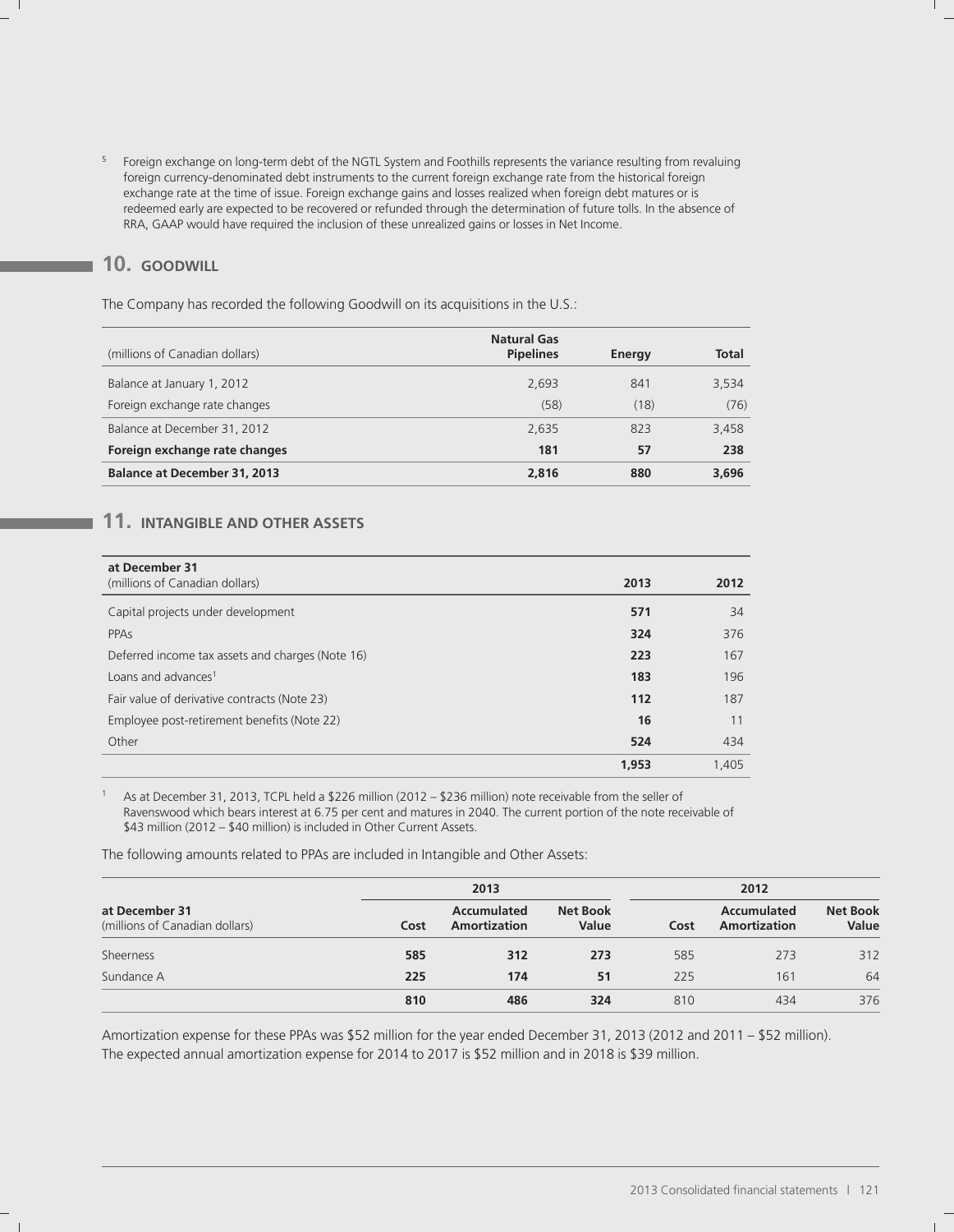### Sundance A

In December 2010, Sundance A Units 1 and 2 were withdrawn from service and were subject to a force majeure claim by TransAlta Corporation. In January 2011, TCPL disputed this claim which was then subject to arbitration. In July 2012, TCPL received the binding arbitration decision. The arbitration panel determined that the PPA should not be terminated and ordered TransAlta Corporation to return Units 1 and 2 to service. Unit 1 returned to service in September 2013, followed by Unit 2 in October 2013.

Between December 2010 and March 2012, TCPL recorded revenues and costs related to the Sundance A PPA as though the outages of Units 1 and 2 were interruptions of supply. As a result of the above decision, TCPL recorded a \$50 million pre-tax charge in 2012, comprised of \$20 million and \$30 million previously accrued in 2011 and 2012, respectively, as these amounts were no longer recoverable.

# **12. NOTES PAYABLE**

|                                                   | 2013                       |                                                                            | 2012                       |                                                                            |  |
|---------------------------------------------------|----------------------------|----------------------------------------------------------------------------|----------------------------|----------------------------------------------------------------------------|--|
| (millions of Canadian dollars)                    | Outstanding<br>December 31 | Weighted<br>Average<br><b>Interest Rate</b><br>per Annum<br>at December 31 | Outstanding<br>December 31 | Weighted<br>Average<br><b>Interest Rate</b><br>per Annum<br>at December 31 |  |
| Canadian dollars                                  | 751                        | 1.2%                                                                       | 803                        | 1.2%                                                                       |  |
| U.S. dollars (2013 - US\$1,025; 2012 - US\$1,480) | 1.091                      | 0.3%                                                                       | 1,472                      | 0.4%                                                                       |  |
|                                                   | 1,842                      |                                                                            | 2,275                      |                                                                            |  |

Notes Payable consists of commercial paper issued by TCPL, TransCanada PipeLine USA Ltd. (TCPL USA), TransCanada American Investments Ltd. (TAIL), and TransCanada Keystone Pipeline, LP (TC Keystone) and drawings on line-of-credit and demand facilities. The TC Keystone facility expired in November 2013. The cost to maintain the facility was  $$1.4$  million in 2013 (2012 –  $$1$  million; 2011 –  $$4$  million).

At December 31, 2013, total committed revolving and demand credit facilities of \$6.2 billion (2012 – \$5.3 billion) were available. When drawn, interest on the lines of credit is charged at prime rates of Canadian chartered and U.S. banks, and at other negotiated financial bases. These unsecured credit facilities included the following:

|               |                 |                 |                                                                                              |                |                | year ended<br>December 31         |      |
|---------------|-----------------|-----------------|----------------------------------------------------------------------------------------------|----------------|----------------|-----------------------------------|------|
|               |                 |                 | at December 31, 2013                                                                         |                | 2013           | 2012                              | 2011 |
|               | <b>Unused</b>   |                 |                                                                                              |                |                |                                   |      |
| Amount        | Capacity        | <b>Borrower</b> | For                                                                                          | <b>Matures</b> |                | Cost to maintain                  |      |
|               |                 |                 |                                                                                              |                |                | (millions of Canadian<br>dollars) |      |
| \$3 billion   | \$3 billion     | <b>TCPL</b>     | Committed, syndicated, revolving, extendible<br><b>TCPL</b> credit facility                  | December 2018  | $\overline{4}$ | $\overline{4}$                    | 2    |
| US\$1 billion | US\$0.8 billion | <b>TCPL USA</b> | Committed, syndicated, revolving, extendible<br>TCPL USA credit facility, quaranteed by TCPL | November 2014  |                |                                   | 4    |
| US\$1 billion | US\$1 billion   | <b>TAIL</b>     | Committed, syndicated, revolving, extendible<br>TAIL credit facility, quaranteed by TCPL     | November 2014  |                |                                   |      |
| \$1.1 billion | \$0.3 billion   | <b>TCPL</b>     | Supports the issuance of letters of credit and<br>provides additional liquidity              | Demand         |                |                                   |      |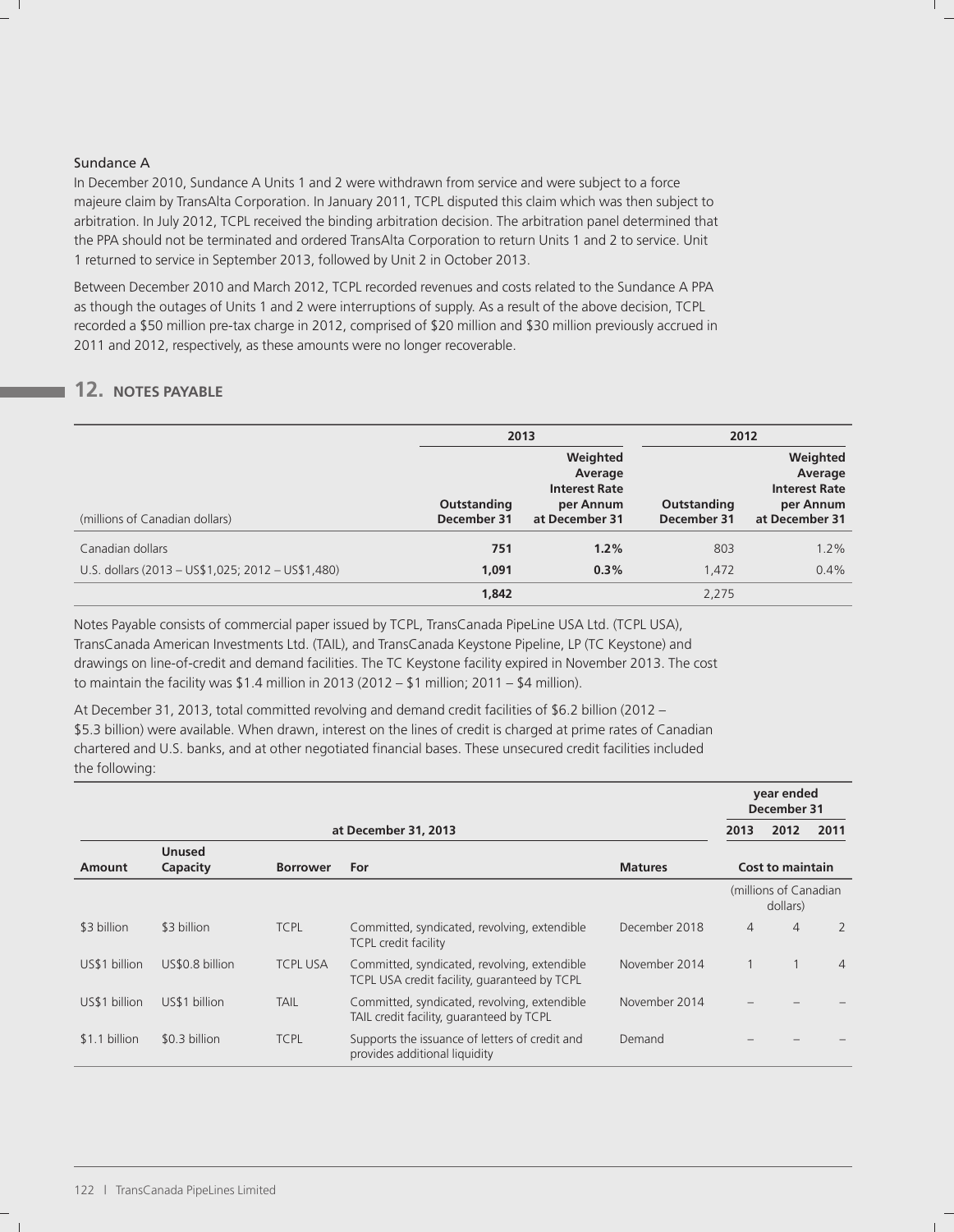# **13. ACCOUNTS PAYABLE AND OTHER**

ست

**STATISTICS** 

| at December 31<br>(millions of Canadian dollars)     | 2013  | 2012  |
|------------------------------------------------------|-------|-------|
| Trade payables                                       | 866   | 923   |
| Fair value of derivative contracts (Note 23)         | 357   | 283   |
| Dividends payable                                    | 328   | 316   |
| Deferred Income Tax Liabilities (Note 16)            | 26    |       |
| Regulatory Liabilities (Note 9)                      | 7     | 100   |
| Liabilities related to assets held for sale (Note 6) | 5     |       |
| Other                                                | 552   | 718   |
|                                                      | 2.141 | 2.340 |

# **14. OTHER LONG-TERM LIABILITIES**

| at December 31<br>(millions of Canadian dollars) | 2013 | 2012 |
|--------------------------------------------------|------|------|
| Employee post-retirement benefit (Note 22)       | 244  | 482  |
| Fair value of derivative contracts (Note 23)     | 255  | 186  |
| Asset retirement obligations                     | 83   | 72   |
| Guarantees (Note 26)                             | 18   | 17   |
| Other                                            | 56   | 125  |
|                                                  | 656  | 882  |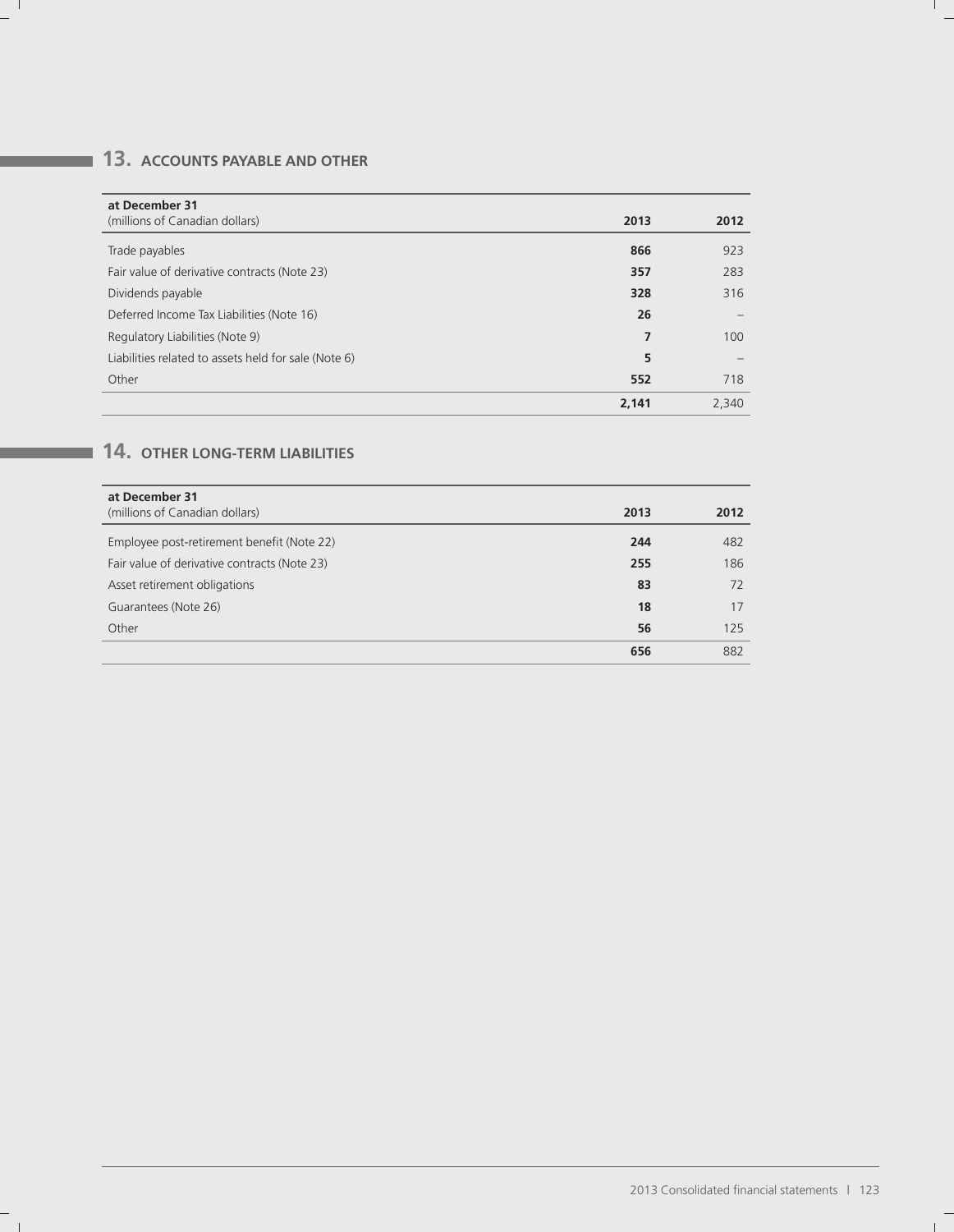# **15. LONG-TERM DEBT**

|                                                                                    |                                 | 2013                       |                                      | 2012                       |                                      |
|------------------------------------------------------------------------------------|---------------------------------|----------------------------|--------------------------------------|----------------------------|--------------------------------------|
| <b>Outstanding loan amounts</b><br>(millions of Canadian dollars)                  | <b>Maturity</b><br><b>Dates</b> | Outstanding<br>December 31 | <b>Interest</b><br>Rate <sup>1</sup> | Outstanding<br>December 31 | <b>Interest</b><br>Rate <sup>1</sup> |
| <b>TRANSCANADA PIPELINES LIMITED</b>                                               |                                 |                            |                                      |                            |                                      |
| Debentures                                                                         | 2014 to 2020                    |                            |                                      |                            |                                      |
| Canadian dollars<br>U.S. dollars (2013 and 2012 US\$400)                           | 2021                            | 874<br>425                 | 10.9%<br>9.9%                        | 874<br>398                 | 10.9%<br>9.9%                        |
| Medium-Term Notes                                                                  |                                 |                            |                                      |                            |                                      |
| Canadian dollars                                                                   | 2014 to 2041                    | 4,799                      | 5.7%                                 | 4,549                      | 5.9%                                 |
| Senior Unsecured Notes<br>U.S. dollars (2013 - US\$12,276; 2012 - US\$10,126)      | 2015 to 2043                    | 13,027                     | 5.0%                                 | 10,057                     | 5.6%                                 |
|                                                                                    |                                 |                            |                                      |                            |                                      |
|                                                                                    |                                 | 19,125                     |                                      | 15,878                     |                                      |
| <b>NOVA GAS TRANSMISSION LTD.</b><br>Debentures and Notes                          |                                 |                            |                                      |                            |                                      |
| Canadian dollars                                                                   | 2014 to 2024                    | 378                        | 11.5%                                | 382                        | 11.5%                                |
| U.S. dollars (2013 and 2012 - US\$200)                                             | 2023                            | 213                        | 7.9%                                 | 199                        | 7.9%                                 |
| Medium-Term Notes                                                                  |                                 |                            |                                      |                            |                                      |
| Canadian dollars<br>U.S. dollars (2013 and 2012 - US\$33)                          | 2025 to 2030<br>2026            | 504<br>34                  | 7.4%<br>7.5%                         | 504<br>32                  | 7.4%<br>7.5%                         |
|                                                                                    |                                 |                            |                                      |                            |                                      |
|                                                                                    |                                 | 1,129                      |                                      | 1.117                      |                                      |
| <b>ANR PIPELINE COMPANY</b><br>Senior Unsecured Notes                              |                                 |                            |                                      |                            |                                      |
| U.S. dollars (2013 and 2012 - US\$432)                                             | 2021 to 2025                    | 459                        | 8.9%                                 | 430                        | 8.9%                                 |
| <b>GAS TRANSMISSION NORTHWEST CORPORATION</b>                                      |                                 |                            |                                      |                            |                                      |
| Senior Unsecured Notes                                                             |                                 |                            |                                      |                            |                                      |
| U.S. dollars (2013 and 2012 - US\$325)                                             | 2015 to 2035                    | 346                        | 5.5%                                 | 323                        | 5.5%                                 |
| <b>TC PIPELINES, LP</b>                                                            |                                 |                            |                                      |                            |                                      |
| Unsecured Loan                                                                     |                                 |                            |                                      |                            |                                      |
| U.S. dollars (2013 - US\$380; 2012 - US\$312)<br>Medium-Term Loan                  | 2017                            | 404                        | 1.4%                                 | 310                        | 1.5%                                 |
| U.S. dollars (2013 - US\$500)                                                      | 2018                            | 532                        | 1.4%                                 |                            |                                      |
| Senior Unsecured Notes                                                             |                                 |                            |                                      |                            |                                      |
| U.S. dollars (2013 and 2012 - US\$350)                                             | 2021                            | 372                        | 4.7%                                 | 348                        | 4.7%                                 |
|                                                                                    |                                 | 1,308                      |                                      | 658                        |                                      |
| <b>GREAT LAKES GAS TRANSMISSION LIMITED PARTNERSHIP</b>                            |                                 |                            |                                      |                            |                                      |
| <b>Senior Unsecured Notes</b><br>U.S. dollars (2013 - US\$335; 2012 - US\$354)     | 2018 to 2030                    | 356                        | 7.8%                                 | 352                        | 7.8%                                 |
|                                                                                    |                                 |                            |                                      |                            |                                      |
| <b>TUSCARORA GAS TRANSMISSION COMPANY</b><br>Senior Secured Notes                  |                                 |                            |                                      |                            |                                      |
| U.S. dollars (2013 - US\$24; 2012 - US\$27)                                        | 2017                            | 25                         | 4.0%                                 | 27                         | 4.0%                                 |
| PORTLAND NATURAL GAS TRANSMISSION SYSTEM                                           |                                 |                            |                                      |                            |                                      |
| Senior Secured Notes <sup>2</sup><br>U.S. dollars (2013 - US\$110; 2012 - US\$129) | 2018                            | 117                        | 6.1%                                 | 128                        | 6.1%                                 |
|                                                                                    |                                 |                            |                                      |                            |                                      |
| Less: Current Portion of Long-Term Debt                                            |                                 | 22,865<br>973              |                                      | 18,913<br>894              |                                      |
|                                                                                    |                                 | 21,892                     |                                      | 18,019                     |                                      |

<sup>1</sup> Interest rates are the effective interest rates except for those pertaining to Long-Term Debt issued for the Company's Canadian regulated operations, in which case the weighted average interest rate is presented as approved by the regulators. Weighted average and effective interest rates are stated as at the respective outstanding dates.

<sup>2</sup> Secured by shipper transportation contracts, existing and new guarantees, letters of credit and collateral requirements.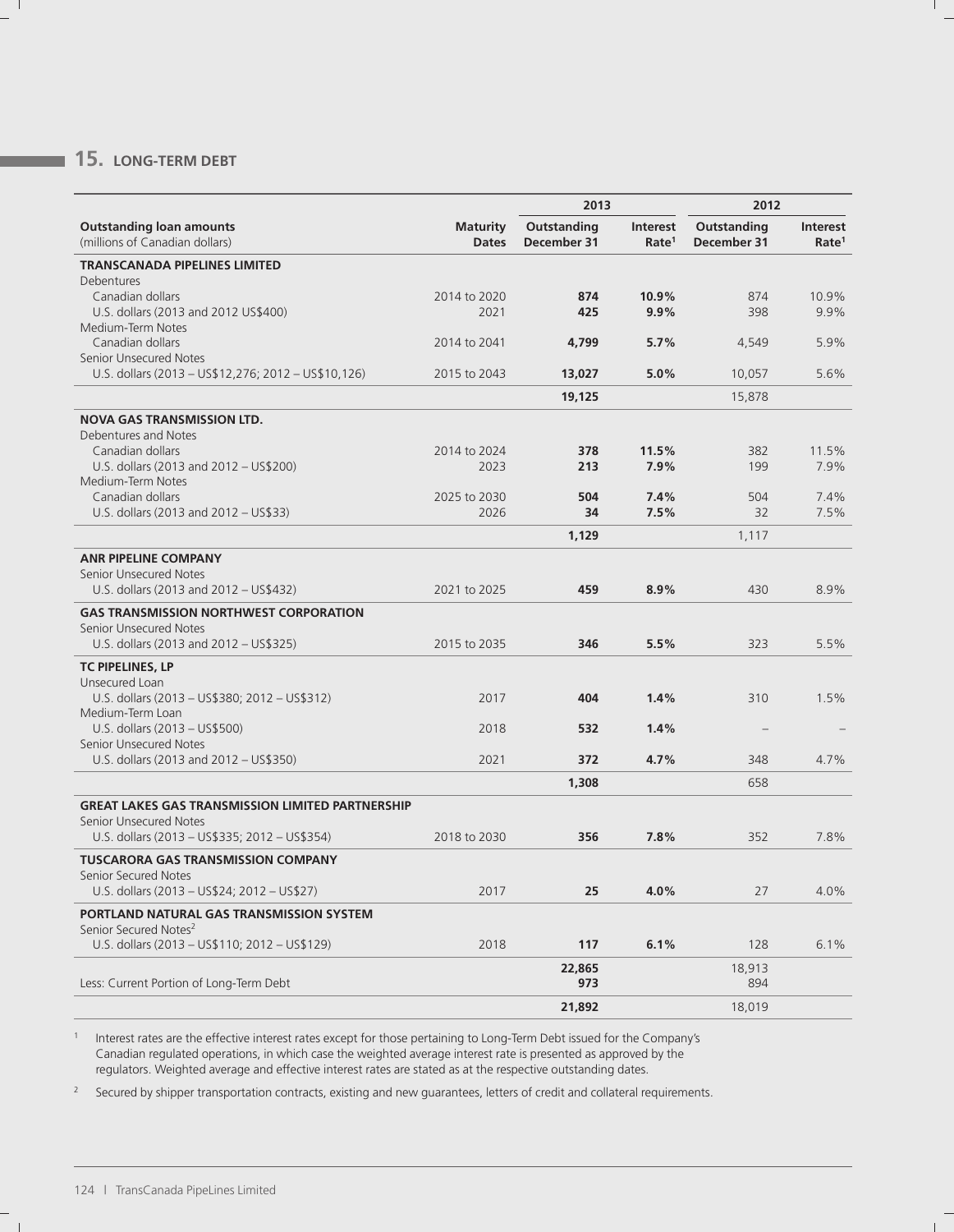### **Principal Repayments**

Principal repayments on the Long-Term Debt of the Company for the next five years are approximately as follows:

| (millions of Canadian dollars)            | 2014 | 2015 | 2016  | 2017 | 2018  |
|-------------------------------------------|------|------|-------|------|-------|
| Principal repayments on<br>Long-Term Debt | 973  | .659 | 2.092 | 862  | 1.632 |

### **TransCanada PipeLines Limited**

In October 2013, TCPL issued US\$625 million and US\$625 million of Senior Unsecured Notes maturing October 16, 2023 and October 16, 2043, respectively, and bearing interest at 3.75 per cent and 5.00 per cent, respectively.

In August 2013, TCPL retired US\$500 million of 5.05 per cent Senior Unsecured Notes.

In July 2013, TCPL issued US\$500 million of London Interbank Offered Rate-based floating rate notes maturing on June 30, 2016, bearing interest at an initial annual rate of 0.95 per cent.

Also in July 2013, TCPL issued \$450 million and \$300 million of Medium-Term Notes maturing on July 19, 2023 and November 15, 2041, respectively, and bearing interest at rates of 3.69 and 4.55 per cent per annum, respectively.

In June 2013, TCPL retired US\$350 million of 4.0 per cent Senior Unsecured Notes.

In January 2013, TCPL issued US\$750 million of Senior Unsecured Notes maturing January 15, 2016 and bearing interest at 0.75 per cent.

In August 2012, TCPL issued US\$1 billion of Senior Unsecured Notes maturing August 1, 2022 and bearing interest at 2.5 per cent.

In May 2012, TCPL retired US\$200 million of 8.625 per cent Senior Unsecured Notes.

In March 2012, TCPL issued US\$500 million of Senior Unsecured Notes maturing March 2, 2015 and bearing interest at 0.875 per cent.

In November 2011, TCPL issued \$500 million and \$250 million of Medium-Term Notes maturing November 15, 2021 and November 15, 2041, respectively, and bearing interest at 3.65 per cent and 4.55 per cent, respectively.

In May 2011, TCPL retired \$60 million of 9.5 per cent Medium-Term Notes.

In January 2011, TCPL retired \$300 million of 4.3 per cent Medium-Term Notes.

### **NOVA Gas Transmission Ltd.**

In December 2012, NOVA Gas Transmission Ltd. (NGTL) retired US\$175 million of 8.5 per cent Debentures.

Debentures issued by NGTL in the amount of \$225 million have retraction provisions that entitle the holders to require redemption of up to eight per cent of the then outstanding principal plus accrued and unpaid interest on specified repayment dates. No redemptions were made to December 31, 2013.

### **TransCanada PipeLine USA Ltd.**

In February 2013, TCPL USA's US\$300 million committed, syndicated, revolving credit facility matured.

### **TC PipeLines, LP**

During 2013, TC PipeLines, LP made drawings on its syndicated revolving credit facility of US\$437 million, and repayments of US\$369 million. At December 31, 2013, US\$380 million (2012 – US\$312 million) was outstanding on the facility.

In July 2013, TC PipeLines, LP entered into and fully drew upon a new term loan agreement with a syndicate of lenders for a US\$500 million medium-term loan, maturing July 1, 2018, and bearing interest at a floating rate calculated on a base rate plus an applicable margin. A portion of the loan proceeds were used to partially fund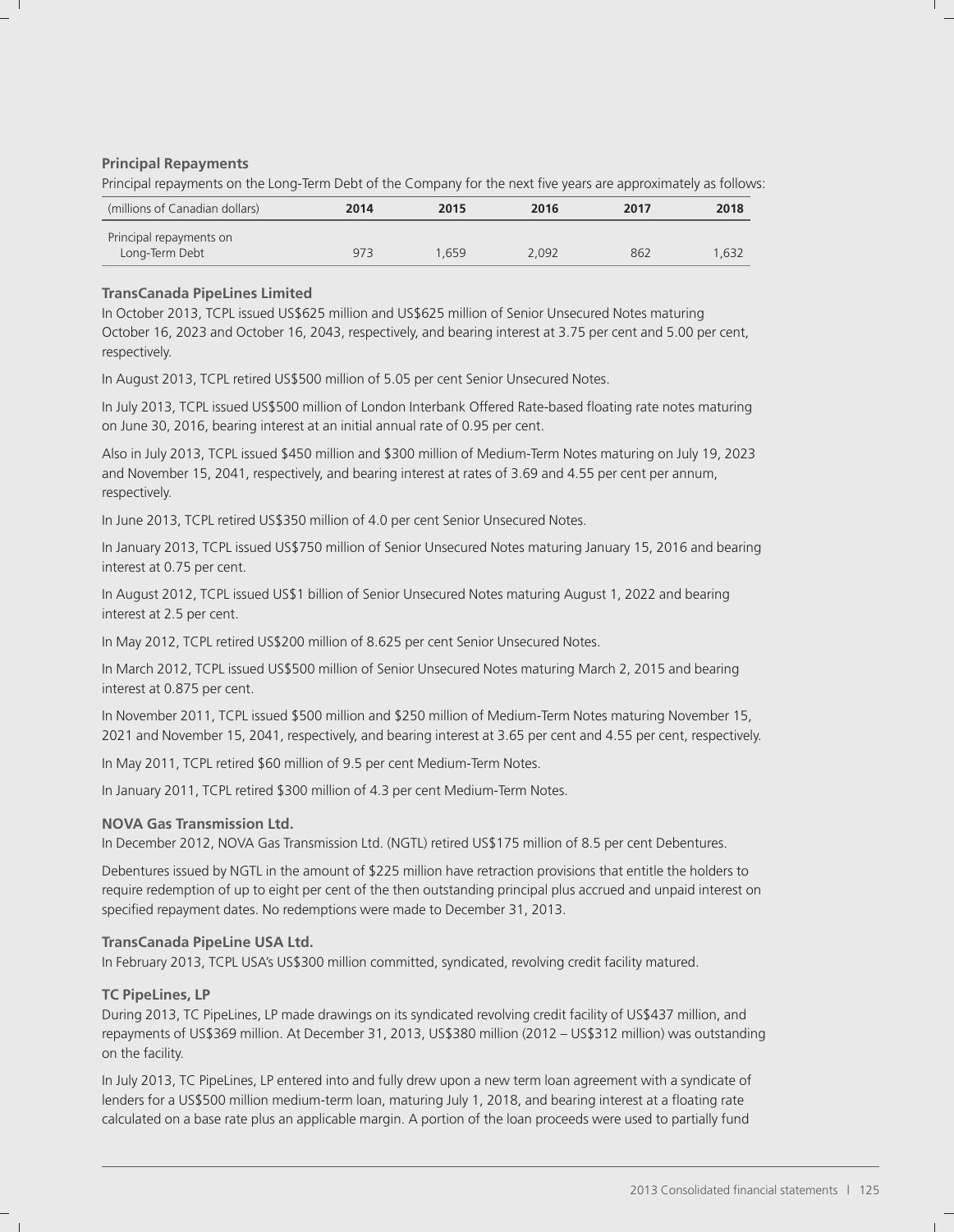the acquisition of a 45 per cent interest in each of Gas Transmission Northwest LLC (GTN LLC) and Bison Pipeline LLC (Bison LLC) as further described in Note 25.

In December 2011, TC PipeLines, LP repaid a maturing US\$300 million term loan with a draw of US\$312 million under the syndicated revolving credit facility.

In June 2011, TC PipeLines, LP issued US\$350 million of 4.65 per cent Senior Unsecured Notes due 2021.

In May 2011, TC PipeLines, LP made draws of US\$61 million on a bridge loan facility and US\$125 million on its syndicated revolving credit facility.

| year ended December 31<br>(millions of Canadian dollars) | 2013  | 2012  | 2011  |
|----------------------------------------------------------|-------|-------|-------|
| Interest on Long-Term Debt                               | 1,216 | 1,190 | 1,154 |
| Interest on Junior Subordinated Notes                    | 65    | 63    | 63    |
| Interest on short-term debt                              | 73    | 77    | 157   |
| Capitalized interest                                     | (287) | (300) | (302) |
| Amortization and other financial charges <sup>1</sup>    | (21)  |       | 6     |
|                                                          | 1,046 | 1.037 | 1,078 |

<sup>1</sup> Amortization and other financial charges includes amortization of transaction costs and debt discounts calculated using the effective interest method and changes in the fair value of derivatives used to manage the Company's exposure to changes in interest rates.

The Company made interest payments of  $$1,047$  million in 2013 (2012 –  $$1,027$  million; 2011 – \$1,069 million) on Long-Term Debt and Junior Subordinated Notes, net of interest capitalized on construction projects.

## **16. INCOME TAXES**

### **Provision for Income Taxes**

| year ended December 31<br>(millions of Canadian dollars) | 2013 | 2012 | 2011 |
|----------------------------------------------------------|------|------|------|
| Current                                                  |      |      |      |
| Canada                                                   | 27   | 171  | 196  |
| Foreign                                                  | 16   | 14   | (2)  |
|                                                          | 43   | 185  | 194  |
| <b>Deferred</b>                                          |      |      |      |
| Canada                                                   | 239  | 60   | 126  |
| Foreign                                                  | 323  | 216  | 226  |
|                                                          | 562  | 276  | 352  |
| <b>Income Tax Expense</b>                                | 605  | 461  | 546  |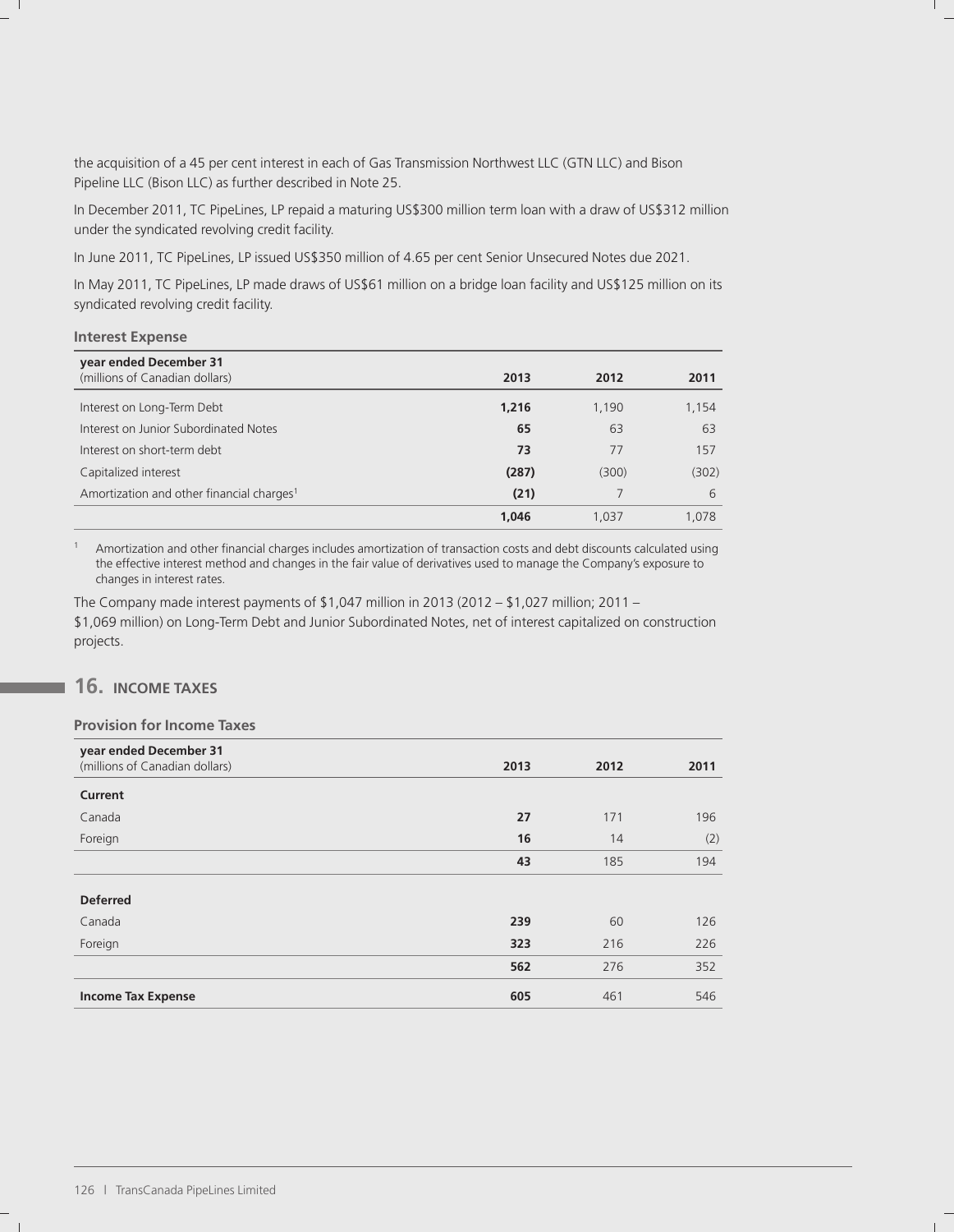# **Geographic Components of Income**

| year ended December 31<br>(millions of Canadian dollars) | 2013  | 2012  | 2011  |
|----------------------------------------------------------|-------|-------|-------|
| Canada                                                   | 1,201 | 821   | 1,069 |
| Foreign                                                  | 1,298 | 1.096 | 1.109 |
| Income before Income Taxes                               | 2,499 | 1.917 | 2.178 |

# **Reconciliation of Income Tax Expense**

| year ended December 31<br>(millions of Canadian dollars)     | 2013  | 2012  | 2011  |
|--------------------------------------------------------------|-------|-------|-------|
| Income before Income Taxes                                   | 2,499 | 1,917 | 2,178 |
| Federal and provincial statutory tax rate                    | 25.0% | 25.0% | 26.5% |
| Expected income tax expense                                  | 625   | 479   | 577   |
| Income tax differential related to regulated operations      | (13)  | 41    | 42    |
| Higher/(lower) effective foreign tax rates                   | 46    |       | (5)   |
| Income from equity investments and non-controlling interests | (41)  | (40)  | (45)  |
| Tax legislation change                                       | (25)  |       |       |
| Other                                                        | 13    | (20)  | (23)  |
| <b>Actual Income Tax Expense</b>                             | 605   | 461   | 546   |

### **Deferred Income Tax Assets and Liabilities**

| at December 31                                                      |       |       |
|---------------------------------------------------------------------|-------|-------|
| (millions of Canadian dollars)                                      | 2013  | 2012  |
| <b>Deferred Income Tax Assets</b>                                   |       |       |
| Operating loss carryforwards                                        | 826   | 1,024 |
| Deferred amounts                                                    | 223   | 112   |
| Other                                                               | 124   | 233   |
|                                                                     | 1,173 | 1,369 |
|                                                                     |       |       |
| <b>Deferred Income Tax Liabilities</b>                              |       |       |
| Difference in accounting and tax bases of plant, equipment and PPAs | 4,245 | 3,817 |
| Equity investments                                                  | 682   | 578   |
| Taxes on future revenue requirement                                 | 291   | 283   |
| Unrealized foreign exchange gains on long-term debt                 | 35    | 159   |
| Other                                                               | 170   | 96    |
|                                                                     | 5,423 | 4,933 |
| <b>Net Deferred Income Tax Liabilities</b>                          | 4,250 | 3,564 |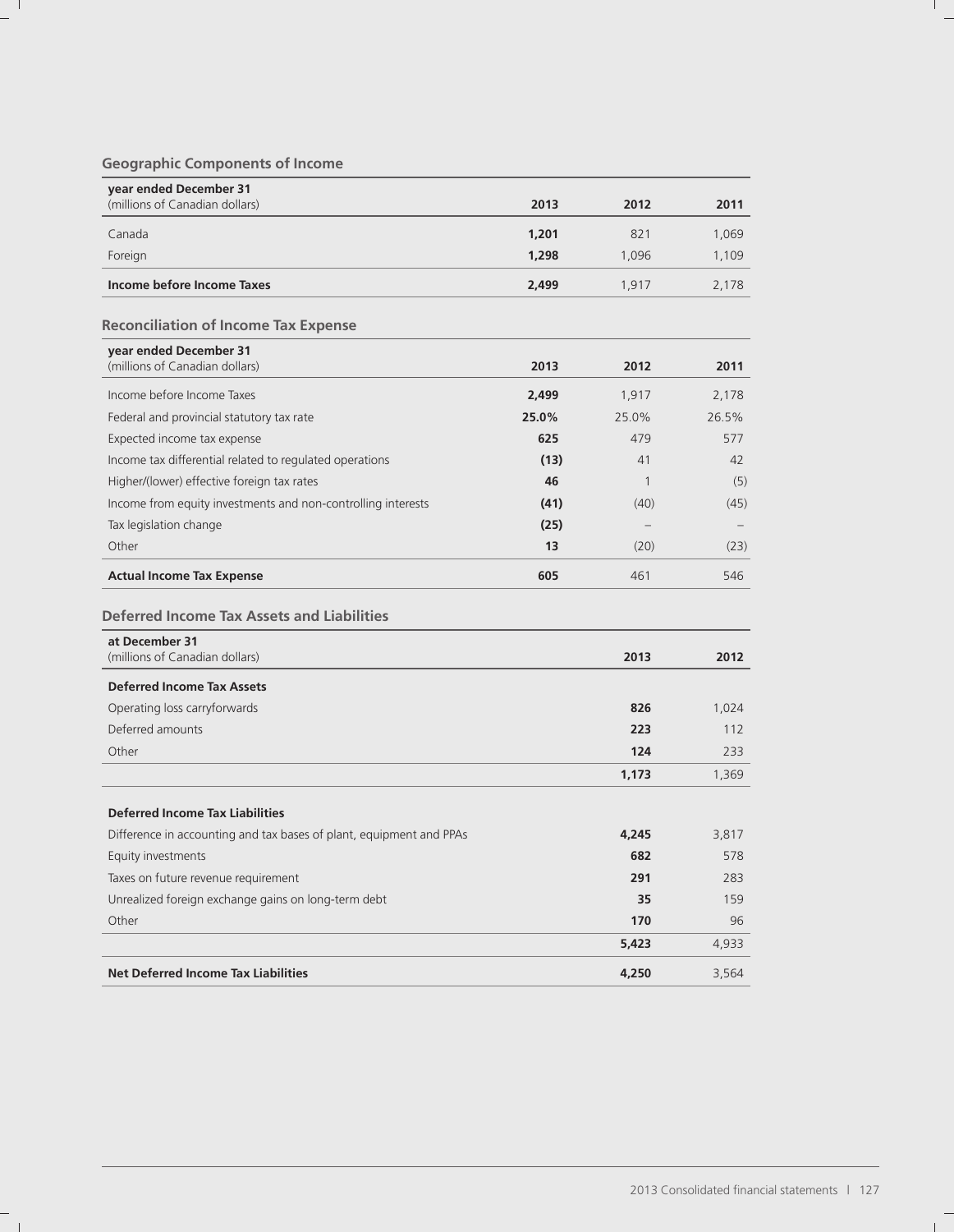The above deferred tax amounts have been classified in the Consolidated Balance Sheet as follows:

| at December 31<br>(millions of Canadian dollars) | 2013       | 2012       |
|--------------------------------------------------|------------|------------|
| <b>Deferred Income Tax Assets</b>                |            |            |
| Other Current Assets (Note 5)                    | 117        | 285        |
| Intangible and Other Assets (Note 11)            | 223<br>340 | 167<br>452 |
| <b>Deferred Income Tax Liabilities</b>           |            |            |
| Accounts Payable and Other (Note 13)             | 26         |            |
| Deferred Income Tax Liabilities                  | 4,564      | 4,016      |
|                                                  | 4,590      | 4,016      |
| <b>Net Deferred Income Tax Liabilities</b>       | 4,250      | 3,564      |

At December 31, 2013, the Company has recognized the benefit of unused non-capital loss carryforwards of \$1,026 million (2012 – \$865 million) for federal and provincial purposes in Canada, which expire from 2014 to 2033.

At December 31, 2013, the Company has recognized the benefit of unused net operating loss carryforwards of US\$1,432 million (2012 – US\$2,174 million) for federal purposes in the U.S., which expire from 2028 to 2033.

### **Unremitted Earnings of Foreign Investments**

Income taxes have not been provided on the unremitted earnings of foreign investments that the Company does not intend to repatriate in the foreseeable future. Deferred income tax liabilities would have increased at December 31, 2013 by approximately \$182 million (2012 – \$144 million) if there had been a provision for these taxes.

### **Income Tax Payments**

Income tax payments of \$206 million, net of refunds, were made in 2013 (2012 – payments, net of refunds, of \$175 million; 2011 – refunds, net of payments made, of \$85 million).

### **Reconciliation of Unrecognized Tax Benefit**

Below is the reconciliation of the annual changes in the total unrecognized tax benefit:

| at December 31<br>(millions of Canadian dollars) | 2013 | 2012 | 2011 |
|--------------------------------------------------|------|------|------|
| Unrecognized tax benefits at beginning of year   | 45   | 48   | 58   |
| Gross increases - tax positions in prior years   | 3    |      | 9    |
| Gross decreases – tax positions in prior years   | (28) | (6)  | (7)  |
| Gross increases – tax positions in current year  | っ    | 9    |      |
| Lapses of statute of limitations                 | (3)  | (8)  | (23) |
| Unrecognized tax benefits at end of year         | 19   | 45   | 48   |

TCPL recognized a favourable income tax adjustment of approximately \$25 million due to the enactment of certain Canadian Federal tax legislation in June 2013.

Subject to the results of audit examinations by taxing authorities and other legislative amendments, TCPL does not anticipate further adjustments to the unrecognized tax benefits during the next twelve months that would have a material impact on its financial statements.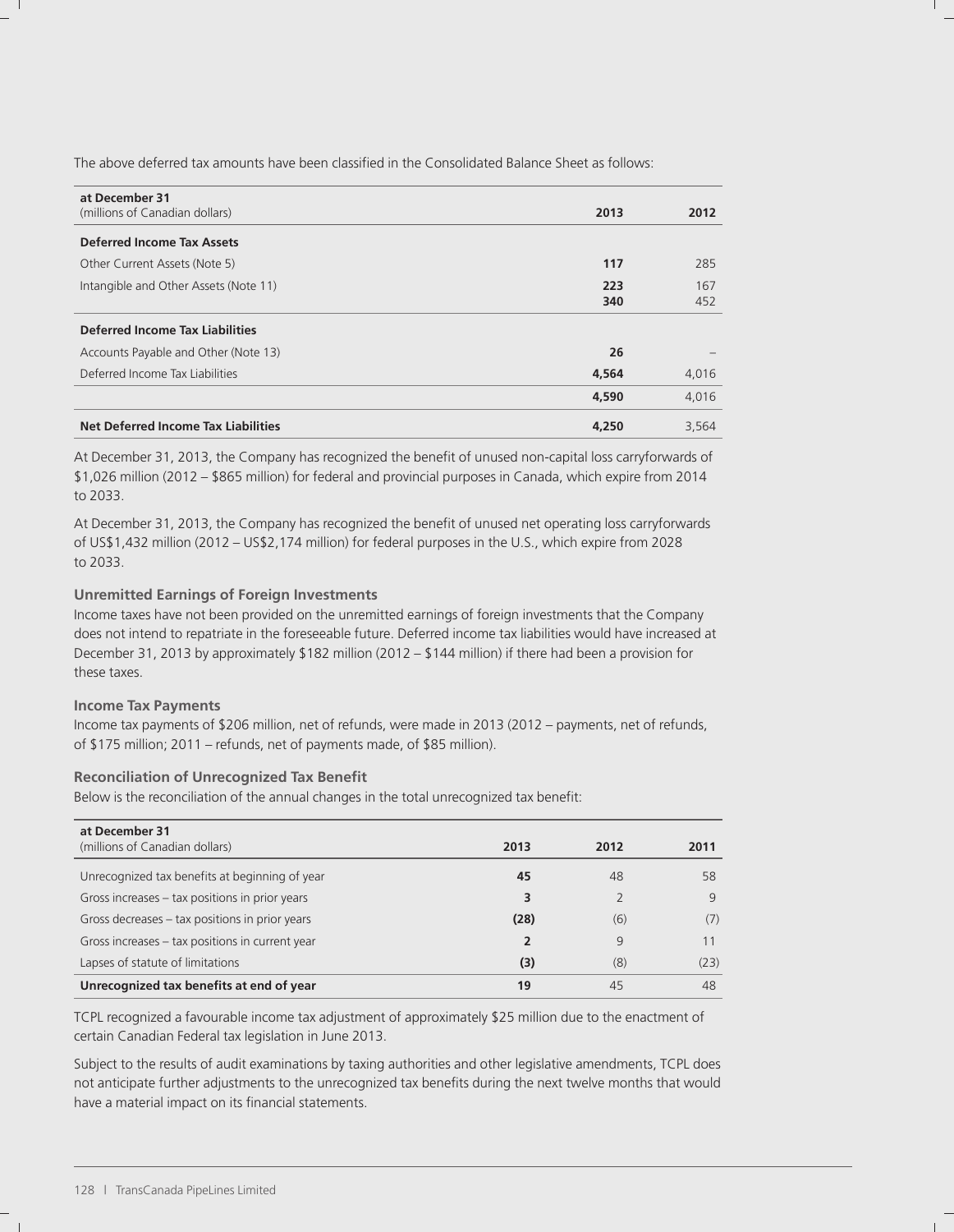TCPL and its subsidiaries are subject to either Canadian federal and provincial income tax, U.S. federal, state and local income tax or the relevant income tax in other international jurisdictions. The Company has substantially concluded all Canadian federal and provincial income tax matters for the years through 2008. Substantially all material U.S. federal income tax matters have been concluded for years through 2007 and U.S. state and local income tax matters through 2007.

TCPL's practice is to recognize interest and penalties related to income tax uncertainties in Income Tax Expense. There were no amounts recognized for interest and penalties for the year ended December 31, 2013 (2012 – \$2 million reversal of Interest Expense and nil for penalties; 2011 – \$12 million reversal for Interest Expense and nil for penalties). At December 31, 2013, the Company had \$5 million accrued for Interest Expense and nil accrued for penalties (December 31, 2012 – \$5 million accrued for Interest Expense and nil accrued for penalties).

## **17. JUNIOR SUBORDINATED NOTES**

|                                                                  |                         | 2013        |                                                           | 2012        |                                          |
|------------------------------------------------------------------|-------------------------|-------------|-----------------------------------------------------------|-------------|------------------------------------------|
| <b>Outstanding loan amount</b><br>(millions of Canadian dollars) | <b>Maturity</b><br>Date | Outstanding | <b>Effective</b><br>December 31 Interest Rate December 31 | Outstanding | <b>Effective</b><br><b>Interest Rate</b> |
| <b>TRANSCANADA PIPELINES</b><br><b>LIMITED</b>                   |                         |             |                                                           |             |                                          |
| U.S. dollars (2013 and 2012 $-$<br>US\$1,000)                    | 2067                    | 1.063       | 6.5%                                                      | 994         | 6.5%                                     |

Junior Subordinated Notes of US\$1.0 billion mature in 2067 and bear interest at 6.35 per cent per year until May 15, 2017, when interest will convert to a floating rate that is reset quarterly to the three-month London Interbank Offered Rate plus 221 basis points. The Company has the option to defer payment of interest for periods of up to 10 years without giving rise to a default and without permitting acceleration of payment under the terms of the Junior Subordinated Notes. However, the Company would be prohibited from paying dividends during any such deferral period. The Junior Subordinated Notes are subordinated in right of payment to existing and future senior indebtedness and are effectively subordinated to all indebtedness and other obligations of TCPL. The Junior Subordinated Notes are callable at the Company's option at any time on or after May 15, 2017, at 100 per cent of the principal amount of the Junior Subordinated Notes plus accrued and unpaid interest to the date of redemption. The Junior Subordinated Notes are callable earlier, in whole or in part, upon the occurrence of certain events and at the Company's option at an amount equal to the greater of 100 per cent of the principal amount of the Junior Subordinated Notes plus accrued and unpaid interest to the date of redemption and an amount determined by a specified formula in accordance with the terms of the Junior Subordinated Notes.

## **18. NON-CONTROLLING INTERESTS**

The Company's Non-Controlling Interests included in the Consolidated Balance Sheet were as follows:

| at December 31<br>(millions of Canadian dollars)  | 2013  | 2012  |
|---------------------------------------------------|-------|-------|
| Non-controlling interest in TC PipeLines, LP1     | 1,323 | 953   |
| Non-controlling interest in Portland <sup>2</sup> | 94    | 83    |
|                                                   | 1.417 | 1.036 |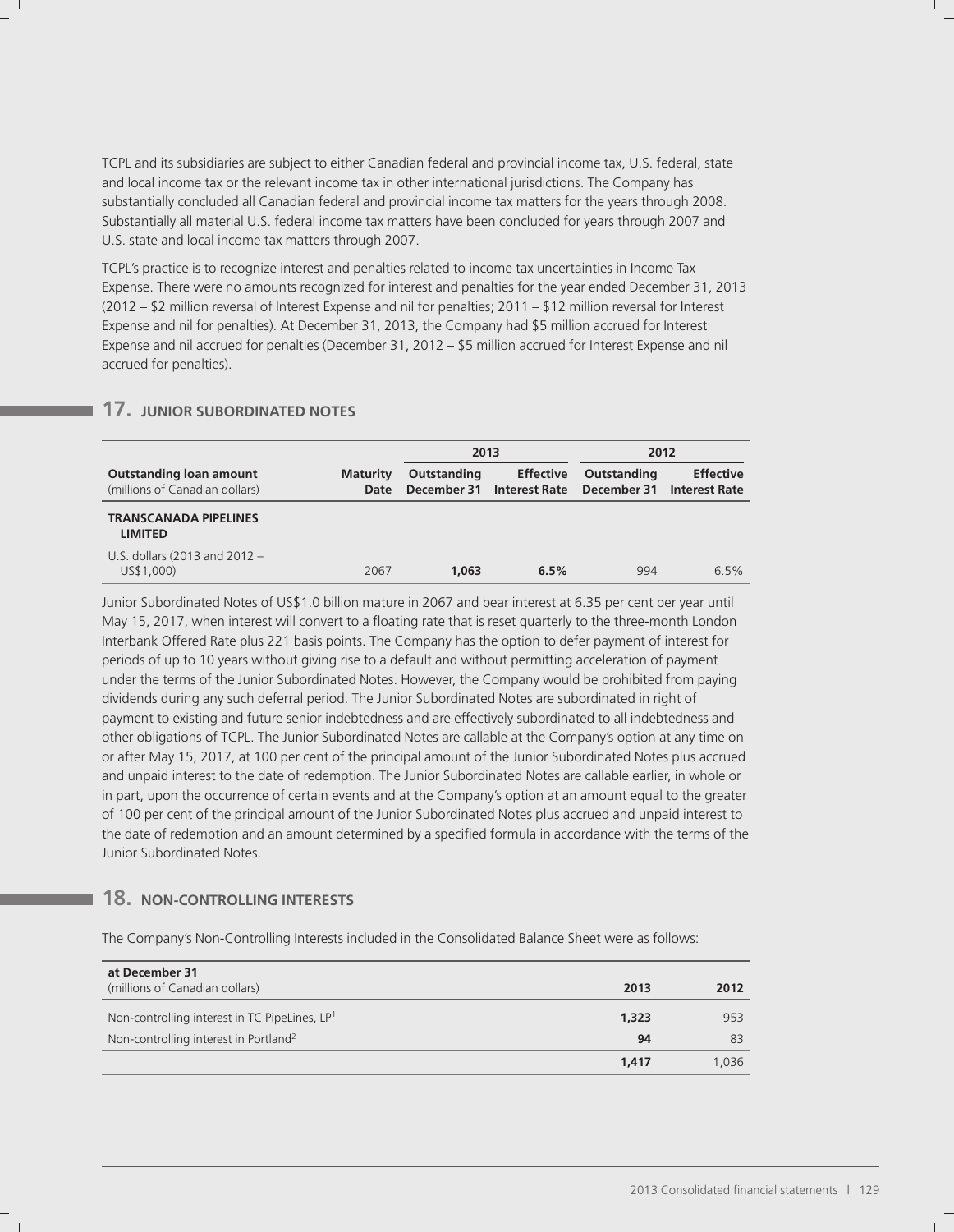The Company's Non-Controlling Interests included in the Consolidated Statement of Income were as follows:

| year ended December 31<br>(millions of Canadian dollars)  | 2013 | 2012 | 2011 |
|-----------------------------------------------------------|------|------|------|
| Non-controlling interest in TC PipeLines, LP <sup>1</sup> | 93   | 91   | 101  |
| Non-controlling interest in Portland <sup>2</sup>         | 12   |      | 6    |
|                                                           | 105  | 96   | 107  |

In May 2013, the non-controlling interest in TC PipeLines, LP increased from 66.7 per cent to 71.1 per cent due to the issuance of equity to non-controlling interests in TC PipeLines, LP. In July 2013, TCPL sold 45 per cent interests in GTN LLC and Bison LLC to TC PipeLines, LP (See Note 25). The non-controlling interest in TC PipeLines, LP from January 2010 to May 2011 was 61.8 per cent and 66.7 per cent from May 2011 to May 2013.

<sup>2</sup> The non-controlling interest in Portland as at December 31, 2013 represented the 38.3 per cent interest not owned by TCPL (2012 and 2011 – 38.3 per cent).

In 2013, TCPL received fees of \$3 million from TC PipeLines, LP (2012 – \$3 million; 2011 – \$2 million) and \$7 million from Portland (2012 and 2011 – \$7 million) for services provided.

## **19. COMMON SHARES**

|                                         | Number of<br><b>Shares</b> | Amount                            |
|-----------------------------------------|----------------------------|-----------------------------------|
|                                         | (thousands)                | (millions of<br>Canadian dollars) |
| Outstanding at January 1, 2011          | 675,547                    | 11,636                            |
| Issuance of common shares for cash      | 56,325                     | 2,401                             |
| Outstanding at December 31, 2011        | 731,872                    | 14,037                            |
| Issuance of common shares for cash      | 6.509                      | 269                               |
| Outstanding at December 31, 2012        | 738,381                    | 14,306                            |
| Issuance of common shares for cash      | 18,733                     | 899                               |
| <b>Outstanding at December 31, 2013</b> | 757,114                    | 15,205                            |

### **Common Shares Issued and Outstanding**

The Company is authorized to issue an unlimited number of common shares without par value.

### **Restriction on Dividends**

Certain terms of the Company's preferred share and debt instruments can limit the amount of dividends the Company can pay on preferred and common shares. At December 31, 2013 these terms limit the company from paying dividends in excess of \$1.3 billion (2012 – \$1.0 billion; 2011 – \$2.6 billion). Under the agreements, TCPL can adjust this limit throughout the year if required, at is sole discretion, without incurring significant costs.

### **Cash Dividends**

The following table summarizes cash dividends paid:

| year ended December 31<br>(millions of Canadian dollars) | 2013  | 2012  | 2011  |
|----------------------------------------------------------|-------|-------|-------|
| Cash dividends paid                                      | 1.285 | 1.226 | 1.163 |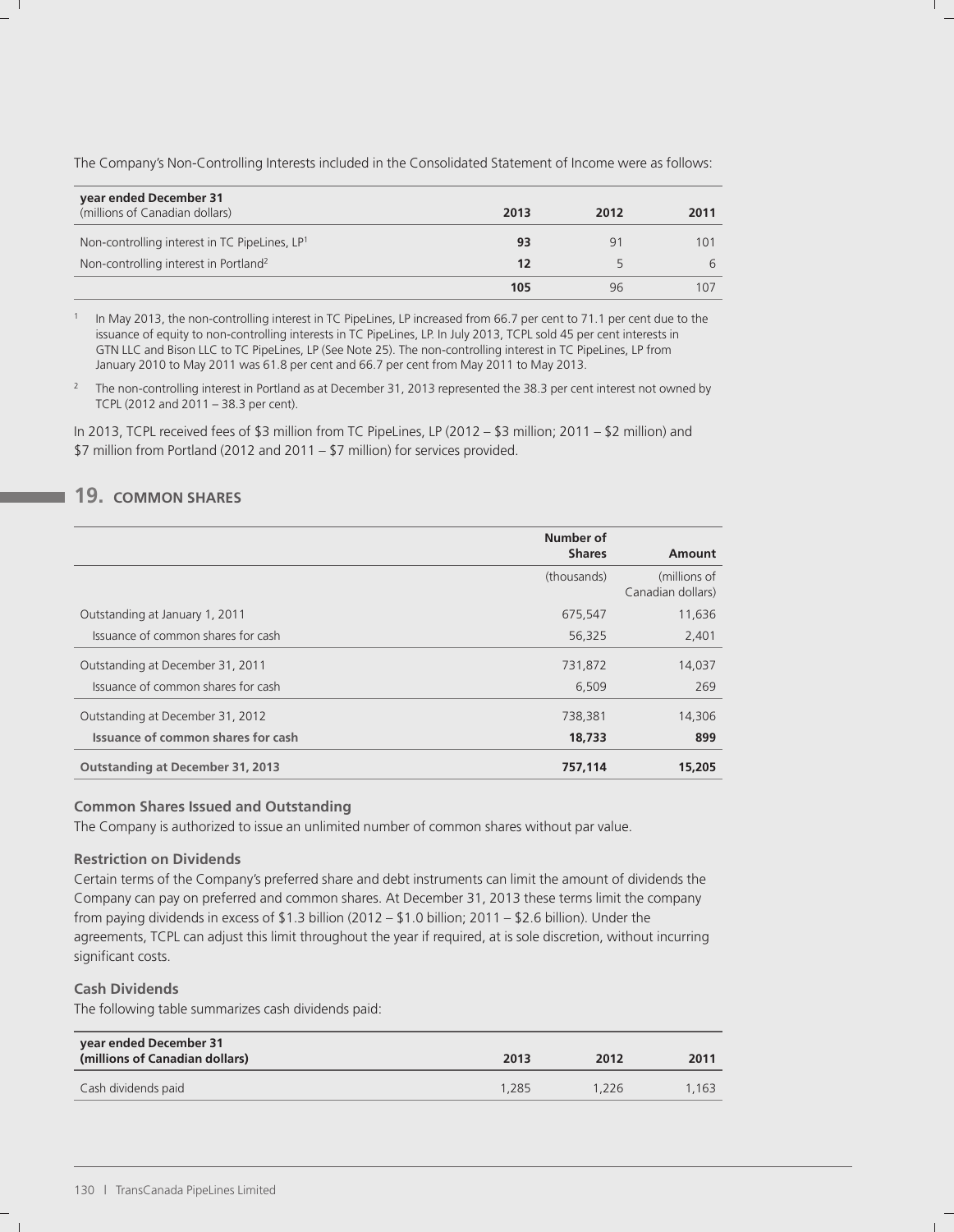# **20. PREFERRED SHARES**

| at December 31                                     | Number of<br><b>Shares</b><br><b>Authorized</b><br>and<br>Outstanding | <b>Dividend</b><br>Rate per<br>Share | Redemption<br><b>Price per</b><br>Share | 2013                                                                          | 2012         |
|----------------------------------------------------|-----------------------------------------------------------------------|--------------------------------------|-----------------------------------------|-------------------------------------------------------------------------------|--------------|
|                                                    | (thousands)                                                           |                                      |                                         | (millions of<br>Canadian dollars) <sup>1</sup> Canadian dollars) <sup>1</sup> | (millions of |
| <b>Cumulative First Preferred</b><br><b>Shares</b> |                                                                       |                                      |                                         |                                                                               |              |
| Series U                                           | 4.000                                                                 | \$2.80                               | \$50.00                                 |                                                                               | 195          |
| Series Y                                           | 4.000                                                                 | \$2.80                               | \$50.00                                 | 194                                                                           | 194          |
|                                                    |                                                                       |                                      |                                         | 194                                                                           | 389          |

<sup>1</sup> Net of underwriting commissions and deferred income taxes.

In October 2013, TCPL redeemed all of the four million outstanding 5.60 percent Cumulative Redeemable First Preferred Shares Series U at a price of \$50 per share plus \$0.5907 representing accrued and unpaid dividends to the redemption date.

On January 27, 2014, TCPL announced the redemption of all of the four million outstanding Cumulative Redeemable First Preferred Shares Series Y at \$50 per share, plus accrued and unpaid dividends. Refer to Note 28 for further details.

### **Cash Dividends**

Cash Dividends of \$22 million were paid on the series U and the series Y preferred shares in each of 2013, 2012 and 2011.

## **21. OTHER COMPREHENSIVE INCOME AND ACCUMULATED OTHER COMPREHENSIVE LOSS**

Components of OCI including Non-Controlling Interests and the related tax effects are as follows:

| year ended December 31, 2013<br>(millions of Canadian dollars)                                                                             | <b>Before tax</b><br>amount | Income tax<br>recovery/<br>(expense) | Net of tax<br>amount |
|--------------------------------------------------------------------------------------------------------------------------------------------|-----------------------------|--------------------------------------|----------------------|
| Foreign currency translation gains and losses on net investments in<br>foreign operations                                                  | 269                         | 114                                  | 383                  |
| Change in fair value of net investment hedges                                                                                              | (323)                       | 84                                   | (239)                |
| Change in fair value of cash flow hedges                                                                                                   | 121                         | (50)                                 | 71                   |
| Reclassification to Net Income of gains and losses on cash flow<br>hedges                                                                  | 60                          | (19)                                 | 41                   |
| Unrealized actuarial gains and losses on pension and other<br>post-retirement benefit plans                                                | 96                          | (29)                                 | 67                   |
| Reclassification to Net Income of actuarial gains and losses and prior<br>service costs on pension and other post-retirement benefit plans | 34                          | (11)                                 | 23                   |
| Other comprehensive income on Equity Investments                                                                                           | 313                         | (79)                                 | 234                  |
| Other comprehensive income                                                                                                                 | 570                         | 10                                   | 580                  |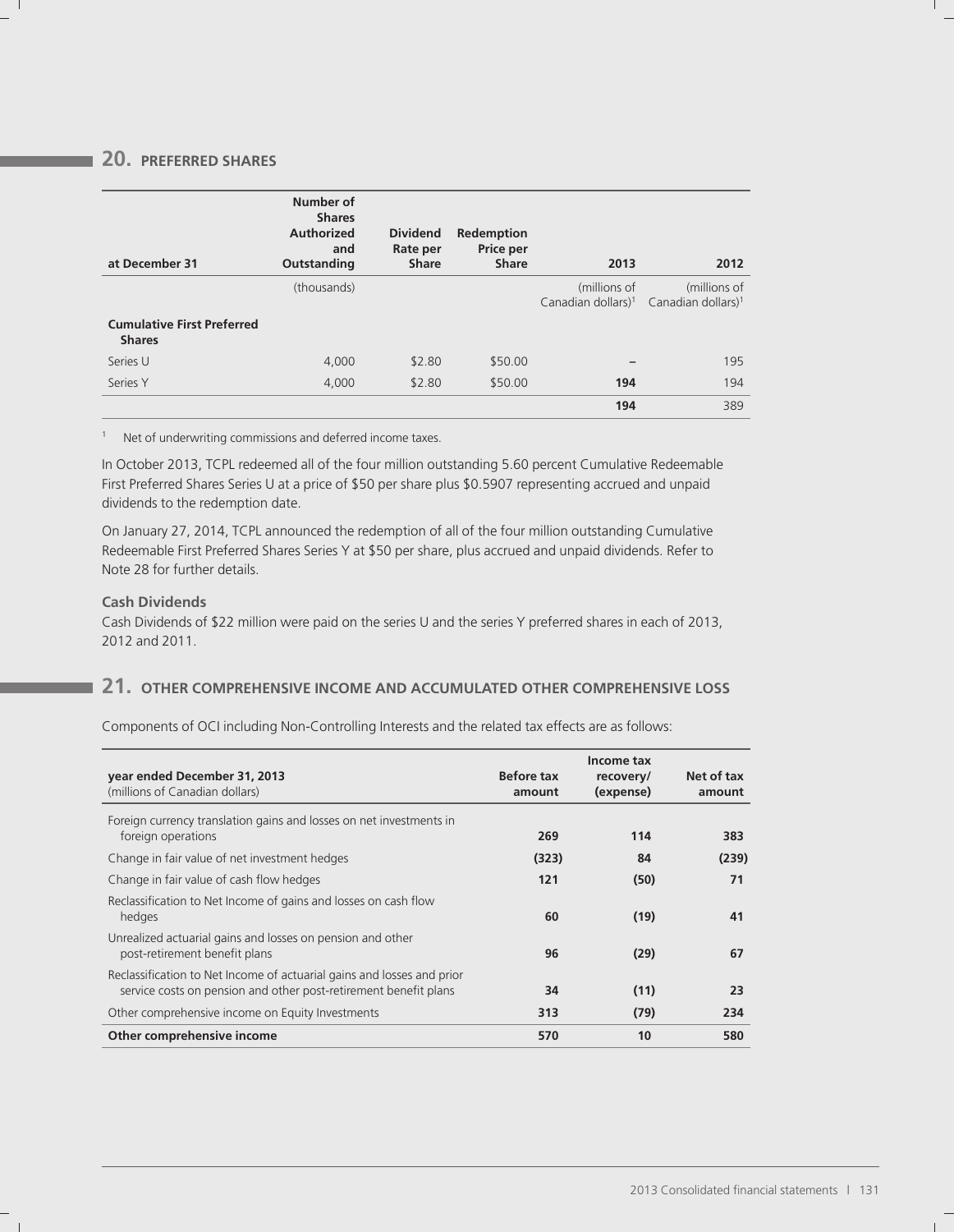| year ended December 31, 2012<br>(millions of Canadian dollars)                                                                             | <b>Before tax</b><br>amount | Income tax<br>recovery/<br>(expense) | Net of tax<br>amount |
|--------------------------------------------------------------------------------------------------------------------------------------------|-----------------------------|--------------------------------------|----------------------|
| Foreign currency translation gains and losses on net investments in<br>foreign operations                                                  | (97)                        | (32)                                 | (129)                |
| Change in fair value of net investment hedges                                                                                              | 59                          | (15)                                 | 44                   |
| Change in fair value of cash flow hedges                                                                                                   | 61                          | (13)                                 | 48                   |
| Reclassification to Net Income of gains and losses on cash flow<br>hedges                                                                  | 219                         | (81)                                 | 138                  |
| Unrealized actuarial gains and losses on pension and other<br>post-retirement benefit plans                                                | (104)                       | 31                                   | (73)                 |
| Reclassification to Net Income of actuarial gains and losses and prior<br>service costs on pension and other post-retirement benefit plans | 22                          |                                      | 22                   |
| Other comprehensive loss on Equity Investments                                                                                             | (93)                        | 23                                   | (70)                 |
| Other comprehensive income/(loss)                                                                                                          | 67                          | (87)                                 | (20)                 |
|                                                                                                                                            |                             |                                      |                      |

| year ended December 31, 2011<br>(millions of Canadian dollars)                                                                             | <b>Before tax</b><br>amount | Income tax<br>recovery/<br>(expense) | Net of tax<br>amount |
|--------------------------------------------------------------------------------------------------------------------------------------------|-----------------------------|--------------------------------------|----------------------|
| Foreign currency translation gains and losses on net investments in<br>foreign operations                                                  | 108                         | 29                                   | 137                  |
| Change in fair value of net investment hedges                                                                                              | (101)                       | 28                                   | (73)                 |
| Change in fair value of cash flow hedges                                                                                                   | (318)                       | 106                                  | (212)                |
| Reclassification to Net Income of gains and losses on cash flow<br>hedges                                                                  | 224                         | (77)                                 | 147                  |
| Unrealized actuarial gains and losses on pension and other<br>post-retirement benefit plans                                                | (119)                       | 30                                   | (89)                 |
| Reclassification to Net Income of actuarial gains and losses and prior<br>service costs on pension and other post-retirement benefit plans | 13                          | (3)                                  | 10                   |
| Other comprehensive loss on Equity Investments                                                                                             | (94)                        | 3                                    | (91)                 |
| Other comprehensive (loss)/income                                                                                                          | (287)                       | 116                                  | (171)                |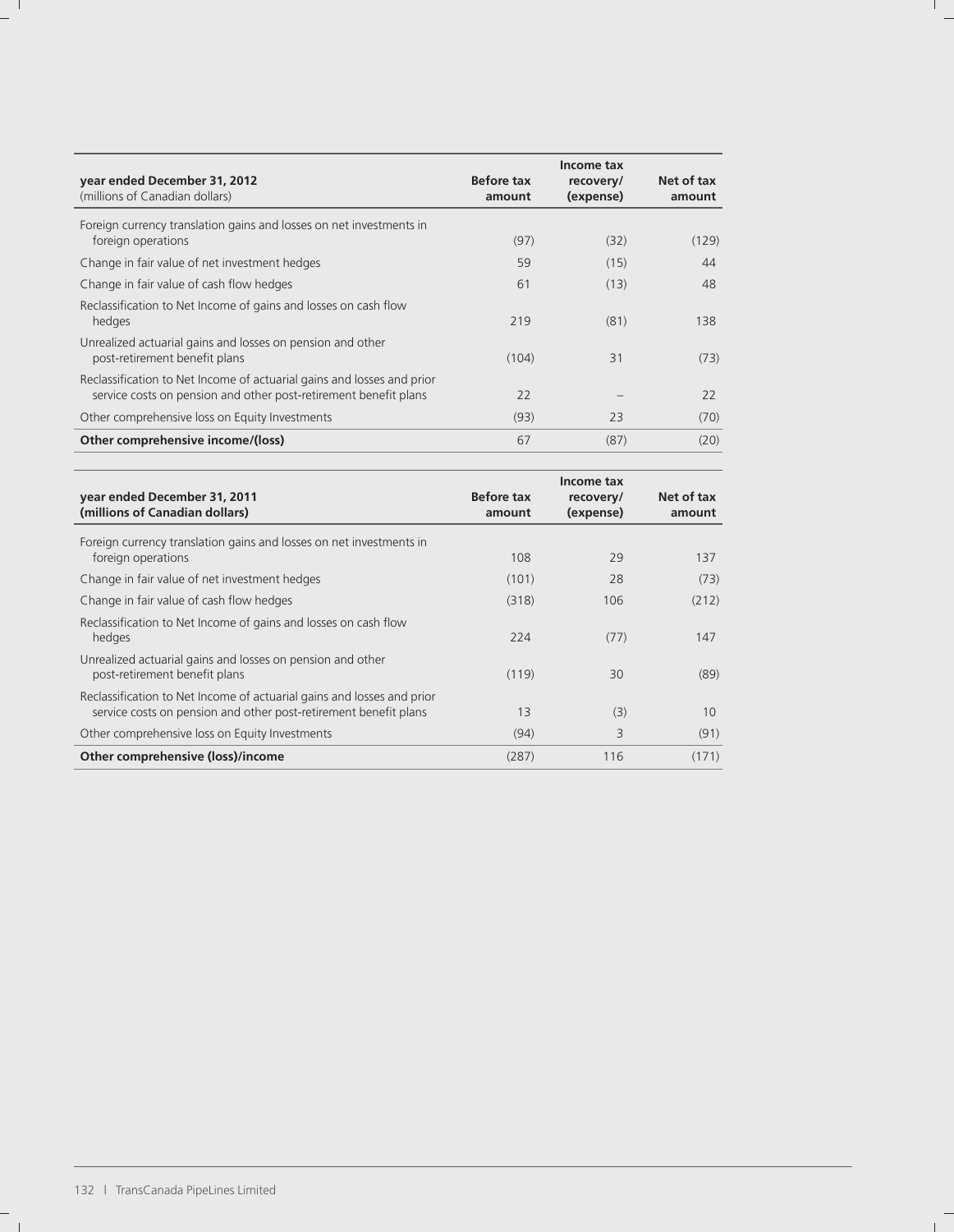The changes in AOCI by component is as follows:

|                                                                                                                                                   | Currency<br>translation<br>adjustments | Cash<br>flow<br>hedges | <b>Pension and</b><br><b>OPEB</b> plan<br>adjustments | Equity<br><b>Investments</b> | Total <sup>1</sup> |
|---------------------------------------------------------------------------------------------------------------------------------------------------|----------------------------------------|------------------------|-------------------------------------------------------|------------------------------|--------------------|
| AOCI Balance at January 1, 2011                                                                                                                   | (683)                                  | (226)                  | (157)                                                 | (177)                        | (1,243)            |
| Other comprehensive income/(loss)<br>before reclassifications <sup>2</sup>                                                                        | 40                                     | (213)                  | (89)                                                  | (83)                         | (345)              |
| Amounts reclassified from Accumulated<br>Other Comprehensive Loss                                                                                 | $-$                                    | 137                    | 10                                                    | (8)                          | 139                |
| Net current period other comprehensive<br>income/(loss)                                                                                           | 40                                     | (76)                   | (79)                                                  | (91)                         | (206)              |
| AOCI Balance at December 31, 2011                                                                                                                 | (643)                                  | (302)                  | (236)                                                 | (268)                        | (1,449)            |
| Other comprehensive income before<br>reclassifications <sup>2</sup><br>Amounts reclassified from Accumulated                                      | (64)                                   | 48                     | (73)                                                  | (67)                         | (156)              |
| Other Comprehensive Loss                                                                                                                          | $\overline{\phantom{0}}$               | 138                    | 22                                                    | (3)                          | 157                |
| Net current period other comprehensive<br>(loss)/income                                                                                           | (64)                                   | 186                    | (51)                                                  | (70)                         | 1                  |
| AOCI Balance at December 31, 2012                                                                                                                 | (707)                                  | (116)                  | (287)                                                 | (338)                        | (1,448)            |
| Other comprehensive income before<br>reclassifications <sup>2</sup><br><b>Amounts reclassified from</b><br><b>Accumulated Other Comprehensive</b> | 78                                     | 71                     | 67                                                    | 219                          | 435                |
| Loss <sup>3</sup>                                                                                                                                 | -                                      | 41                     | 23                                                    | 15                           | 79                 |
| Net current period other<br>comprehensive income                                                                                                  | 78                                     | 112                    | 90                                                    | 234                          | 514                |
| AOCI Balance at December 31, 2013                                                                                                                 | (629)                                  | (4)                    | (197)                                                 | (104)                        | (934)              |

All amounts are net of tax. Amounts in parentheses indicate losses recorded to OCI.

<sup>2</sup> OCI before reclassifications on currency translation adjustments is net of non-controlling interest gains of \$66 million in 2013 (2012 – \$21 million losses; 2011 – \$35 million gains).

<sup>3</sup> Losses related to cash flow hedges reported in AOCI and expected to be reclassified to net income in the next 12 months are estimated to be \$81 million (\$50 million, net of tax) at December 31, 2013. These estimates assume constant commodity prices, interest rates and foreign exchange rates over time, however, the amounts reclassified will vary based on the actual value of these factors at the date of settlement.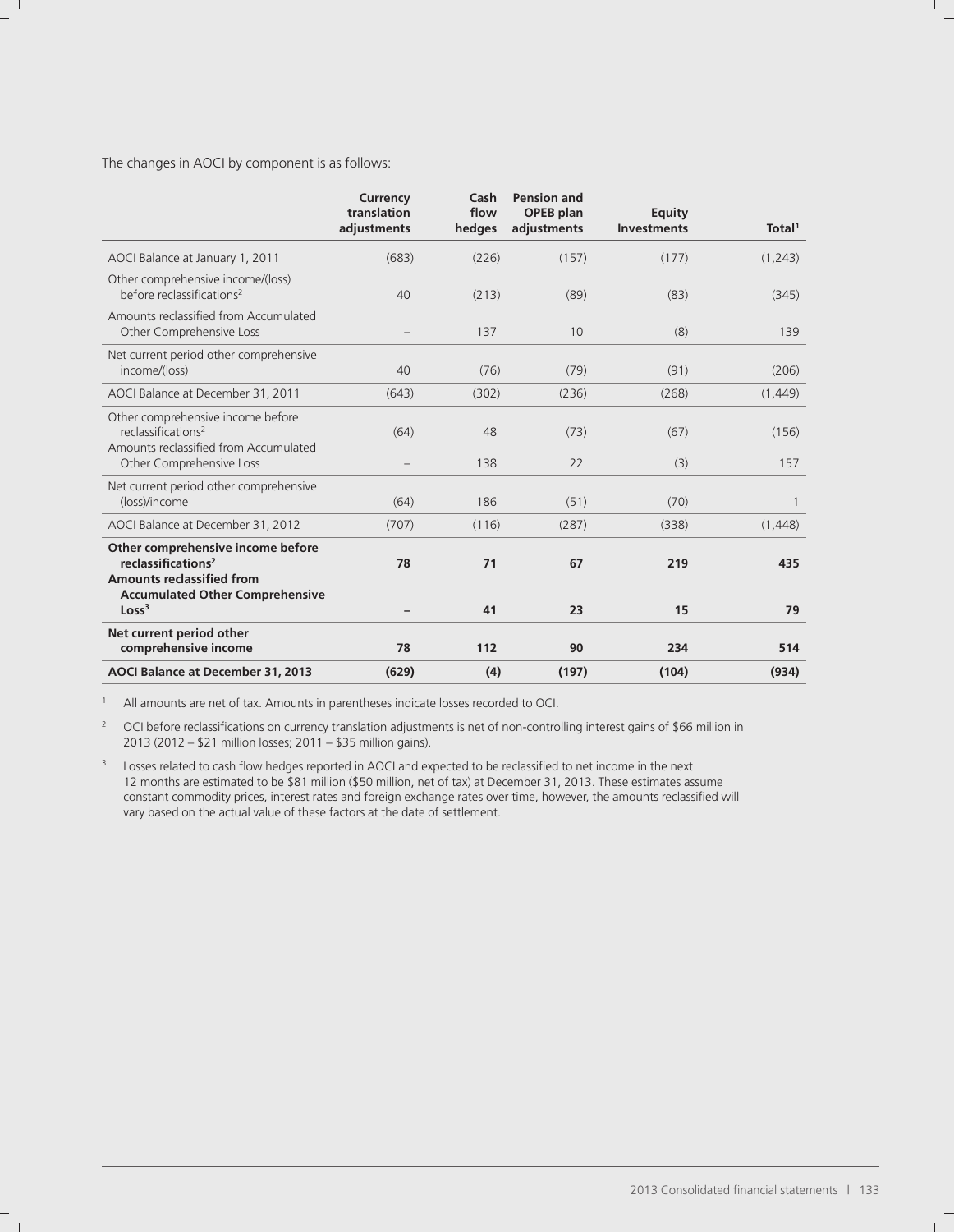Details about reclassifications out of AOCI into the Consolidated Statement of Income are as follows:

| year ended December 31                             |      | <b>Amounts reclassified from</b><br>accumulated other<br>comprehensive loss <sup>1</sup> |                                   |
|----------------------------------------------------|------|------------------------------------------------------------------------------------------|-----------------------------------|
| (millions of Canadian dollars)                     | 2013 | 2012                                                                                     | statement of<br>income            |
| Cash flow hedges                                   |      |                                                                                          |                                   |
| Power and Natural Gas                              | (44) | (201)                                                                                    | Revenue (Energy)                  |
| Interest                                           | (16) | (18)                                                                                     | Interest Expense                  |
|                                                    | (60) | (219)                                                                                    | Income before<br>Income Taxes     |
|                                                    | 19   | 81                                                                                       | Income Tax Expense                |
|                                                    | (41) | (138)                                                                                    | Net of tax                        |
| Pension and other post-retirement plan adjustments |      |                                                                                          |                                   |
| Amortization of net loss <sup>2</sup>              | (34) | (22)                                                                                     | Total before tax                  |
|                                                    | 11   |                                                                                          | Income before<br>Income Taxes     |
|                                                    | (23) | (22)                                                                                     | Net of tax                        |
| Equity Investments                                 |      |                                                                                          |                                   |
| Equity Income                                      | (20) | 5                                                                                        | Income from Equity<br>Investments |
|                                                    | 5    | (2)                                                                                      | Income Tax Expense                |
|                                                    | (15) | 3                                                                                        | Net of tax                        |

<sup>1</sup> All amounts in parentheses indicate expenses to the Consolidated Statement of Income.

<sup>2</sup> These Accumulated Other Comprehensive Loss components are included in the computation of net benefit cost. Refer to Note 22 for additional detail.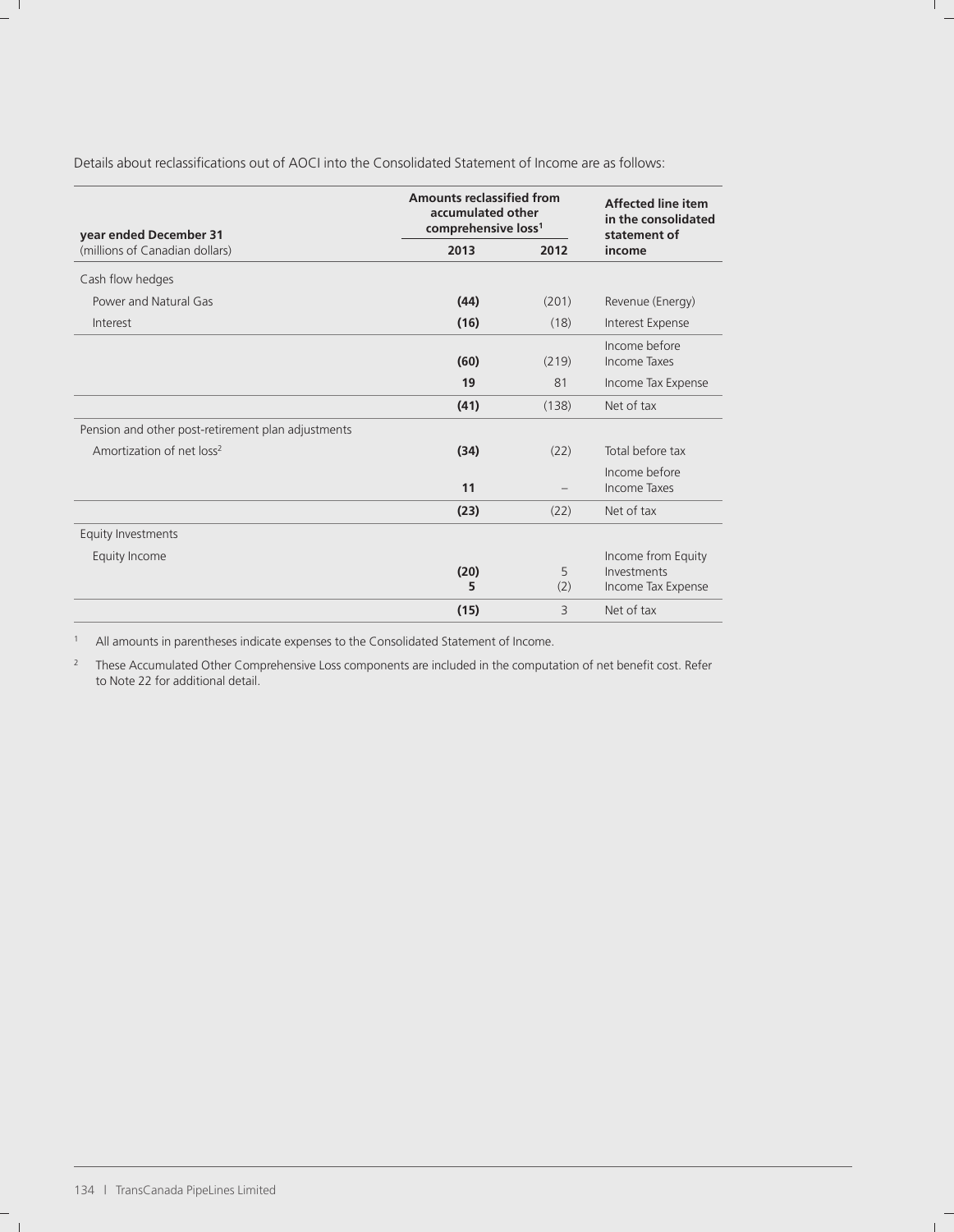# **22. EMPLOYEE POST-RETIREMENT BENEFITS**

The Company sponsors DB Plans for its employees. Pension benefits provided under the DB Plans are based on years of service and highest average earnings over three consecutive years of employment. Upon commencement of retirement, pension benefits in the Canadian DB Plan increase annually by a portion of the increase in the Consumer Price Index. Past service costs are amortized over the expected average remaining service life of employees, which is approximately nine years (2012 – nine years; 2011 – eight years).

The Company also provides its employees with a savings plan in Canada, DC Plans consisting of 401(k) Plans in the U.S., and post-employment benefits other than pensions, including termination benefits and life insurance and medical benefits beyond those provided by government-sponsored plans. Past service costs are amortized over the expected average remaining life expectancy of former employees, which was approximately 11 years at December 31, 2013 (2012 and 2011 – 12 years). In 2013, the Company expensed \$29 million (2012 – \$24 million, 2011 – \$23 million) for the savings plan and DC Plans.

Total cash payments for employee post-retirement benefits, consisting of cash contributed by the Company were as follows:

| year ended December 31<br>(millions of Canadian dollars) | 2013 | 2012 | 2011 |
|----------------------------------------------------------|------|------|------|
| DB Plans                                                 | 79   | -83  | 62   |
| Other post-retirement benefit plans                      | 6    |      | 8    |
| Savings and DC Plans                                     | 29   | 24   |      |
|                                                          | 114  | 114  | 93   |

In 2013, the Company provided a \$59 million letter of credit to the Canadian DB Plan (2012 – \$48 million; 2011 – \$27 million), resulting in a total of \$134 million provided to the Canadian DB Plan under letters of credit at December 31, 2013.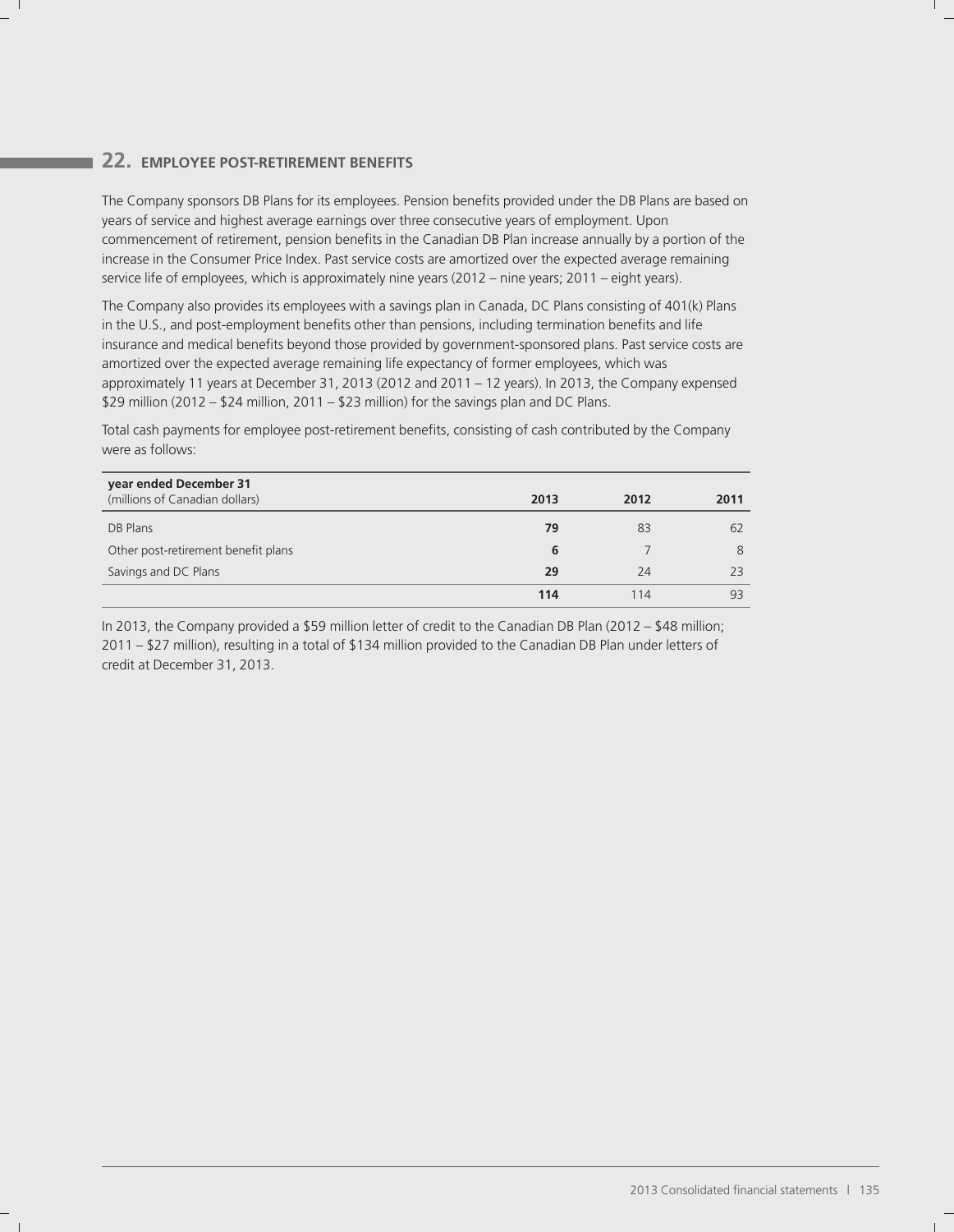The Company measures its accrued benefit obligations and the fair value of plan assets for accounting purposes as at December 31 of each year. The most recent actuarial valuation of the pension plans for funding purposes was as at January 1, 2014 and the next required valuation will be as at January 1, 2015.

| at December 31                                | <b>Pension</b><br><b>Benefit Plans</b> |       | Other<br><b>Post-Retirement</b><br><b>Benefit Plans</b> |                |
|-----------------------------------------------|----------------------------------------|-------|---------------------------------------------------------|----------------|
| (millions of Canadian dollars)                | 2013                                   | 2012  | 2013                                                    | 2012           |
| Change in Benefit Obligation <sup>1</sup>     |                                        |       |                                                         |                |
| Benefit obligation - beginning of year        | 2,142                                  | 1,836 | 186                                                     | 170            |
| Service cost                                  | 84                                     | 66    | $\overline{2}$                                          | $\overline{2}$ |
| Interest cost                                 | 96                                     | 94    | 7                                                       | 8              |
| Employee contributions                        | 4                                      | 4     |                                                         | $\mathbf{1}$   |
| Benefits paid                                 | (83)                                   | (79)  | (7)                                                     | (9)            |
| Actuarial (gain)/loss                         | (39)                                   | 227   | (2)                                                     | 16             |
| Foreign exchange rate changes                 | 20                                     | (6)   | 5                                                       | (2)            |
| Benefit obligation - end of year              | 2,224                                  | 2,142 | 191                                                     | 186            |
| <b>Change in Plan Assets</b>                  |                                        |       |                                                         |                |
| Plan assets at fair value – beginning of year | 1,825                                  | 1,656 | 32                                                      | 29             |
| Actual return on plan assets                  | 313                                    | 165   | $\overline{2}$                                          | $\overline{4}$ |
| Employer contributions <sup>2</sup>           | 79                                     | 83    | 6                                                       | 7              |
| Employee contributions                        | 4                                      | 4     |                                                         | 1              |
| Benefits paid                                 | (83)                                   | (79)  | (7)                                                     | (9)            |
| Foreign exchange rate changes                 | 14                                     | (4)   | $\overline{2}$                                          |                |
| Plan assets at fair value – end of year       | 2,152                                  | 1,825 | 35                                                      | 32             |
| <b>Funded Status - Plan Deficit</b>           | (72)                                   | (317) | (156)                                                   | (154)          |

<sup>1</sup> The benefit obligation for the Company's pension benefit plan represents the projected benefit obligation. The benefit obligation for the Company's other post-retirement benefit plans represents the accumulated post-retirement benefit obligation.

<sup>2</sup> Excludes \$134 million in letters of credit provided to Canadian DB Plan for funding purposes.

The amounts recognized in the Company's Balance Sheet for its DB plans and other post-retirement benefits plans are as follows:

| at December 31                        | <b>Pension</b><br><b>Benefit Plans</b> |       | Other<br><b>Post-Retirement</b><br><b>Benefit Plans</b> |       |
|---------------------------------------|----------------------------------------|-------|---------------------------------------------------------|-------|
| (millions of Canadian dollars)        | 2013                                   | 2012  | 2013                                                    | 2012  |
| Intangible and Other Assets (Note 11) |                                        |       | 16                                                      | 11    |
| Other Long-Term Liabilities (Note 14) | (72)                                   | (317) | (172)                                                   | (165) |
|                                       | (72)                                   | (317) | (156)                                                   | (154) |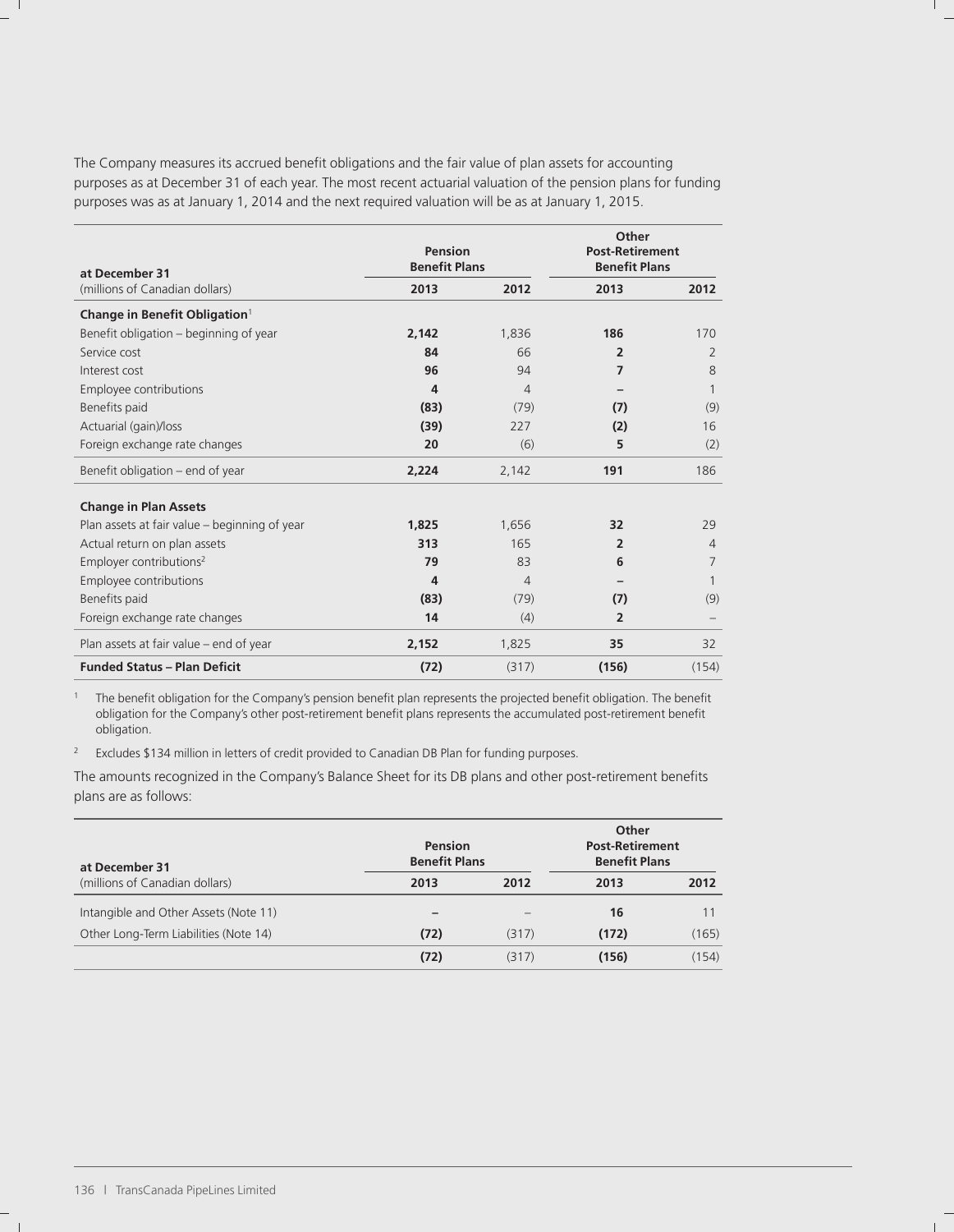Included in the above benefit obligation and fair value of plan assets were the following amounts for plans that are not fully funded:

| at December 31                            | Pension<br><b>Benefit Plans</b> | Other<br><b>Post-Retirement</b><br><b>Benefit Plans</b> |       |       |
|-------------------------------------------|---------------------------------|---------------------------------------------------------|-------|-------|
| (millions of Canadian dollars)            | 2013                            | 2012                                                    | 2013  | 2012  |
| Projected benefit obligation <sup>1</sup> | (2, 224)                        | (2, 142)                                                | (172) | (165) |
| Plan assets at fair value                 | 2.152                           | 1.825                                                   |       |       |
| <b>Funded Status - Deficit</b>            | (72)                            | (317)                                                   | (172) | (165) |

<sup>1</sup> The projected benefit obligation for the pension benefit plan differs from the accumulated benefit obligation in that it includes an assumption with respect to future compensation levels.

The accumulated benefit obligation for all DB pension plans at December 31, 2013 is \$2,039 million (2012 – \$1,966 million).

The funded status based on the accumulated benefit obligation for all DB Plans is as follows:

| at December 31<br>(millions of Canadian dollars) | 2013    | 2012    |
|--------------------------------------------------|---------|---------|
| Accumulated benefit obligation                   | (2,039) | (1,966) |
| Plan assets at fair value                        | 2.152   | 1,825   |
| <b>Funded Status - Surplus/(Deficit)</b>         | 113     | (141)   |

Included in the above accumulated benefit obligation and fair value of plan assets are the following amounts in respect of plans that are not fully funded.

| at December 31<br>(millions of Canadian dollars) | 2013  | 2012    |
|--------------------------------------------------|-------|---------|
| Accumulated benefit obligation                   | (569) | (1,966) |
| Plan assets at fair value                        | 537   | 1,825   |
| <b>Funded Status - Deficit</b>                   | (32)  | (141)   |

The Company pension plans' weighted average asset allocations and target allocations by asset category were as follows:

### **Asset Category**

|                     | Percentage of<br><b>Plan Assets</b> | <b>Target</b><br>Allocations <sup>1</sup> |            |
|---------------------|-------------------------------------|-------------------------------------------|------------|
| at December 31      | 2013                                | 2012                                      | 2013       |
| Debt securities     | 31%                                 | 36%                                       | 25% to 35% |
| Equity securities   | 69%                                 | 64%                                       | 50% to 70% |
| <b>Alternatives</b> |                                     | $\qquad \qquad -$                         | 5% to 15%  |
|                     | 100%                                | 100%                                      |            |

Target allocations were revised in November 2013 and the investment mix is being adjusted accordingly.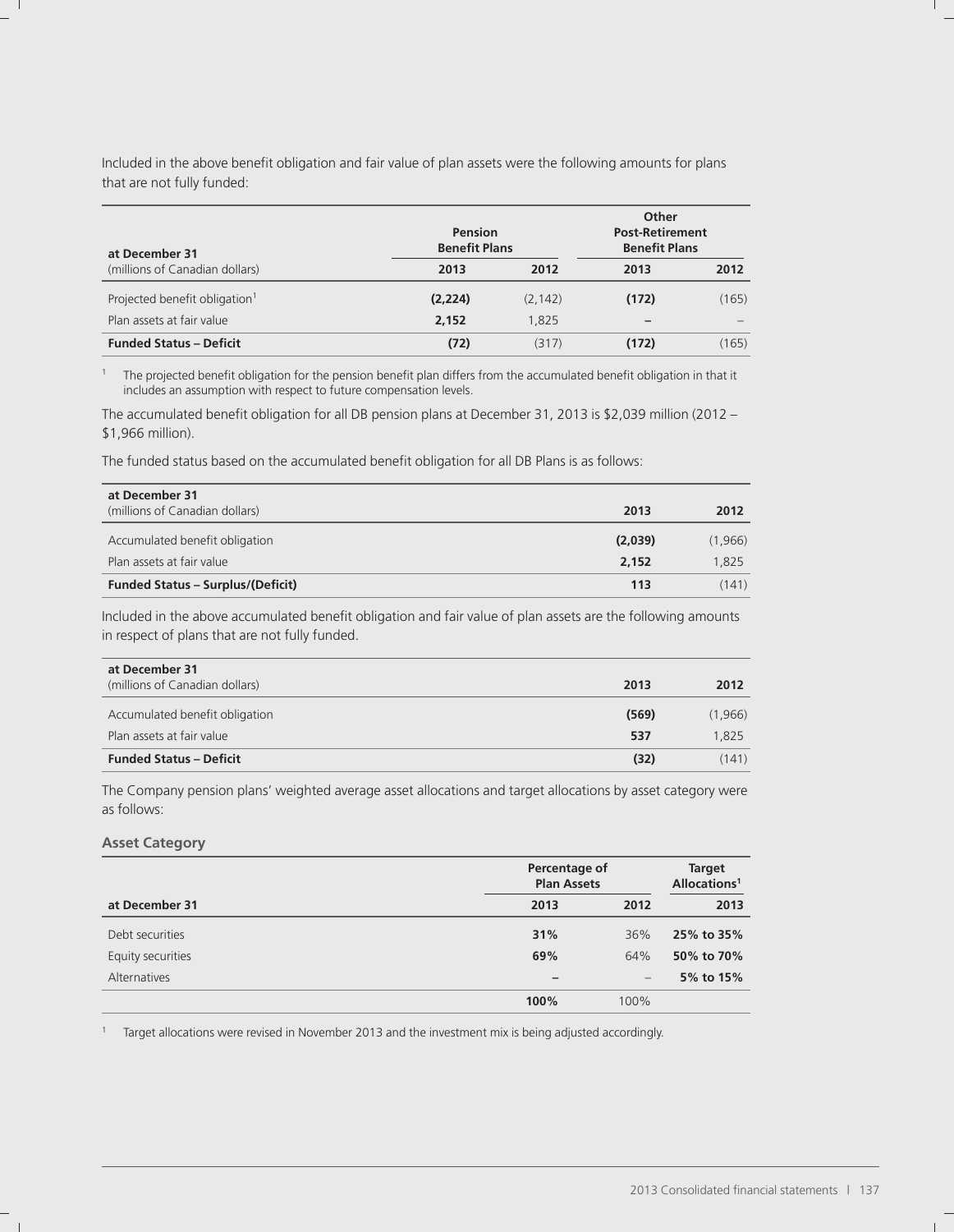Debt and equity securities include the Company's debt and common shares as follows:

|                                                  |                |      | Percentage of<br><b>Plan Assets</b> |      |
|--------------------------------------------------|----------------|------|-------------------------------------|------|
| at December 31<br>(millions of Canadian dollars) | 2013           | 2012 | 2013                                | 2012 |
| Debt securities                                  | $\overline{2}$ |      | 0.1%                                | 0.1% |
| Equity securities                                | <b>C</b>       | 3    | 0.1%                                | 0.2% |

Pension plan assets are managed on a going concern basis, subject to legislative restrictions, and are diversified across asset classes to maximize returns at an acceptable level of risk. Asset mix strategies consider plan demographics and may include traditional equity and debt securities, as well as alternative assets such as infrastructure, private equity and derivatives to diversify risk. Derivatives are not used for speculative purposes and the use of leveraged derivatives is prohibited.

All investments are measured at fair value using market prices. Where the fair value cannot be readily determined by reference to generally available price quotations, the fair value is determined by considering the discounted cash flows on a risk-adjusted basis and by comparison to similar assets which are publicly traded. In Level I, the fair value of assets is determined by reference to quoted prices in active markets for identical assets that the Company has the ability to access at the measurement date. In Level II, the fair value of assets is determined using valuation techniques, such as option pricing models and extrapolation using significant inputs, which are observable directly or indirectly. In Level III, the fair value of assets is determined using a market approach based on inputs that are unobservable and significant to the overall fair value measurement. For further information on the fair value hierarchy, refer to Note 23.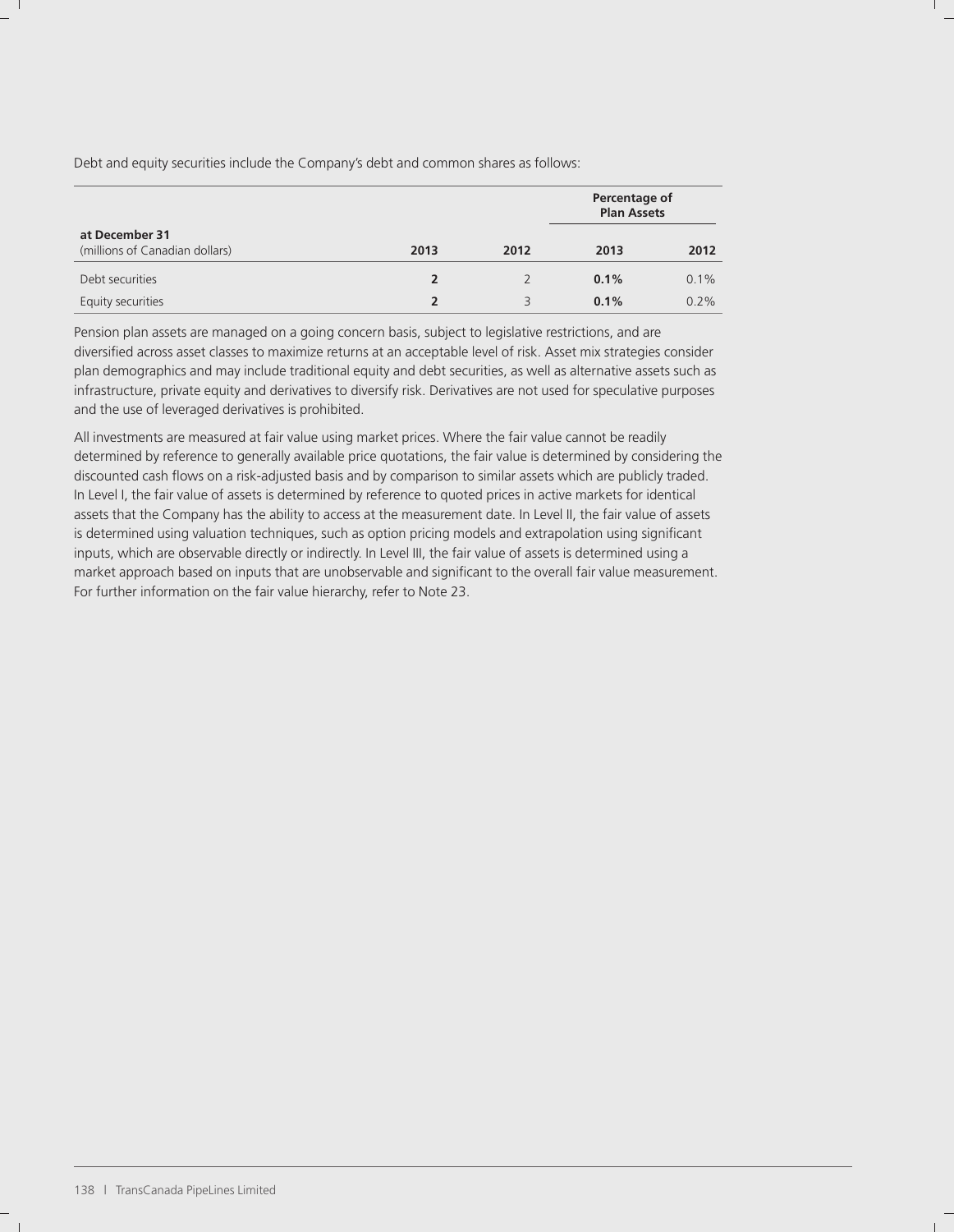The following table presents plan assets for DB Plans and other post-retirement benefits measured at fair value, which have been categorized into the three categories based on a fair value hierarchy.

| at December 31                 | <b>Quoted Prices in</b><br><b>Active Markets</b><br>(Level I) |                          | <b>Significant Other</b><br><b>Observable Inputs</b><br>(Level II) |       | Significant<br><b>Unobservable Inputs</b><br>(Level III) |                          | <b>Total</b> |                | Percentage of<br><b>Total Portfolio</b> |       |
|--------------------------------|---------------------------------------------------------------|--------------------------|--------------------------------------------------------------------|-------|----------------------------------------------------------|--------------------------|--------------|----------------|-----------------------------------------|-------|
| (millions of Canadian dollars) | 2013                                                          | 2012                     | 2013                                                               | 2012  | 2013                                                     | 2012                     | 2013         | 2012           | 2013                                    | 2012  |
| <b>Asset Category</b>          |                                                               |                          |                                                                    |       |                                                          |                          |              |                |                                         |       |
| Cash and Cash Equivalents      | 17                                                            | 17                       |                                                                    |       |                                                          |                          | 17           | 17             | 1%                                      | $1\%$ |
| Equity Securities:             |                                                               |                          |                                                                    |       |                                                          |                          |              |                |                                         |       |
| Canadian                       | 474                                                           | 400                      | 170                                                                | 113   |                                                          | $\overline{\phantom{a}}$ | 644          | 513            | 29%                                     | 28%   |
| U.S.                           | 423                                                           | 309                      | 37                                                                 | 38    |                                                          | $\overline{\phantom{a}}$ | 460          | 347            | 21%                                     | 19%   |
| International                  | 36                                                            | 31                       | 330                                                                | 263   |                                                          | $\overline{\phantom{a}}$ | 366          | 294            | 17%                                     | 16%   |
| Global                         |                                                               |                          | 14                                                                 | 13    |                                                          |                          | 14           | 13             | 1%                                      |       |
| Fixed Income Securities:       |                                                               |                          |                                                                    |       |                                                          |                          |              |                |                                         |       |
| Canadian Bonds:                |                                                               |                          |                                                                    |       |                                                          |                          |              |                |                                         |       |
| Federal                        |                                                               |                          | 304                                                                | 314   |                                                          | $\overline{\phantom{m}}$ | 304          | 314            | 14%                                     | 17%   |
| Provincial                     |                                                               | $\overline{\phantom{0}}$ | 154                                                                | 161   |                                                          | $\overline{\phantom{m}}$ | 154          | 161            | 7%                                      | 9%    |
| Municipal                      |                                                               |                          | $6\phantom{1}6$                                                    | 5     |                                                          | $\overline{\phantom{0}}$ | 6            | 5              | $\overline{\phantom{a}}$                |       |
| Corporate                      |                                                               |                          | 77                                                                 | 65    |                                                          | $-$                      | 77           | 65             | 3%                                      | 4%    |
| U.S. Bonds:                    |                                                               |                          |                                                                    |       |                                                          |                          |              |                |                                         |       |
| State                          |                                                               | $\overline{\phantom{0}}$ | 33                                                                 | 33    |                                                          | $\overline{\phantom{0}}$ | 33           | 33             | 2%                                      | 2%    |
| Corporate                      |                                                               |                          | 48                                                                 | 45    |                                                          | $\overline{\phantom{0}}$ | 48           | 45             | 2%                                      | 2%    |
| International:                 |                                                               |                          |                                                                    |       |                                                          |                          |              |                |                                         |       |
| Corporate                      |                                                               | $\qquad \qquad -$        | 20                                                                 | 9     |                                                          | $\overline{\phantom{m}}$ | 20           | $\overline{9}$ | 1%                                      |       |
| Mortgage Backed                |                                                               |                          | 26                                                                 | 22    |                                                          | $\overline{\phantom{m}}$ | 26           | 22             | 1%                                      | $1\%$ |
| Other Investments:             |                                                               |                          |                                                                    |       |                                                          |                          |              |                |                                         |       |
| Private Equity Funds           |                                                               |                          |                                                                    |       | 18                                                       | 19                       | 18           | 19             | 1%                                      | $1\%$ |
|                                | 950                                                           | 757                      | 1,219                                                              | 1,081 | 18                                                       | 19                       | 2,187        | 1,857          | 100%                                    | 100%  |

The following table presents the net change in the Level III fair value category:

| (millions of Canadian dollars, pre-tax) | Private<br><b>Equity Funds</b> |
|-----------------------------------------|--------------------------------|
| Balance at December 31, 2011            | 20                             |
| Realized and unrealized losses          | (1)                            |
| Balance at December 31, 2012            | 19                             |
| <b>Purchases and sales</b>              | (4)                            |
| <b>Realized and unrealized gains</b>    | 3                              |
| <b>Balance at December 31, 2013</b>     | 18                             |

The Company's expected funding contributions in 2014 are approximately \$70 million for the DB Plans, approximately \$6 million for the other post-retirement benefit plans and approximately \$34 million for the savings plan and DC Plans. In addition, the Company expects to provide a \$47 million letter of credit to the Canadian DB Plan.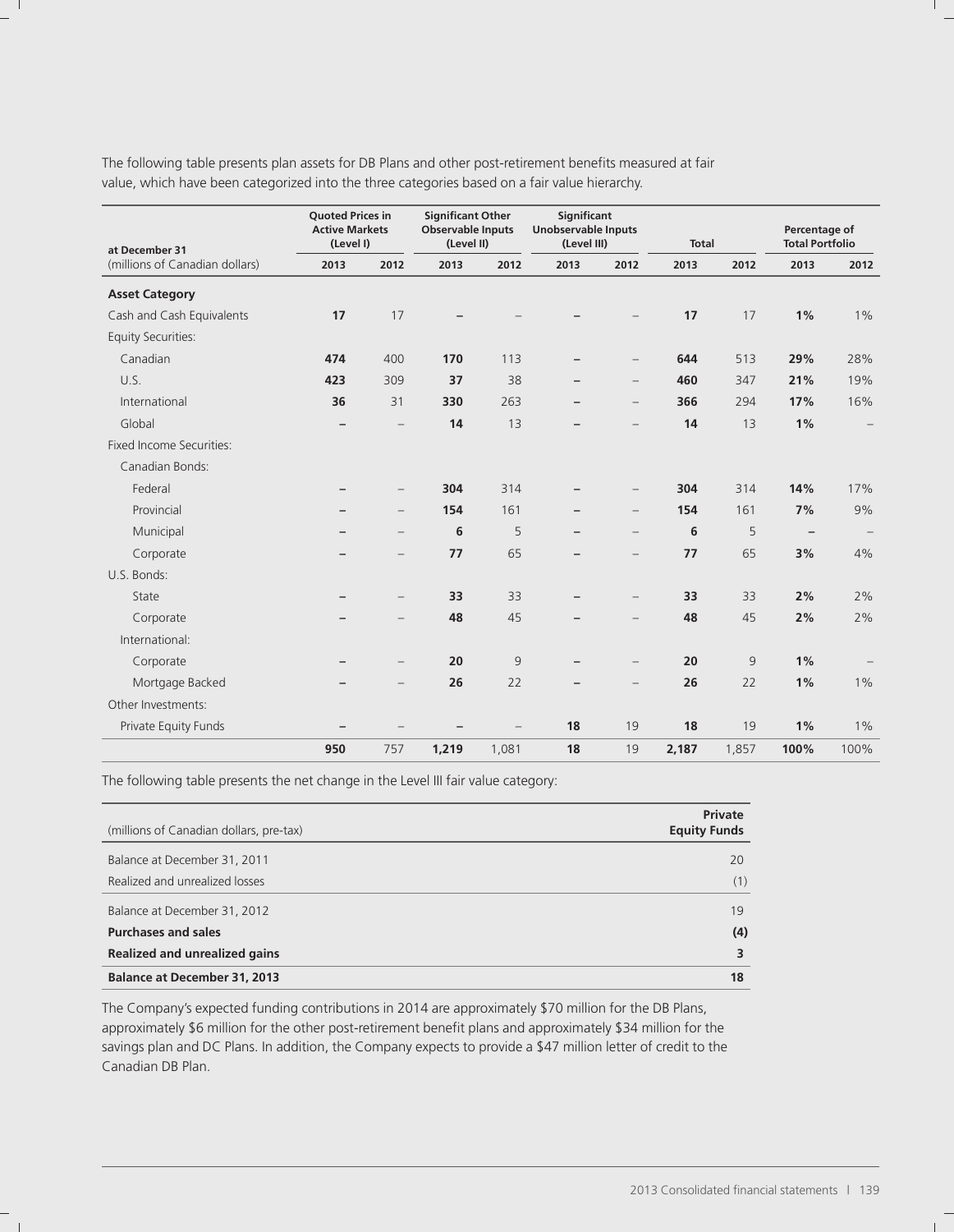The following are estimated future benefit payments, which reflect expected future service:

| (millions of Canadian dollars) | Pension<br><b>Benefits</b> | <b>Other Post-</b><br>Retirement<br><b>Benefits</b> |
|--------------------------------|----------------------------|-----------------------------------------------------|
| 2014                           | 93                         | 9                                                   |
| 2015                           | 100                        | 9                                                   |
| 2016                           | 106                        | 10                                                  |
| 2017                           | 112                        | 11                                                  |
| 2018                           | 118                        | 11                                                  |
| 2019 to 2023                   | 684                        | 58                                                  |

The rate used to discount pension and other post-retirement benefit plan obligations was developed based on a yield curve of corporate AA bond yields at December 31, 2013. This yield curve is used to develop spot rates that vary based on the duration of the obligations. The estimated future cash flows for the pension and other post-retirement obligations were matched to the corresponding rates on the spot rate curve to derive a weighted average discount rate.

The significant weighted average actuarial assumptions adopted in measuring the Company's benefit obligations were as follows:

|                               | Pension<br><b>Benefit Plans</b> |       | Other<br><b>Post-Retirement</b><br><b>Benefit Plans</b> |       |  |
|-------------------------------|---------------------------------|-------|---------------------------------------------------------|-------|--|
| at December 31                | 2013                            | 2012  | 2013                                                    | 2012  |  |
| Discount rate                 | 4.95%                           | 4.35% | 5.00%                                                   | 4.35% |  |
| Rate of compensation increase | 3.15%                           | 3.15% |                                                         |       |  |

The significant weighted average actuarial assumptions adopted in measuring the Company's net benefit plan costs were as follows:

|                                                     | <b>Pension</b><br><b>Benefit Plans</b> |       |       |       | <b>Other</b><br><b>Post-Retirement</b><br><b>Benefit Plans</b> |       |
|-----------------------------------------------------|----------------------------------------|-------|-------|-------|----------------------------------------------------------------|-------|
| year ended December 31                              | 2013                                   | 2012  | 2011  | 2013  | 2012                                                           | 2011  |
| Discount rate                                       | 4.35%                                  | 5.05% | 5.55% | 4.35% | 5.10%                                                          | 5.60% |
| Expected long-term rate of return on<br>plan assets | 6.70%                                  | 6.70% | 6.95% | 4.60% | 6.40%                                                          | 6.40% |
| Rate of compensation increase                       | 3.15%                                  | 3.15% | 3.10% |       |                                                                |       |

The overall expected long-term rate of return on plan assets is based on historical and projected rates of return for the portfolio in aggregate and for each asset class in the portfolio. Assumed projected rates of return are selected after analyzing historical experience and estimating future levels and volatility of returns. Asset class benchmark returns, asset mix and anticipated benefit payments from plan assets are also considered in determining the overall expected rate of return. The discount rate is based on market interest rates of high-quality bonds that match the timing and benefits expected to be paid under each plan.

A 7.5 per cent average annual rate of increase in the per capita cost of covered health care benefits was assumed for 2014 measurement purposes. The rate was assumed to decrease gradually to five per cent by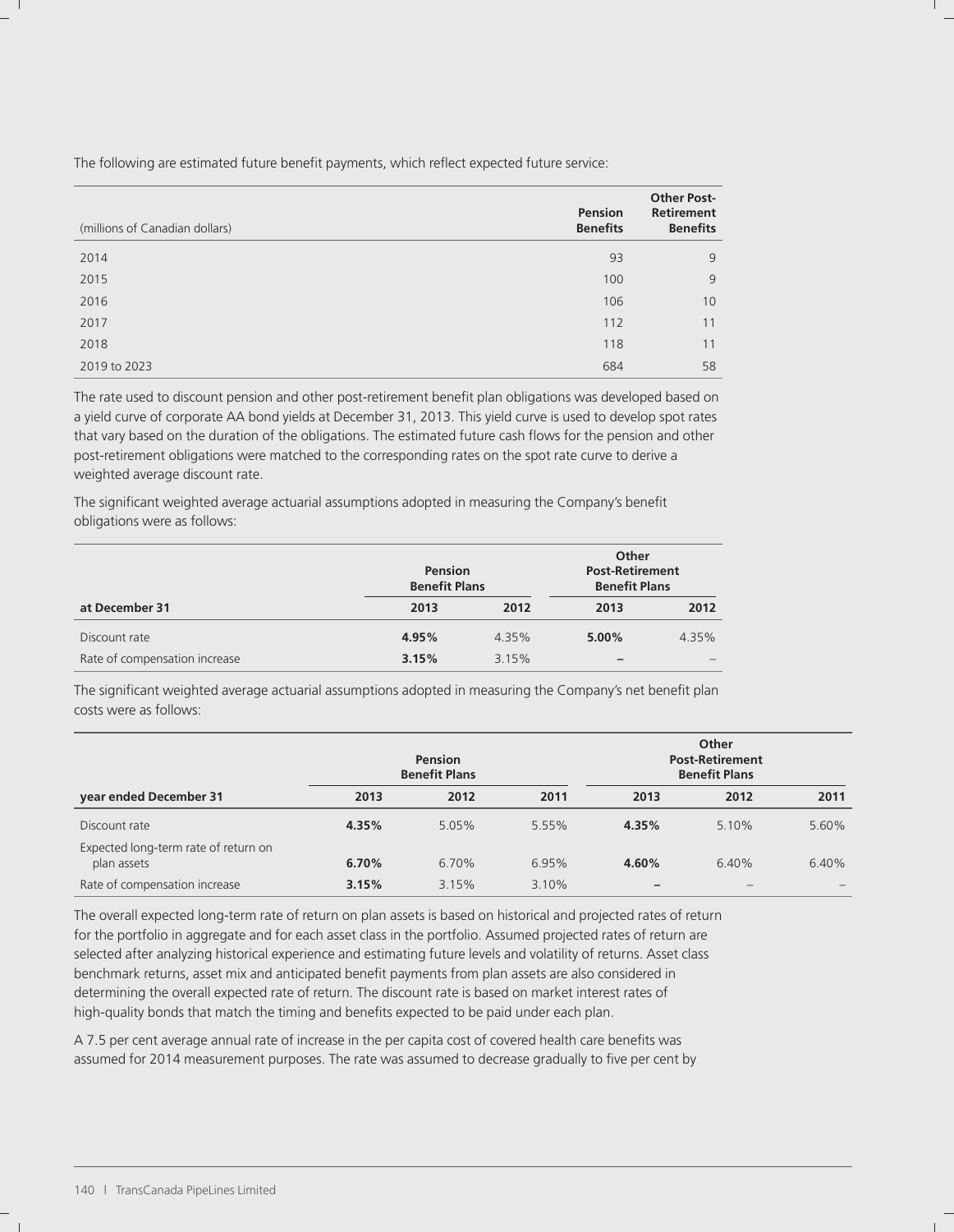2020 and remain at this level thereafter. A one per cent change in assumed health care cost trend rates would have the following effects:

| (millions of Canadian dollars)                          | Increase | <b>Decrease</b> |
|---------------------------------------------------------|----------|-----------------|
| Effect on total of service and interest cost components |          |                 |
| Effect on post-retirement benefit obligation            | 18       | (15)            |

The Company's net benefit cost is as follows:

| at December 31                                                           | <b>Pension</b><br><b>Benefit Plans</b> |                |                | Other<br><b>Post-Retirement</b><br><b>Benefit Plans</b> |      |      |  |
|--------------------------------------------------------------------------|----------------------------------------|----------------|----------------|---------------------------------------------------------|------|------|--|
| (millions of Canadian dollars)                                           | 2013                                   | 2012           | 2011           | 2013                                                    | 2012 | 2011 |  |
| Service cost                                                             | 84                                     | 66             | 54             | 2                                                       |      |      |  |
| Interest cost                                                            | 96                                     | 94             | 91             | 7                                                       | 8    | 9    |  |
| Expected return on plan assets                                           | (120)                                  | (113)          | (114)          | (2)                                                     | (2)  | (2)  |  |
| Amortization of actuarial loss                                           | 30                                     | 18             | 10             | $\overline{2}$                                          |      |      |  |
| Amortization of past service cost                                        | $\overline{2}$                         | $\overline{2}$ | $\overline{2}$ |                                                         |      |      |  |
| Amortization of regulatory asset                                         | 30                                     | 19             | 12             |                                                         |      |      |  |
| Amortization of transitional obligation<br>related to regulated business |                                        |                |                | $\overline{2}$                                          |      |      |  |
| <b>Net Benefit Cost Recognized</b>                                       | 122                                    | 86             | 55             | 12                                                      | 13   | 13   |  |

Pre-tax amounts recognized in AOCI were as follows:

|                                                  | 2013                       |                                                            |                                   | 2012                                                       | 2011                       |                                                            |
|--------------------------------------------------|----------------------------|------------------------------------------------------------|-----------------------------------|------------------------------------------------------------|----------------------------|------------------------------------------------------------|
| at December 31<br>(millions of Canadian dollars) | Pension<br><b>Benefits</b> | <b>Other Post-</b><br><b>Retirement</b><br><b>Benefits</b> | <b>Pension</b><br><b>Benefits</b> | <b>Other Post-</b><br><b>Retirement</b><br><b>Benefits</b> | Pension<br><b>Benefits</b> | <b>Other Post-</b><br><b>Retirement</b><br><b>Benefits</b> |
| Net loss                                         | 236                        | 32                                                         | 362                               | 33                                                         | 282                        | 29                                                         |
| Prior service cost                               | 3                          |                                                            | 5                                 |                                                            |                            |                                                            |
|                                                  | 239                        | 33                                                         | 367                               | 35                                                         | 289                        | 31                                                         |

The estimated net loss and prior service cost for the DB Plans that will be amortized from AOCI into net periodic benefit cost in 2014 are \$36 million and \$2 million, respectively. The estimated net loss and prior service cost for the other post-retirement plans that will be amortized from AOCI into net periodic benefit cost in 2014 is \$2 million and nil, respectively.

Pre-tax amounts recognized in OCI were as follows:

|                                                         | 2013                              |                                                            | 2012                       |                                                            | 2011                       |                                                            |
|---------------------------------------------------------|-----------------------------------|------------------------------------------------------------|----------------------------|------------------------------------------------------------|----------------------------|------------------------------------------------------------|
| at December 31<br>(millions of Canadian dollars)        | <b>Pension</b><br><b>Benefits</b> | <b>Other Post-</b><br><b>Retirement</b><br><b>Benefits</b> | Pension<br><b>Benefits</b> | <b>Other Post-</b><br><b>Retirement</b><br><b>Benefits</b> | Pension<br><b>Benefits</b> | <b>Other Post-</b><br><b>Retirement</b><br><b>Benefits</b> |
| Amortization of net loss from<br>AOCI to OCI            | (30)                              | (2)                                                        | (19)                       | (1)                                                        | (10)                       | (1)                                                        |
| Amortization of prior service<br>costs from AOCI to OCI | (2)                               |                                                            | (2)                        |                                                            | (2)                        |                                                            |
| Funded status adjustment                                | (96)                              |                                                            | 99                         | 5                                                          | 113                        | 6                                                          |
|                                                         | (128)                             | (2)                                                        | 78                         | $\overline{4}$                                             | 101                        | 5                                                          |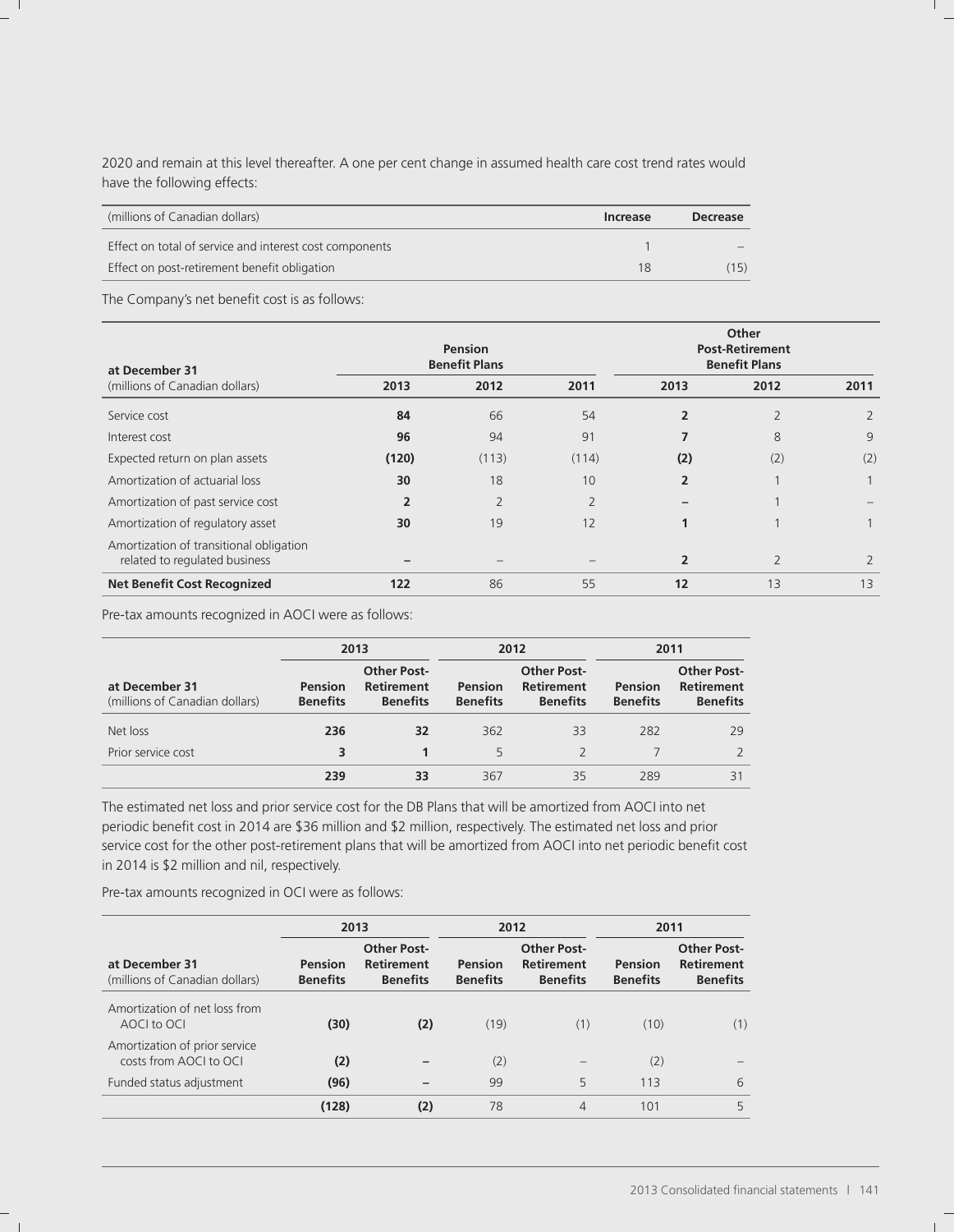### **23. RISK MANAGEMENT AND FINANCIAL INSTRUMENTS**

### **Risk Management Overview**

TCPL has exposure to market risk and counterparty credit risk, and has strategies, policies and limits in place to manage the impact of these risks on earnings, cash flow and, ultimately, shareholder value.

Risk management strategies, policies and limits are designed to ensure TCPL's risks and related exposures are in line with the Company's business objectives and risk tolerance. Market risk and counterparty credit risk are managed within limits ultimately established by the Company's Board of Directors, implemented by senior management and monitored by the Company's risk management and internal audit groups. The Board of Directors' Audit Committee oversees how management monitors compliance with market risk and counterparty credit risk management policies and procedures, and oversees management's review of the adequacy of the risk management framework. Internal audit personnel assist the Audit Committee in its oversight role by performing regular and ad-hoc reviews of risk management controls and procedures, the results of which are reported to the Audit Committee.

### **Market Risk**

The Company constructs and invests in large infrastructure projects, purchases and sells energy commodities, issues short-term and long-term debt, including amounts in foreign currencies, and invests in foreign operations. Certain of these activities expose the Company to market risk from changes in commodity prices, foreign exchange rates and interest rates, which may affect the Company's earnings and the value of the financial instruments it holds.

The Company uses derivatives as part of its overall risk management strategy to assist in managing the exposure to market risk that results from these activities. These derivative contracts may consist of the following:

- Forwards and futures contracts contractual agreements to purchase or sell a specific financial instrument or commodity at a specified price and date in the future. TCPL enters into foreign exchange and commodity forwards and futures to manage the impact of volatility in foreign exchange rates and commodity prices.
- Swaps contractual agreements between two parties to exchange streams of payments over time according to specified terms. The Company enters into interest rate, cross-currency and commodity swaps to manage the impact of changes in interest rates, foreign exchange rates and commodity prices.
- Options contractual agreements that convey the right, but not the obligation, of the purchaser to buy or sell a specific amount of a financial instrument or commodity at a fixed price, either at a fixed date or at any time within a specified period. The Company enters into option agreements to manage the impact of changes in interest rates, foreign exchange rates and commodity prices.

### *Commodity Price Risk*

The Company is exposed to commodity price movements as part of its normal business operations, particularly in relation to the prices of electricity and natural gas. A number of strategies are used to manage these exposures, including the following:

- Subject to its overall risk management strategy, the Company commits a portion of its expected power supply to fixed-price medium-term or long-term sales contracts, while reserving an amount of unsold supply to manage operational and price risks in its asset portfolio.
- The Company purchases a portion of the natural gas required for its power plants or enters into contracts that base the sale price of electricity on the cost of natural gas, effectively locking in a margin.
- The Company's power sales commitments are fulfilled through power generation or purchased through contracts, thereby reducing the Company's exposure to fluctuating commodity prices.
- The Company enters into offsetting or back-to-back positions using derivative instruments to manage price risk exposure in power and natural gas commodities created by certain fixed and variable pricing arrangements for different pricing indices and delivery points.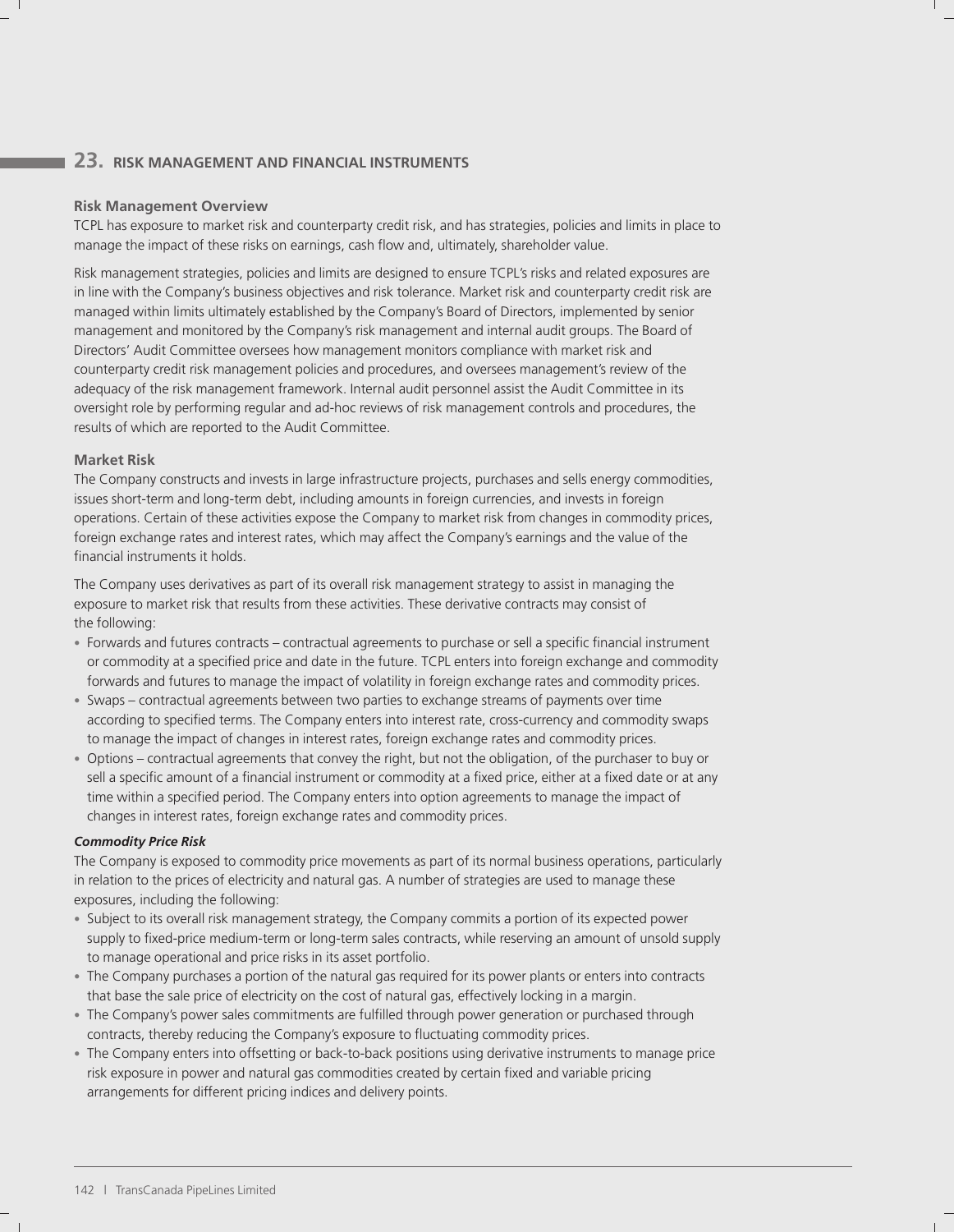### *Natural Gas Storage Commodity Price Risk*

TCPL manages its exposure to seasonal natural gas price spreads in its non-regulated Natural Gas Storage business by economically hedging storage capacity with a portfolio of third-party storage capacity contracts and proprietary natural gas purchases and sales. TCPL simultaneously enters into a forward purchase of natural gas for injection into storage and an offsetting forward sale of natural gas for withdrawal at a later period, thereby locking in future positive margins and effectively eliminating exposure to natural gas price movements. Unrealized gains and losses on fair value adjustments recorded each period on these forward contracts are not necessarily representative of the amounts that will be realized on settlement.

### *Foreign Exchange and Interest Rate Risk*

Foreign exchange and interest rate risk is created by fluctuations in the fair value or cash flow of financial instruments due to changes in foreign exchange rates and interest rates.

A portion of TCPL's earnings from its Natural Gas Pipelines, Oil Pipelines and Energy segments is generated in U.S. dollars and, therefore, fluctuations in the value of the Canadian dollar relative to the U.S. dollar can affect TCPL's net income. As the Company's U.S. dollar-denominated operations continue to grow, exposure to changes in currency rates increases, and some of this foreign exchange impact is partially offset by interest expense on U.S. dollar-denominated debt and by using foreign exchange derivatives.

The Company uses foreign currency and interest rate derivatives to manage the foreign exchange and interest rate risks related to other U.S. dollar-denominated transactions including those that arise on some of the Company's regulated assets. Certain of the realized gains and losses on these derivatives are deferred as regulatory assets and liabilities until they are recovered from or paid to the shippers in accordance with the terms of the shipping agreements.

TCPL has floating interest rate debt which subjects it to interest rate cash flow risk. The Company uses a combination of interest rate swaps and options to manage its exposure to this risk.

### *Net Investment in Foreign Operations*

The Company hedges its net investment in foreign operations (on an after-tax basis) with U.S. dollardenominated debt, cross-currency interest rate swaps, foreign exchange forward contracts and foreign exchange options.

### **U.S. Dollar-Denominated Debt Designated as a Net Investment Hedge**

| at December 31<br>(millions of Canadian dollars unless noted otherwise) | 2013               | 2012               |
|-------------------------------------------------------------------------|--------------------|--------------------|
| Carrying value                                                          | 14,200 (US 13,400) | 11,100 (US 11,200) |
| Fair value                                                              | 16,000 (US 15,000) | 14,300 (US 14,400) |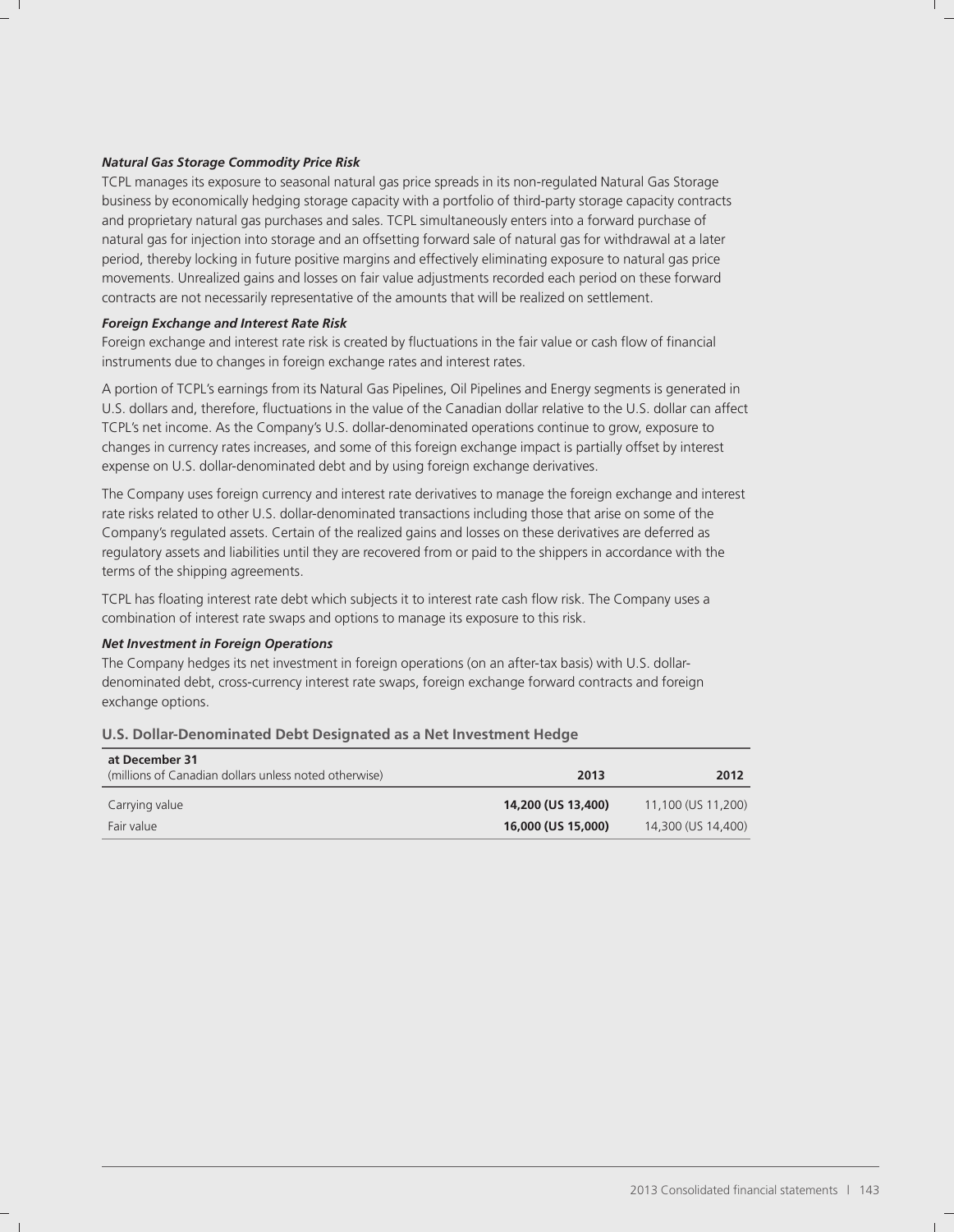### **Derivatives Designated as a Net Investment Hedge**

|                                                                                        | 2013                       |                                           | 2012                       |                                           |
|----------------------------------------------------------------------------------------|----------------------------|-------------------------------------------|----------------------------|-------------------------------------------|
| at December 31<br>(millions of Canadian dollars unless noted<br>otherwise)             | Fair<br>Value <sup>1</sup> | <b>Notional or</b><br>Principal<br>Amount | Fair<br>Value <sup>1</sup> | <b>Notional or</b><br>Principal<br>Amount |
| U.S. dollar cross-currency interest rate swaps<br>(maturing 2014 to 2019) <sup>2</sup> | (201)                      | <b>US 3,800</b>                           | 82                         | US 3,800                                  |
| U.S. dollar foreign exchange forward contracts<br>(maturing 2014)                      | (11)                       | <b>US 850</b>                             |                            | <b>US 250</b>                             |
|                                                                                        | (212)                      | <b>US 4.650</b>                           | 82                         | US 4.050                                  |

Fair values approximate carrying values.

<sup>2</sup> In 2013, net realized gains of \$29 million (2012 – gains of \$30 million) related to the interest component of crosscurrency swap settlements are included in Interest Expense.

The balance sheet classification of the fair value of derivatives used to hedge the Company's net investment in foreign operations is as follows:

| at December 31<br>(millions of Canadian dollars) | 2013  | 2012 |
|--------------------------------------------------|-------|------|
| Other Current Assets (Note 5)                    |       |      |
| Intangible and Other Assets (Note 11)            |       | 47   |
| Accounts Payable and Other (Note 13)             | (50)  | (6)  |
| Other Long-Term Liabilities (Note 14)            | (167) | (30) |
|                                                  | (212) | 82   |

### **Counterparty Credit Risk**

Counterparty credit risk represents the financial loss the Company would experience if a counterparty to a financial instrument failed to meet its obligations in accordance with the terms and conditions of the related contract or agreement with the Company.

The Company manages its exposure to this potential loss by using recognized credit management techniques, including:

- Dealing with creditworthy counterparties a significant amount of the Company's credit exposure is with investment grade counterparties or, if not, is generally partially supported by financial assurances from investment grade parties
- Setting limits on the amount TCPL can transact with any one counterparty the Company monitors and manages the concentration of risk exposure with any one counterparty, and reduces the exposure when needed and when it is allowed under the terms of the contracts
- Using contract netting arrangements and obtaining financial assurances, such as guarantees, and letters of credit or cash, when they are deemed necessary.

There is no guarantee, however, that these techniques will protect the Company from material losses.

TCPL's maximum counterparty credit exposure with respect to financial instruments at the Balance Sheet date, without taking into account security held, consisted of accounts receivable, portfolio investments recorded at fair value, the fair value of derivative assets and notes, loans and advances receivable. The Company regularly reviews its accounts receivable and records an allowance for doubtful accounts as necessary using the specific identification method. At December 31, 2013, there were no significant amounts past due or impaired, and there were no significant credit losses during the year.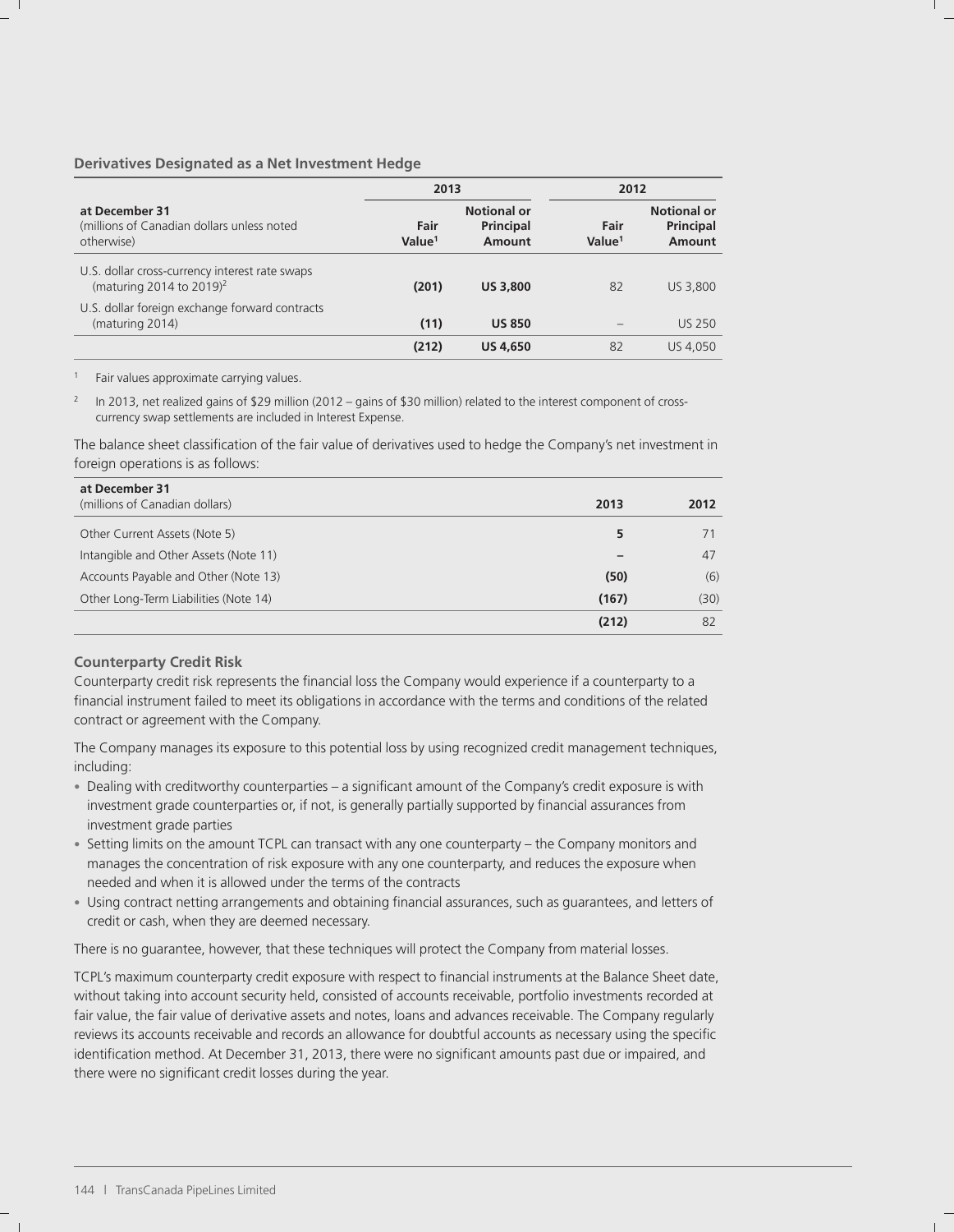At December 31, 2013, the Company had a credit risk concentration of \$240 million (2012 – \$259 million) due from a counterparty. This amount is expected to be fully collectible and is secured by a guarantee from the counterparty's investment grade parent company.

TCPL has significant credit and performance exposures to financial institutions as they hold cash deposits and provide committed credit lines and letters of credit that help manage our exposure to counterparties and provide liquidity in commodity, foreign exchange and interest rate derivative markets.

### **Financial Instruments**

All financial instruments, including both derivative and non-derivative instruments, are recorded on the balance sheet at fair value unless they were entered into and continue to be held for the purpose of receipt or delivery in accordance with the Company's normal purchases and normal sales exemptions and are documented as such. In addition, fair value accounting is not required for other financial instruments that qualify for certain accounting exemptions.

### **Fair Value of Non-Derivative Financial Instruments**

The fair value of the Company's notes receivable is calculated by discounting future payments of interest and principal using forward interest rates. The fair value of Long-Term Debt is estimated using an income approach based on quoted market prices for the same or similar debt instruments from external data service providers. The fair value of available for sale assets has been calculated using quoted market prices where available. Credit risk has been taken into consideration when calculating the fair value of non-derivative instruments.

Certain non-derivative financial instruments included in Cash and Cash Equivalents, Accounts Receivable, Due from Affiliates, Intangible and Other Assets, Notes Payable, Accounts Payable and Other, Due to Affiliates, Accrued Interest and Other Long-Term Liabilities have carrying amounts that equal their fair value due to the nature of the item or the short time to maturity and would be classified in Level II of the fair value hierarchy.

### **Balance Sheet Presentation of Non-Derivative Financial Instruments**

The following table details the fair value of the non-derivative financial instruments, excluding those where carrying amounts equal fair value, and would be classified in Level II of the fair value hierarchy:

|                                                     | 2013               |               | 2012               |               |
|-----------------------------------------------------|--------------------|---------------|--------------------|---------------|
| at December 31<br>(millions of Canadian dollars)    | Carrying<br>Amount | Fair<br>Value | Carrying<br>Amount | Fair<br>Value |
| Notes receivable and other <sup>1</sup>             | 226                | 269           | 237                | 286           |
| Available for sale assets <sup>2</sup>              | 47                 | 47            | 44                 | 44            |
| Current and Long-Term Debt <sup>3,4</sup> (Note 15) | (22, 865)          | (26, 134)     | (18, 913)          | (24, 573)     |
| Junior Subordinated Notes (Note 17)                 | (1,063)            | (1,093)       | (994)              | (1,054)       |
|                                                     | (23, 655)          | (26, 911)     | (19, 626)          | (25, 297)     |

<sup>1</sup> Notes receivable are included in Other Current Assets and Intangible and Other Assets on the Consolidated Balance Sheet.

<sup>2</sup> Available for sale assets are included in Intangible and Other Assets on the Consolidated Balance Sheet.

- Long-Term Debt is recorded at amortized cost, except for US\$200 million (2012 US\$350 million) that is attributed to hedged risk and recorded at fair value.
- Consolidated Net Income in 2013 included losses of \$5 million (2012 losses of \$10 million) for fair value adjustments attributable to the hedged interest rate risk associated with interest rate swap fair value hedging relationships on US\$200 million of Long-Term Debt at December 31, 2013 (2012 – US\$350 million). There were no other unrealized gains or losses from fair value adjustments to the non-derivative financial instruments.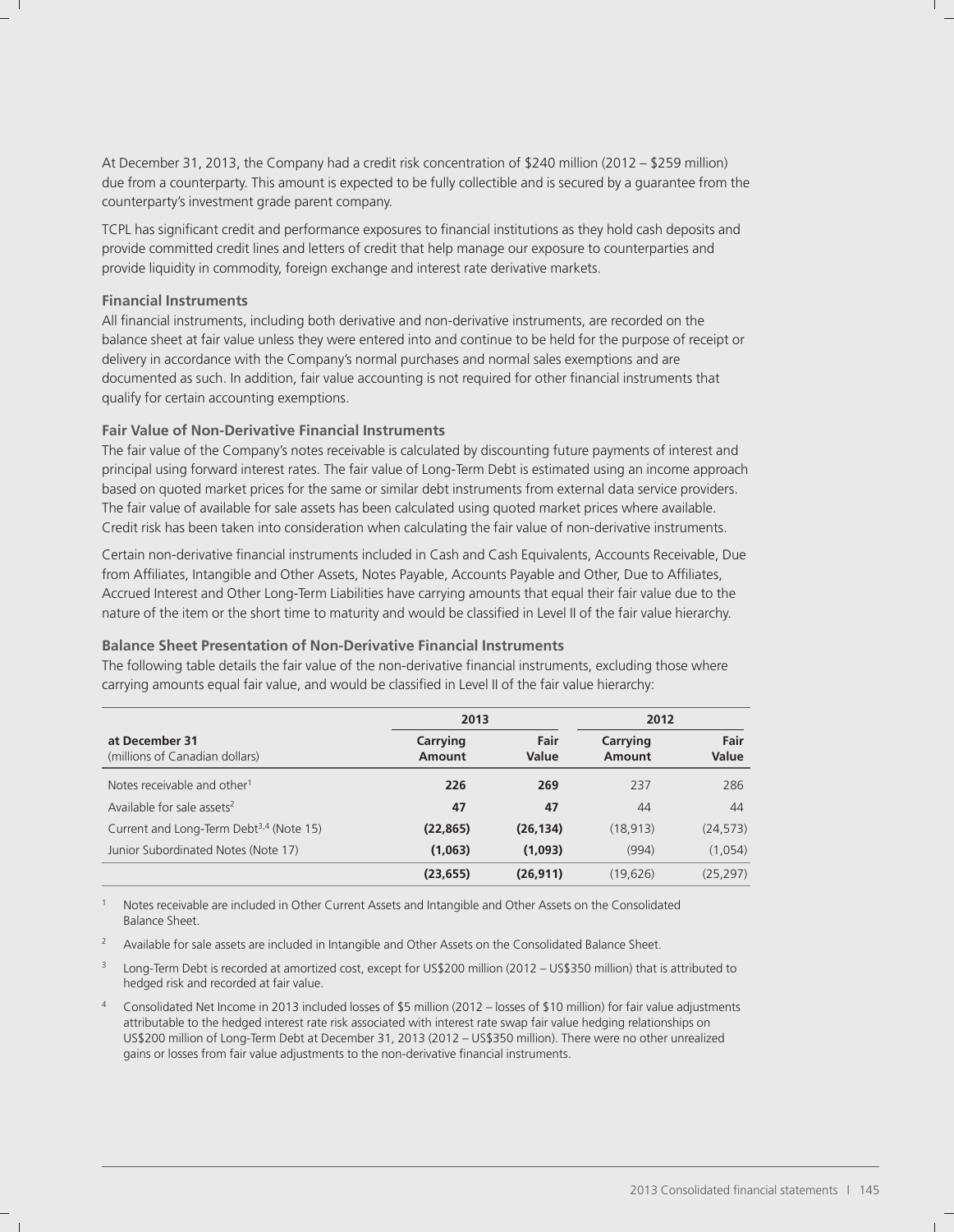The following tables detail the remaining contractual maturities for TCPL's non-derivative financial liabilities, including both the principal and interest cash flows at December 31, 2013:

| <b>Contractual Principal Repayments of Non-Derivative Financial Liabilities</b> |  |
|---------------------------------------------------------------------------------|--|
|---------------------------------------------------------------------------------|--|

| at December 31<br>(millions of Canadian dollars) | Total  | 2014  | 2015<br>and 2016 | 2017<br>and 2018 | 2019 and<br><b>Thereafter</b> |
|--------------------------------------------------|--------|-------|------------------|------------------|-------------------------------|
| Notes Payable (Note 12)                          | 1,842  | 1,842 |                  |                  |                               |
| Long-Term Debt (Note 15)                         | 22.865 | 973   | 3,751            | 2.494            | 15,647                        |
| Junior Subordinated Notes<br>(Note 17)           | 1,063  |       |                  |                  | 1,063                         |
|                                                  | 25,770 | 2,815 | 3,751            | 2.494            | 16,710                        |

**Interest Payments on Non-Derivative Financial Liabilities**

| at December 31<br>(millions of Canadian dollars) | <b>Total</b> | 2014  | 2015<br>and 2016 | 2017<br>and 2018 | 2019 and<br><b>Thereafter</b> |
|--------------------------------------------------|--------------|-------|------------------|------------------|-------------------------------|
| Long-Term Debt (Note 15)                         | 16,798       | 1.254 | 2,315            | 2.111            | 11,118                        |
| Junior Subordinated Notes<br>(Note 17)           | 3.614        | 68    | 135              | 135              | 3,276                         |
|                                                  | 20,412       | 1.322 | 2,450            | 2.246            | 14,394                        |

### *Fair Value of Derivative Instruments*

The fair value of foreign exchange and interest rate derivatives have been calculated using the income approach which uses year-end market rates and applies a discounted cash flow valuation model. The fair value of power and natural gas derivatives and available for sale assets has been calculated using quoted market prices where available. In the absence of quoted market prices, third-party broker quotes or other valuation techniques have been used. Credit risk has been taken into consideration when calculating the fair value of derivative instruments.

Where possible, derivative instruments are designated as hedges, but in some cases, even though the derivatives are considered to be effective economic hedges, they do not meet the specific criteria for hedge accounting treatment and are accounted for at fair value with changes in fair value recorded in Net Income in the period of change. This may expose the Company to increased variability in reported earnings because the fair value of the derivative instruments can fluctuate significantly from period to period.

### *Balance Sheet Presentation of Derivative Instruments*

The balance sheet classification of the fair value of the derivative instruments is as follows:

| at December 31<br>(millions of Canadian dollars) | 2013  | 2012  |
|--------------------------------------------------|-------|-------|
| Other Current Assets (Note 5)                    | 395   | 259   |
| Intangible and Other Assets (Note 11)            | 112   | 187   |
| Accounts Payable and Other (Note 13)             | (357) | (283) |
| Other Long-Term Liabilities (Note 14)            | (255) | (186) |
|                                                  | (105) | (23)  |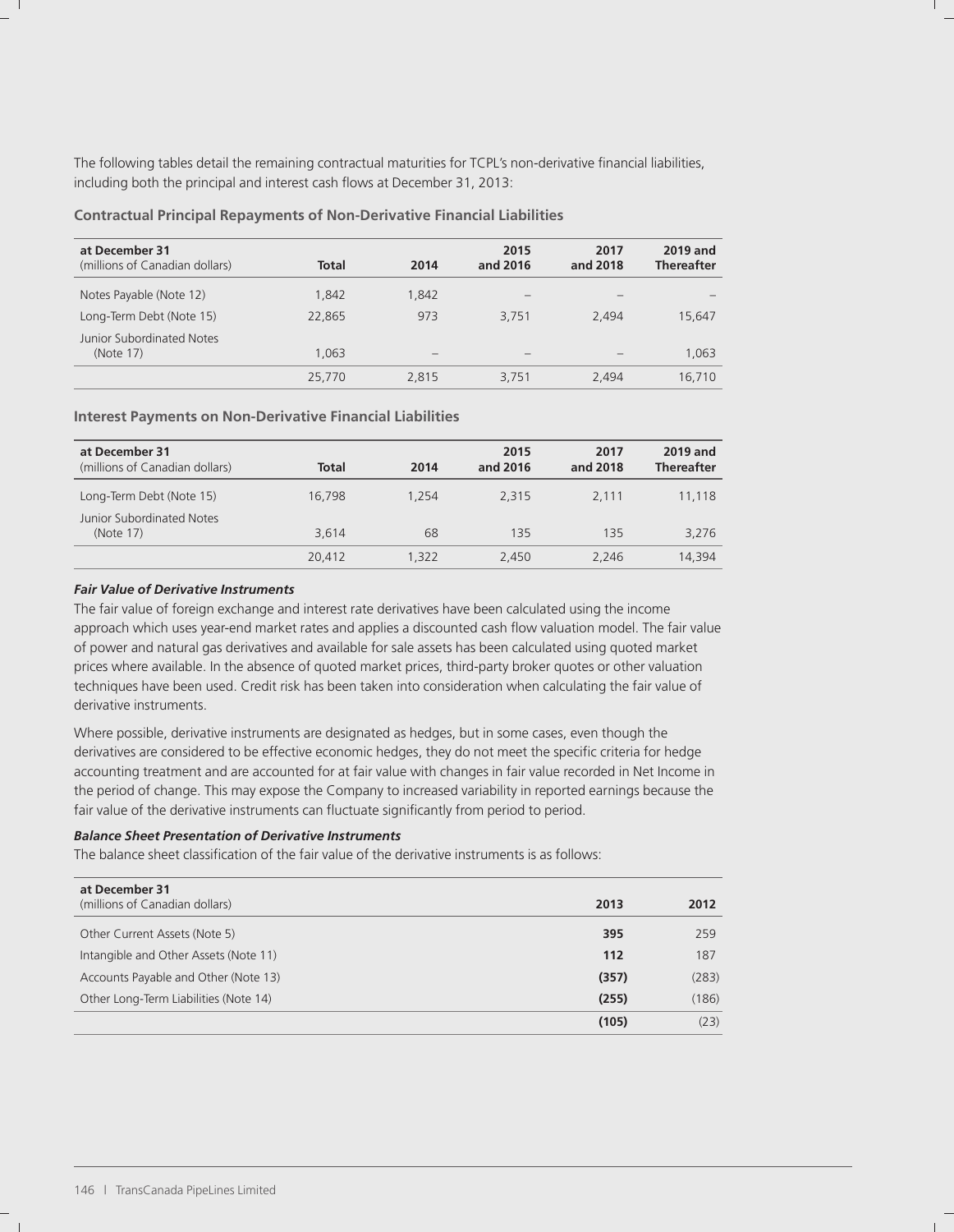### **2013 Derivative Instruments Summary**

The following summary does not include hedges of our net investment in foreign operations.

| (millions of Canadian dollars<br>unless noted otherwise)                 | Power     | <b>Natural</b><br>Gas | Foreign<br><b>Exchange</b> | Interest      |
|--------------------------------------------------------------------------|-----------|-----------------------|----------------------------|---------------|
| Derivative Instruments Held for Trading <sup>1</sup>                     |           |                       |                            |               |
| Fair Values <sup>2</sup>                                                 |           |                       |                            |               |
| Assets                                                                   | \$265     | \$73                  | $S-$                       | \$8           |
| Liabilities                                                              | \$(280)   | \$(72)                | \$(12)                     | \$(7)         |
| Notional Values                                                          |           |                       |                            |               |
| Volumes <sup>3</sup>                                                     |           |                       |                            |               |
| Purchases                                                                | 29,301    | 88                    |                            |               |
| Sales                                                                    | 28,534    | 60                    |                            |               |
| Canadian dollars                                                         |           |                       |                            | 400           |
| U.S. dollars                                                             |           |                       | <b>US 1,015</b>            | <b>US 100</b> |
| Net unrealized gains/(losses) in the year <sup>4</sup>                   | \$19      | \$17                  | \$(10)                     | $S-$          |
| Net realized losses in the year <sup>4</sup>                             | \$(49)    | \$(13)                | \$(9)                      | $S-$          |
| Maturity dates                                                           | 2014-2017 | 2014-2016             | 2014                       | 2014-2016     |
| <b>Derivative Instruments in Hedging</b><br>Relationships <sup>5,6</sup> |           |                       |                            |               |
| Fair Values <sup>2</sup>                                                 |           |                       |                            |               |
| Assets                                                                   | \$150     | $S-$                  | $S-$                       | \$6           |
| <b>Liabilities</b>                                                       | \$(22)    | $S-$                  | \$(1)                      | \$(1)         |
| <b>Notional Values</b>                                                   |           |                       |                            |               |
| Volumes $3$                                                              |           |                       |                            |               |
| Purchases                                                                | 9,758     |                       |                            |               |
| Sales                                                                    | 6,906     |                       |                            |               |
| U.S. dollars                                                             |           |                       | <b>US 16</b>               | <b>US 350</b> |
| Net realized (losses)/gains in the year <sup>4</sup>                     | \$(19)    | \$(2)                 | $S-$                       | \$5           |
| Maturity dates                                                           | 2014-2018 |                       | 2014                       | 2015-2018     |

<sup>1</sup> All derivative instruments held for trading have been entered into for risk management purposes and are subject to the Company's risk management strategies, policies and limits. These include derivatives that have not been designated as hedges or do not qualify for hedge accounting treatment but have been entered into as economic hedges to manage the Company's exposures to market risk.

Fair value equals carrying value.

- <sup>3</sup> Volumes for power and natural gas derivatives are in GWh and Bcf, respectively.
- <sup>4</sup> Realized and unrealized gains and losses on held for trading derivative instruments used to purchase and sell power and natural gas are included net in Energy Revenues. Realized and unrealized gains and losses on interest rate and foreign exchange derivative instruments held for trading are included net in Interest Expense and Interest Income and Other, respectively. The effective portion of the change in fair value of derivative instruments in hedging relationships is initially recognized in OCI and reclassified to Energy Revenues, Interest Expense and Interest Income and Other, as appropriate, as the original hedged item settles.
- <sup>5</sup> All hedging relationships are designated as cash flow hedges except for interest rate derivative instruments designated as fair value hedges with a fair value of \$5 million and a notional amount of US\$200 million. In 2013, net realized gains on fair value hedges were \$6 million and were included in Interest Expense. In 2013, the Company did not record any amounts in Net Income related to ineffectiveness for fair value hedges.
- <sup>6</sup> In 2013, there were no gains or losses included in Net Income relating to discontinued cash flow hedges where it was probable that the anticipated transaction would not occur.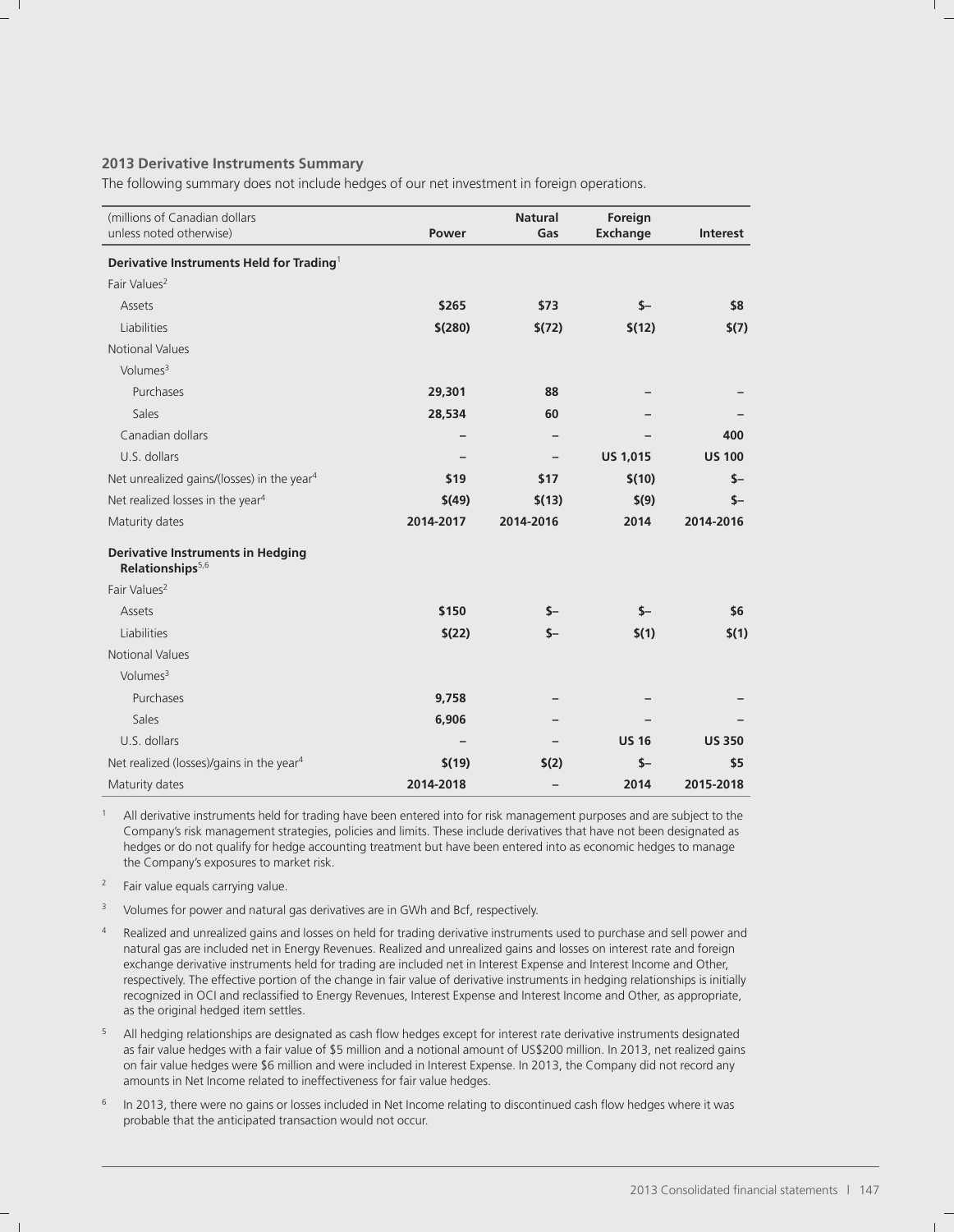### **2012 Derivative Instruments Summary**

The following summary does not include hedges of our net investment in foreign operations.

| (millions of Canadian dollars                                            |           | <b>Natural</b> | Foreign         |                 |
|--------------------------------------------------------------------------|-----------|----------------|-----------------|-----------------|
| unless noted otherwise)                                                  | Power     | Gas            | <b>Exchange</b> | <b>Interest</b> |
| Derivative Instruments Held for Trading <sup>1</sup>                     |           |                |                 |                 |
| Fair Values <sup>2</sup>                                                 |           |                |                 |                 |
| Assets                                                                   | \$139     | \$88           | \$1             | \$14            |
| Liabilities                                                              | \$(176)   | \$(104)        | \$(2)           | \$(14)          |
| <b>Notional Values</b>                                                   |           |                |                 |                 |
| Volumes <sup>3</sup>                                                     |           |                |                 |                 |
| Purchases                                                                | 31,135    | 83             |                 |                 |
| Sales                                                                    | 31,066    | 65             |                 |                 |
| Canadian dollars                                                         |           |                |                 | 620             |
| U.S. dollars                                                             |           |                | US 1,408        | <b>US 200</b>   |
| Net unrealized (losses)/gains in the year <sup>4</sup>                   | \$(30)    | \$2            | \$(1)           | $$-$            |
| Net realized gains/(losses) in the year <sup>4</sup>                     | \$5       | \$(10)         | \$26            | $S -$           |
| Maturity dates                                                           | 2013-2017 | 2013-2016      | 2013            | 2013-2016       |
| <b>Derivative Instruments in Hedging</b><br>Relationships <sup>5,6</sup> |           |                |                 |                 |
| Fair Values <sup>2</sup>                                                 |           |                |                 |                 |
| Assets                                                                   | \$76      | $S -$          | $S-$            | \$10            |
| Liabilities                                                              | \$(97)    | \$(2)          | $$^{(38)}$      | $$-$            |
| <b>Notional Values</b>                                                   |           |                |                 |                 |
| Volumes <sup>3</sup>                                                     |           |                |                 |                 |
| Purchases                                                                | 15,184    | 1              |                 |                 |
| Sales                                                                    | 7,200     |                |                 |                 |
| U.S. dollars                                                             |           |                | <b>US 12</b>    | <b>US 350</b>   |
| Cross-currency                                                           |           | $-$            | 136/US 100      |                 |
| Net realized (losses)/gains in the year <sup>4</sup>                     | \$(130)   | \$(23)         | $S-$            | \$7             |
| Maturity dates                                                           | 2013-2018 | 2013           | 2013-2014       | 2013-2015       |

<sup>1</sup> All derivative instruments held for trading have been entered into for risk management purposes and are subject to the Company's risk management strategies, policies and limits. These include derivatives that have not been designated as hedges or do not qualify for hedge accounting treatment but have been entered into as economic hedges to manage the Company's exposures to market risk.

<sup>2</sup> Fair value equals carrying value.

Volumes for power and natural gas derivatives are in GWh and Bcf, respectively.

- <sup>4</sup> Realized and unrealized gains and losses on held for trading derivative instruments used to purchase and sell power and natural gas are included net in Energy Revenues. Realized and unrealized gains and losses on interest rate and foreign exchange derivative instruments held for trading are included net in Interest Expense and Interest Income and Other, respectively. The effective portion of the change in fair value of derivative instruments in hedging relationships is initially recognized in OCI and reclassified to Energy Revenues, Interest Expense and Interest Income and Other, as appropriate, as the original hedged item settles.
- <sup>5</sup> All hedging relationships are designated as cash flow hedges except for interest rate derivative instruments designated as fair value hedges with a fair value of \$10 million and a notional amount of US\$350 million. In 2012, net realized gains on fair value hedges were \$7 million and were included in Interest Expense. In 2012, the Company did not record any amounts in Net Income related to ineffectiveness for fair value hedges.
- <sup>6</sup> In 2012, there were no gains or losses included in Net Income relating to discontinued cash flow hedges where it was probable that the anticipated transaction would not occur.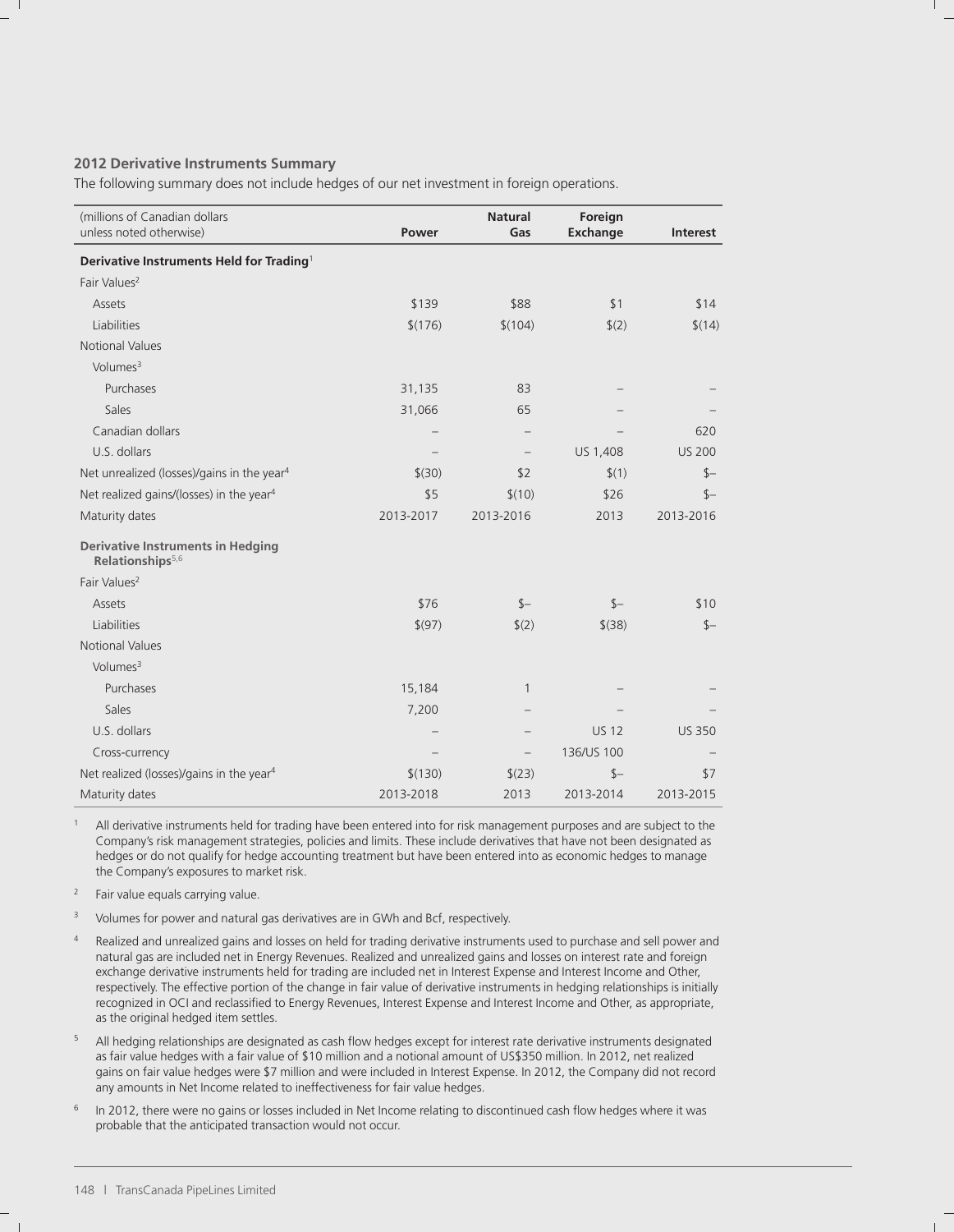### *Derivatives in Cash Flow Hedging Relationships*

The following table presents the components of OCI (Note 21) related to derivatives in cash flow hedging relationships:

| year ended December 31                                                                                          |          |      |
|-----------------------------------------------------------------------------------------------------------------|----------|------|
| (millions of Canadian dollars, pre-tax)                                                                         | 2013     | 2012 |
| Change in fair value of derivative instruments recognized in OCI (effective portion) <sup>1</sup>               |          |      |
| Power                                                                                                           | 117      | 83   |
| Natural Gas                                                                                                     | (1)      | (21) |
| Foreign Exchange                                                                                                | 5        | (1)  |
|                                                                                                                 | 121      | 61   |
| Reclassification of gains on derivative instruments from AOCI to Net Income (effective<br>portion) <sup>1</sup> |          |      |
| Power <sup>2</sup>                                                                                              | 40       | 147  |
| Natural Gas <sup>2</sup>                                                                                        | $\Delta$ | 54   |
| Interest                                                                                                        | 16       | 18   |
|                                                                                                                 | 60       | 219  |
| Gains on derivative instruments recognized in Net Income (ineffective portion)                                  |          |      |
| Power                                                                                                           | 8        | 7    |
|                                                                                                                 | 8        | 7    |

<sup>1</sup> No amounts have been excluded from the assessment of hedge effectiveness. Amounts in parentheses indicate losses recorded to OCI.

<sup>2</sup> Reported within Energy Revenues on the Consolidated Statement of Income.

### *Offsetting of Derivative Instruments*

The Company enters into derivative contracts with the right to offset in the normal course of business as well as in the event of default. TCPL has no master netting agreements, however, similar contracts are entered into containing rights of offset. The Company has elected to present the fair value of derivative instruments with the right to offset on a gross basis in the balance sheet. The following table shows the impact on the presentation of the fair value of derivative instrument assets and liabilities had the Company elected to present these contracts on a net basis:

| at December 31, 2013<br>(millions of Canadian dollars) | <b>Gross derivative</b><br><b>instruments</b><br>presented on the<br>balance sheet | <b>Amounts</b><br>available<br>for offset <sup>1</sup> | <b>Net amounts</b> |
|--------------------------------------------------------|------------------------------------------------------------------------------------|--------------------------------------------------------|--------------------|
| <b>Derivative - Asset</b>                              |                                                                                    |                                                        |                    |
| Power                                                  | 415                                                                                | (277)                                                  | 138                |
| Natural Gas                                            | 73                                                                                 | (61)                                                   | 12                 |
| Foreign exchange                                       | 5                                                                                  | (5)                                                    |                    |
| Interest                                               | 14                                                                                 | (2)                                                    | 12                 |
|                                                        | 507                                                                                | (345)                                                  | 162                |
| <b>Derivative - Liability</b>                          |                                                                                    |                                                        |                    |
| Power                                                  | (302)                                                                              | 277                                                    | (25)               |
| Natural gas                                            | (72)                                                                               | 61                                                     | (11)               |
| Foreign exchange                                       | (230)                                                                              | 5                                                      | (225)              |
| Interest                                               | (8)                                                                                | $\overline{2}$                                         | (6)                |
|                                                        | (612)                                                                              | 345                                                    | (267)              |

Amounts available for offset do not include cash collateral pledged or received.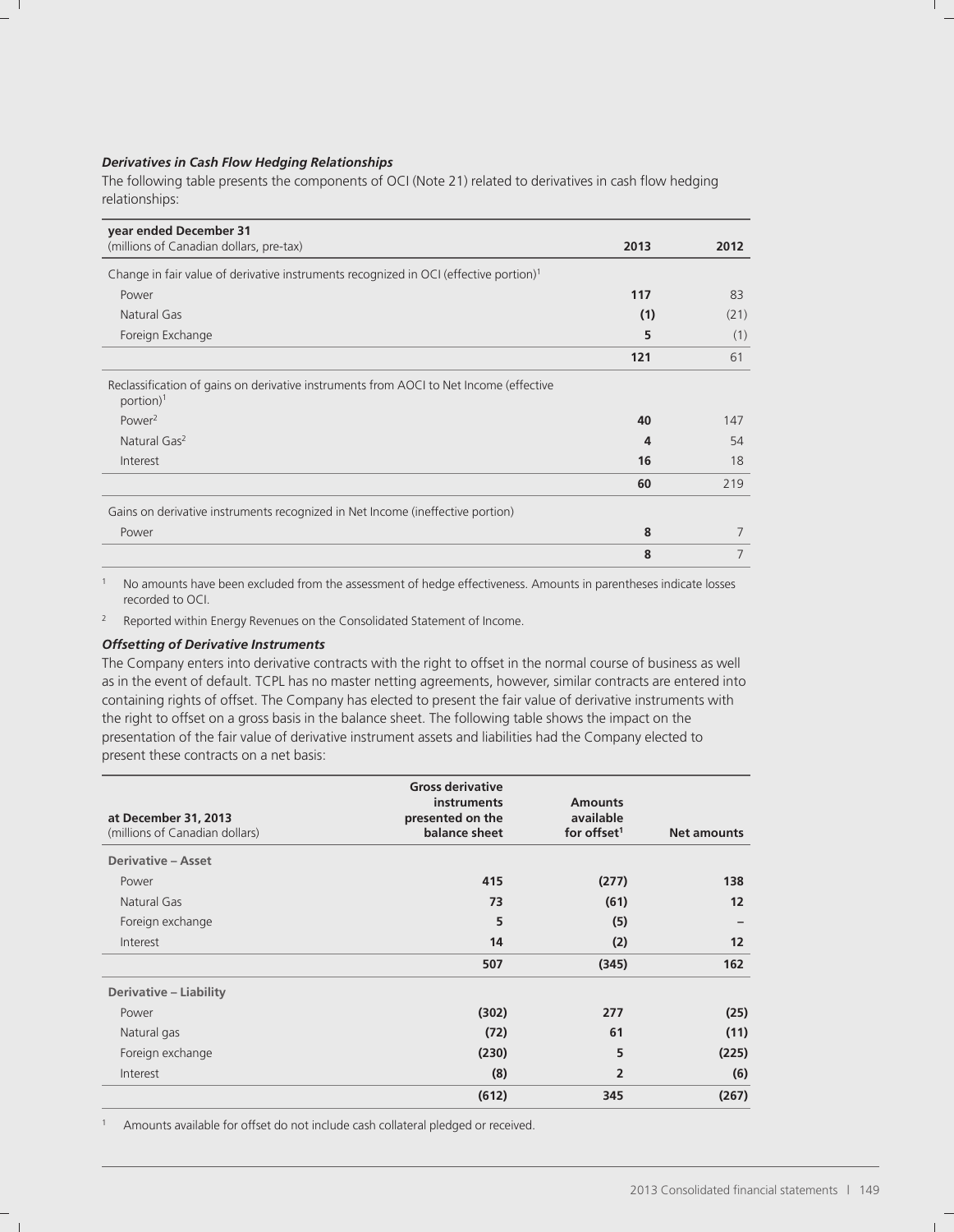With respect to all financial arrangements, including the derivative instruments presented above, as at December 31, 2013, the Company had provided cash collateral of \$67 million and letters of credit of \$85 million to its counterparties. The Company held \$11 million in cash collateral and \$32 million in letters of credit from counterparties on asset exposures at December 31, 2013.

The following table shows the impact on the presentation of the fair value of derivative instrument assets and liabilities had the Company elected to present these contracts on a net basis as at December 31, 2012:

|                                                        | <b>Gross derivative</b><br><b>instruments</b> | <b>Amounts</b>                       |                    |
|--------------------------------------------------------|-----------------------------------------------|--------------------------------------|--------------------|
| at December 31, 2012<br>(millions of Canadian dollars) | presented on the<br>balance sheet             | available<br>for offset <sup>1</sup> | <b>Net amounts</b> |
| <b>Derivative - Asset</b>                              |                                               |                                      |                    |
| Power                                                  | 215                                           | (132)                                | 83                 |
| Natural Gas                                            | 88                                            | (83)                                 | 5                  |
| Foreign exchange                                       | 119                                           | (37)                                 | 82                 |
| Interest                                               | 24                                            | (6)                                  | 18                 |
|                                                        | 446                                           | (258)                                | 188                |
| <b>Derivative - Liability</b>                          |                                               |                                      |                    |
| Power                                                  | (273)                                         | 132                                  | (141)              |
| Natural gas                                            | (106)                                         | 83                                   | (23)               |
| Foreign exchange                                       | (76)                                          | 37                                   | (39)               |
| Interest                                               | (14)                                          | 6                                    | (8)                |
|                                                        | (469)                                         | 258                                  | (211)              |

Amounts available for offset do not include cash collateral pledged or received.

With respect to all financial arrangements, including the derivative instruments presented above as at December 31, 2012, the Company had provided cash collateral of \$189 million and letters of credit of \$45 million to its counterparties. The Company held \$2 million in cash collateral and \$5 million in letters of credit from counterparties on asset exposures at December 31, 2012.

### *Credit Risk Related Contingent Features of Derivative Instruments*

Derivative contracts entered into to manage market risk often contain financial assurance provisions that allow parties to the contracts to manage credit risk. These provisions may require collateral to be provided if a credit-risk-related contingent event occurs, such as a downgrade in the Company's credit rating to non-investment grade.

Based on contracts in place and market prices at December 31, 2013, the aggregate fair value of all derivative instruments with credit-risk-related contingent features that were in a net liability position was \$16 million (2012 – \$37 million), for which the Company has provided collateral in the normal course of business of nil (2012 – nil). If the credit-risk-related contingent features in these agreements were triggered on December 31, 2013, the Company would have been required to provide additional collateral of \$16 million (2012 – \$37 million) to its counterparties. Collateral may also need to be provided should the fair value of derivative instruments exceed pre-defined contractual exposure limit thresholds.

The Company has sufficient liquidity in the form of cash and undrawn committed revolving bank lines to meet these contingent obligations should they arise.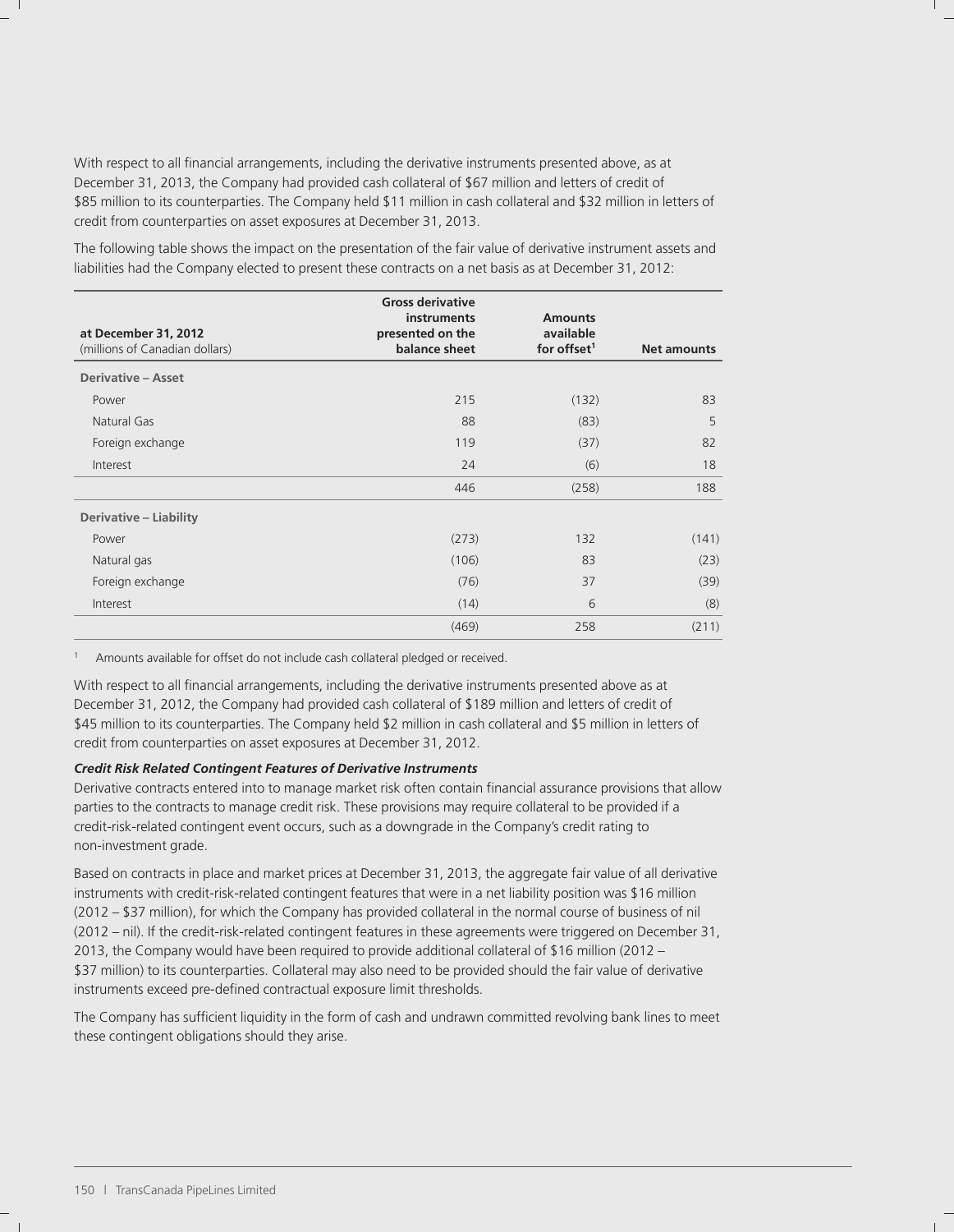**Fair Value Hierarchy** The Company's financial assets and liabilities recorded at fair value have been categorized into three categories based on a fair value hierarchy.

| Levels    | How fair value has been determined                                                                                                                                                                                                                                                                                                                                                                                                                                                                                                                                                           |
|-----------|----------------------------------------------------------------------------------------------------------------------------------------------------------------------------------------------------------------------------------------------------------------------------------------------------------------------------------------------------------------------------------------------------------------------------------------------------------------------------------------------------------------------------------------------------------------------------------------------|
| Level I   | Quoted prices in active markets for identical assets and liabilities that the Company has the ability to<br>access at the measurement date.                                                                                                                                                                                                                                                                                                                                                                                                                                                  |
| Level II  | Valuation based on the extrapolation of inputs, other than quoted prices included within Level I, for which<br>all significant inputs are observable directly or indirectly.                                                                                                                                                                                                                                                                                                                                                                                                                 |
|           | Inputs include published exchange rates, interest rates, interest rate swap curves, yield curves and broker<br>quotes from external data service providers.                                                                                                                                                                                                                                                                                                                                                                                                                                  |
|           | This category includes interest rate and foreign exchange derivative assets and liabilities where fair value is<br>determined using the income approach and power and natural gas commodity derivatives where fair value<br>is determined using the market approach.                                                                                                                                                                                                                                                                                                                         |
|           | Transfers between Level I and Level II would occur when there is a change in market circumstances.                                                                                                                                                                                                                                                                                                                                                                                                                                                                                           |
| Level III | Valuation of assets and liabilities are measured using a market approach based on inputs that are<br>unobservable and significant to the overall fair value measurement. This category includes long-dated<br>commodity transactions in certain markets where liquidity is low. Long-term electricity prices are estimated<br>using a third-party modeling tool which takes into account physical operating characteristics of generation<br>facilities in the markets in which we operate.                                                                                                  |
|           | Model inputs include market fundamentals such as fuel prices, power supply additions and retirements,<br>power demand, seasonal hydro conditions and transmission constraints. Long-term North American<br>natural gas prices are based on a view of future natural gas supply and demand, as well as exploration and<br>development costs. Significant decreases in fuel prices or demand for electricity or natural gas, or increases<br>in the supply of electricity or natural gas is expected to or may result in a lower fair value measurement of<br>contracts included in Level III. |
|           | Assets and liabilities measured at fair value can fluctuate between Level II and Level III depending on the<br>proportion of the value of the contract that extends beyond the time frame for which significant inputs are<br>considered to be observable. As contracts near maturity and observable market data becomes available,<br>they are transferred out of Level III and into Level II.                                                                                                                                                                                              |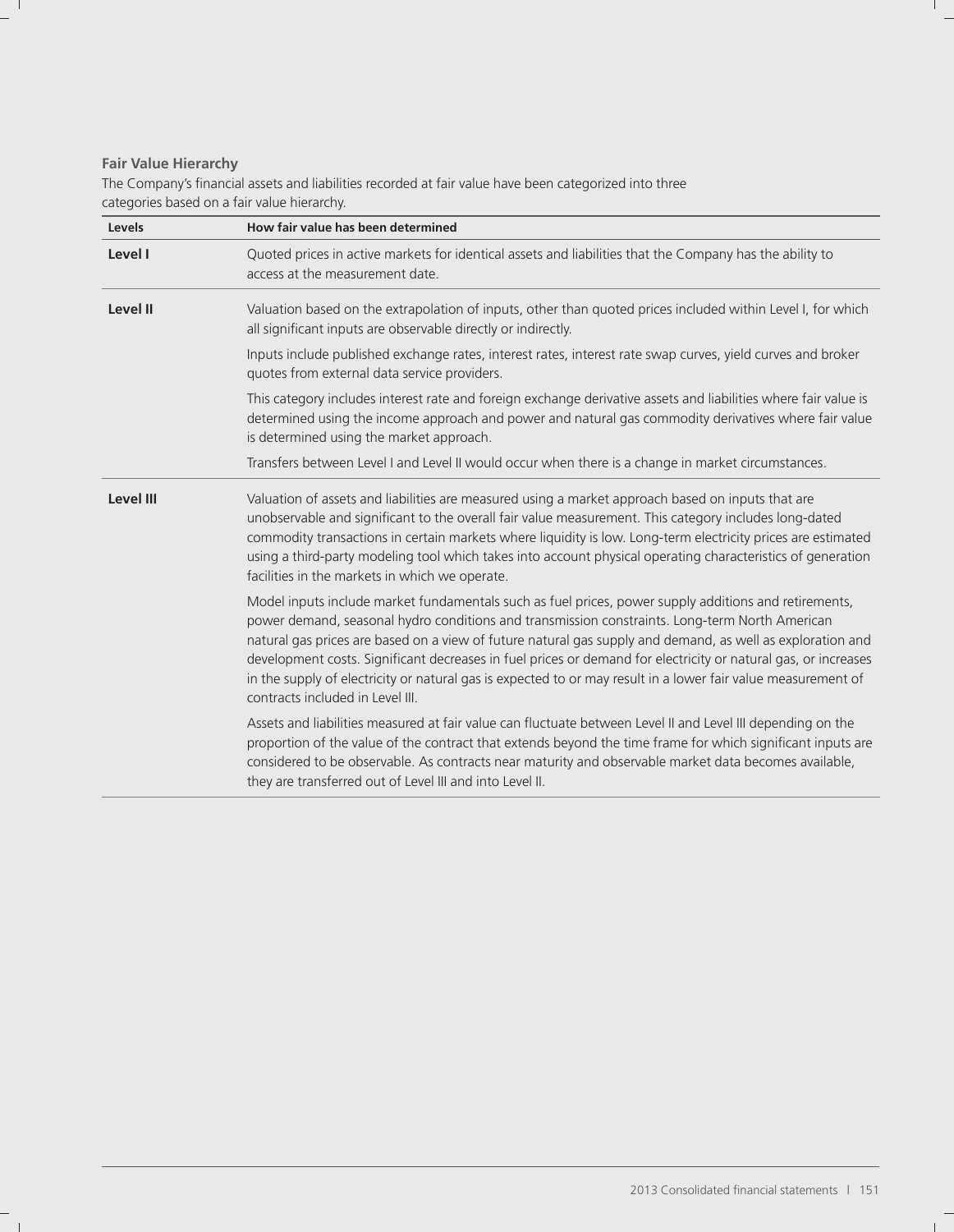The fair value of the Company's assets and liabilities measured on a recurring basis, including both current and non-current portions for 2013, are categorized as follows:

| at December 31, 2013<br>(millions of Canadian dollars, pre-tax) | Quoted prices in<br>active markets<br>Level $I^1$ | <b>Significant other</b><br>observable inputs<br>Level $II1$ | <b>Significant</b><br>unobservable inputs<br>Level III <sup>1</sup> | Total |
|-----------------------------------------------------------------|---------------------------------------------------|--------------------------------------------------------------|---------------------------------------------------------------------|-------|
| Derivative Instrument Assets:                                   |                                                   |                                                              |                                                                     |       |
| Power commodity contracts                                       |                                                   | 411                                                          | 4                                                                   | 415   |
| Natural gas commodity contracts                                 | 48                                                | 25                                                           |                                                                     | 73    |
| Foreign exchange contracts                                      |                                                   | 5                                                            |                                                                     | 5     |
| Interest rate contracts                                         |                                                   | 14                                                           |                                                                     | 14    |
| Derivative Instrument Liabilities:                              |                                                   |                                                              |                                                                     |       |
| Power commodity contracts                                       |                                                   | (299)                                                        | (3)                                                                 | (302) |
| Natural gas commodity contracts                                 | (50)                                              | (22)                                                         |                                                                     | (72)  |
| Foreign exchange contracts                                      |                                                   | (230)                                                        |                                                                     | (230) |
| Interest rate contracts                                         |                                                   | (8)                                                          |                                                                     | (8)   |
| Non-Derivative Financial Instruments:                           |                                                   |                                                              |                                                                     |       |
| Available for sale assets                                       |                                                   | 47                                                           |                                                                     | 47    |
|                                                                 | (2)                                               | (57)                                                         |                                                                     | (58)  |

<sup>1</sup> There were no transfers from Level I to Level II or from Level II to Level III for the year ended December 31, 2013.

The fair value of the Company's assets and liabilities measured on a recurring basis, including both current and non-current portions for 2012, are categorized as follows:

| at December 31, 2012<br>(millions of Canadian dollars, pre-tax) | Quoted prices in<br>active markets<br>Level $I^1$ | Significant other<br>observable inputs<br>Level $II1$ | <b>Significant</b><br>unobservable inputs<br>Level III <sup>1</sup> | <b>Total</b> |
|-----------------------------------------------------------------|---------------------------------------------------|-------------------------------------------------------|---------------------------------------------------------------------|--------------|
| Derivative Instrument Assets:                                   |                                                   |                                                       |                                                                     |              |
| Power commodity contracts                                       |                                                   | 213                                                   | $\overline{2}$                                                      | 215          |
| Natural gas commodity contracts                                 | 75                                                | 13                                                    |                                                                     | 88           |
| Foreign exchange contracts                                      |                                                   | 119                                                   |                                                                     | 119          |
| Interest rate contracts                                         |                                                   | 24                                                    |                                                                     | 24           |
| Derivative Instrument Liabilities:                              |                                                   |                                                       |                                                                     |              |
| Power commodity contracts                                       |                                                   | (269)                                                 | (4)                                                                 | (273)        |
| Natural gas commodity contracts                                 | (95)                                              | (11)                                                  |                                                                     | (106)        |
| Foreign exchange contracts                                      |                                                   | (76)                                                  |                                                                     | (76)         |
| Interest rate contracts                                         |                                                   | (14)                                                  |                                                                     | (14)         |
| Non-Derivative Financial Instruments:                           |                                                   |                                                       |                                                                     |              |
| Available for sale assets                                       |                                                   | 44                                                    |                                                                     | 44           |
|                                                                 | (20)                                              | 43                                                    | (2)                                                                 | 21           |

<sup>1</sup> There were no transfers from Level I to Level II or from Level II to Level III for the year ended December 31, 2012.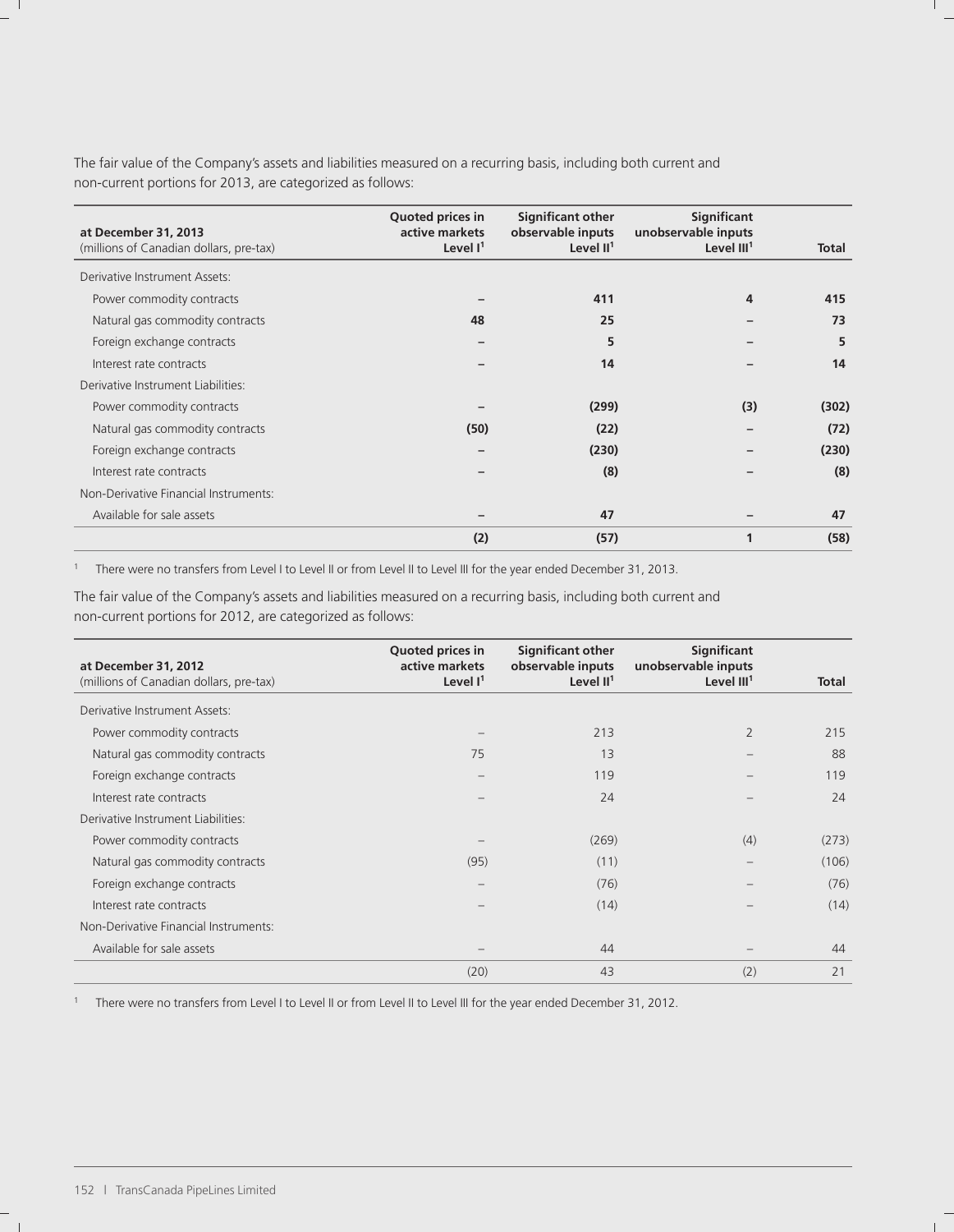The following table presents the net change in fair value of derivative assets and liabilities classified as Level III of the fair value hierarchy:

| (millions of Canadian dollars, pre-tax)     | 2013 | 2012 |
|---------------------------------------------|------|------|
| Balance at beginning of year                | (2)  | (15) |
| Settlements                                 |      | (1)  |
| Transfers out of Level III                  | (2)  | (21) |
| Total (losses)/gains included in Net Income | (1)  |      |
| Total gains included in OCI                 | 6    | 24   |
| Balance at end of year <sup>1</sup>         |      | (2)  |

<sup>1</sup> Energy Revenues include unrealized gains or losses attributed to derivatives in the Level III category that were still held at December 31, 2013 of nil (2012 – \$1 million).

A 10 per cent increase or decrease in commodity prices, with all other variables held constant, would result in a \$2 million decrease or increase, respectively, in the fair value of outstanding derivative instruments included in Level III as at December 31, 2013.

# **24. CHANGES IN OPERATING WORKING CAPITAL**

| year ended December 31<br>(millions of Canadian dollars) | 2013  | 2012 | 2011 |
|----------------------------------------------------------|-------|------|------|
| (Increase)/decrease in Accounts Receivable               | (60)  | 50   | (34) |
| (Increase)/decrease in Inventories                       | (30)  | 27   |      |
| Decrease/(increase) in Other Current Assets              | 40    | 64   | (15) |
| (Decrease)/increase in Accounts Payable and Other        | (291) | 146  | 243  |
| Increase in Accrued Interest                             | 7     |      | 10   |
| (Increase)/Decrease in Operating Working Capital         | (334) | 287  | 207  |

## **25. ACQUISITIONS AND DISPOSITIONS**

### **Energy**

### *Ontario Solar*

In 2011, TCPL agreed to purchase nine Ontario solar facilities with a combined capacity of 86 MW from Canadian Solar Solutions Inc. for approximately \$500 million. Under the terms of the agreement, TCPL will purchase each facility once construction and acceptance testing have been completed and operations have begun under 20-year PPAs with the Ontario Power Authority as part of the Feed-in Tariff program in Ontario.

In 2013, TCPL acquired the first four of these solar power facilities for \$216 million. TCPL measured the assets and liabilities acquired at fair value with substantially all of the purchase price allocated to Plant, Property and Equipment and no Goodwill was recorded.

TCPL anticipates the remaining facilities will come into service and be acquired in 2014.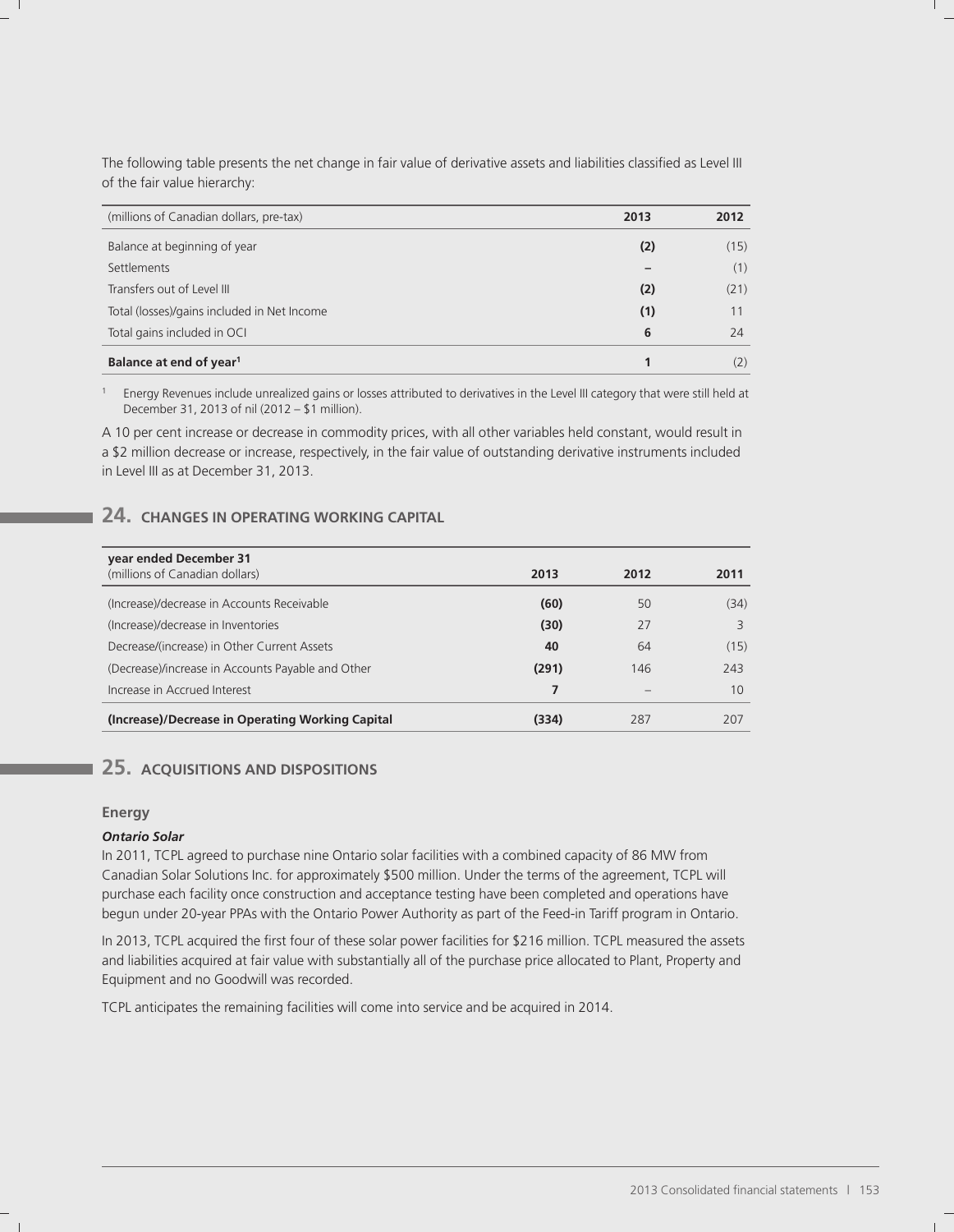### *CrossAlta*

In December 2012, TCPL purchased BP's 40 per cent interest in the assets of the Crossfield Gas Storage facility and BP's interest in CrossAlta Gas Storage & Services Ltd. (collectively CrossAlta) for \$214 million in cash, net of cash acquired, resulting in the Company owning and operating 100 per cent of these operations.

The Company measured the assets and liabilities acquired at fair value and the transaction resulted in no Goodwill. Upon acquisition, TCPL began consolidating CrossAlta. Prior to the acquisition, TCPL applied equity accounting to its 60 per cent ownership interest in CrossAlta.

### **Natural Gas Pipelines**

### *TC PipeLines, LP*

In July 2013, TCPL completed the sale of a 45 per cent interest in each of GTN LLC and Bison LLC to TC PipeLines, LP for an aggregate purchase price of US\$1.05 billion, which included US\$146 million of long-term debt for 45 per cent of GTN LLC debt outstanding, plus normal closing adjustments. GTN LLC and Bison LLC own the GTN and Bison natural gas pipelines, respectively.

In May 2013, TC PipeLines, LP completed a public offering of 8,855,000 common units at a price of US\$43.85 per unit, resulting in gross proceeds of approximately US\$388 million and net proceeds of US\$373 million after unit issuance costs. TCPL contributed approximately US\$8 million to maintain its two per cent general partnership interest and did not purchase any other units. Upon completion of this offering, TCPL's ownership interest in TC PipeLines, LP decreased from 33.3 per cent to 28.9 per cent and an after-tax dilution gain of \$29 million (\$47 million pre-tax) was recorded in Additional Paid-In Capital.

In May 2011, TCPL completed the sale of a 25 per cent interest in each of GTN LLC and Bison LLC to TC PipeLines, LP for an aggregate purchase price of US\$605 million which included US\$81 million of long-term debt, or 25 per cent of GTN LLC's outstanding debt, plus normal closing adjustments.

In May 2011, TC PipeLines, LP completed a public offering of 7,245,000 common units at a price of US\$47.58 per unit, resulting in gross proceeds of approximately US\$345 million and net proceeds of US\$331 million after unit issuance costs. TCPL contributed approximately US\$7 million to maintain its two per cent general partnership interest and did not purchase any other units. As a result of the common units offering, TCPL's ownership in TC PipeLines, LP decreased from 38.2 per cent to 33.3 per cent and an after-tax dilution gain of \$30 million (\$50 million pre-tax) was recorded in Additional Paid-In Capital.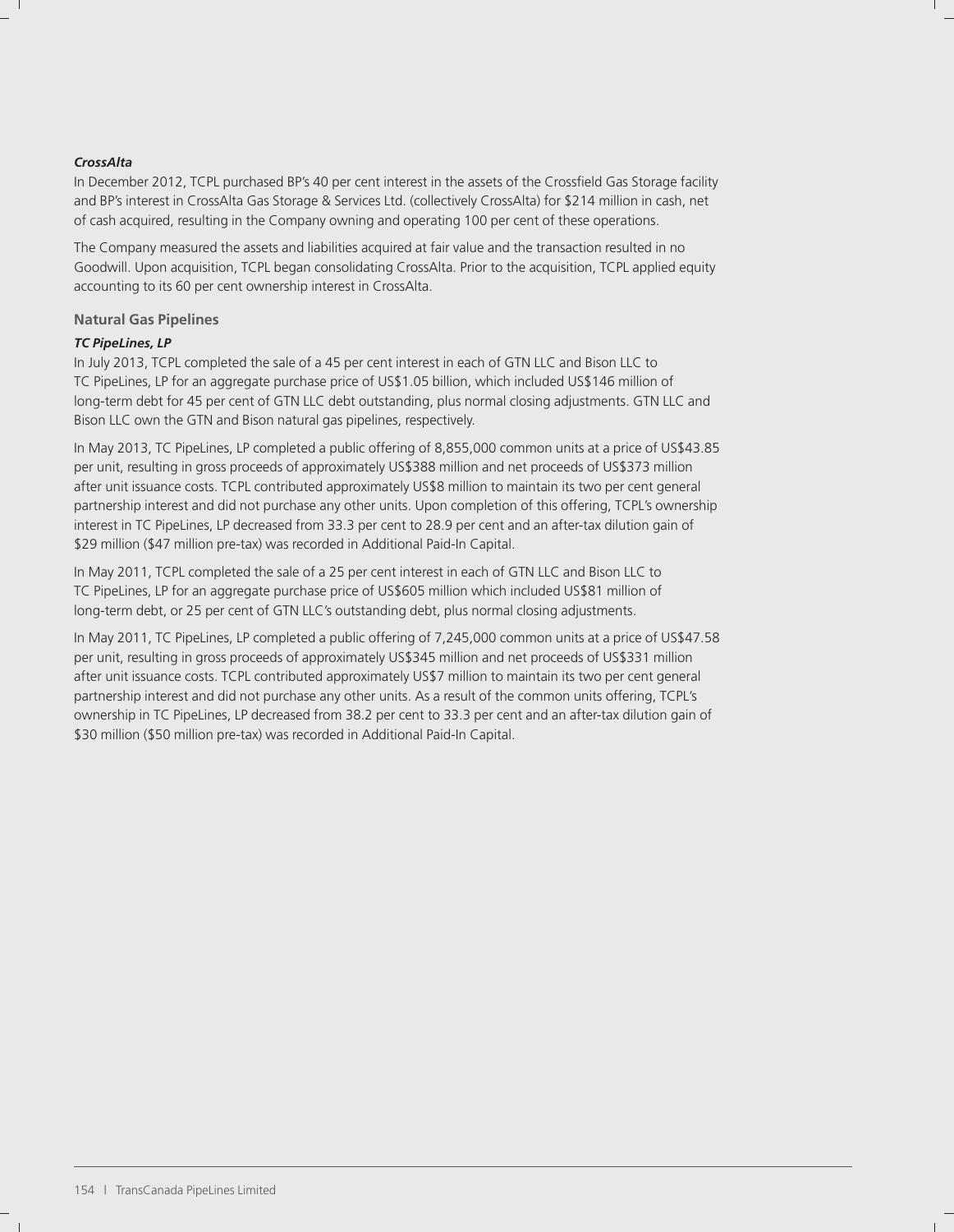## **26. COMMITMENTS, CONTINGENCIES AND GUARANTEES**

### **Commitments**

### *Operating Leases*

Future annual payments, net of sub-lease receipts, under the Company's operating leases for various premises, services and equipment are approximately as follows:

| year ended December 31<br>(millions of Canadian dollars) | <b>Minimum</b><br>Lease<br><b>Payments</b> | <b>Amounts</b><br>Recoverable<br>under<br><b>Sub-leases</b> | <b>Net</b><br><b>Payments</b> |
|----------------------------------------------------------|--------------------------------------------|-------------------------------------------------------------|-------------------------------|
| 2014                                                     | 98                                         | 8                                                           | 90                            |
| 2015                                                     | 97                                         | 7                                                           | 90                            |
| 2016                                                     | 92                                         | 5                                                           | 87                            |
| 2017                                                     | 86                                         | 5                                                           | 81                            |
| 2018                                                     | 82                                         | 3                                                           | 79                            |
| 2019 and thereafter                                      | 325                                        |                                                             | 325                           |
|                                                          | 780                                        | 28                                                          | 752                           |

The operating lease agreements for premises, services and equipment expire at various dates through 2052, with an option to renew certain lease agreements for periods of one year to 10 years. Net rental expense on operating leases in 2013 was \$98 million (2012 – \$84 million; 2011 – \$79 million).

TCPL's commitments under the Alberta PPAs are considered to be operating leases and a portion of these PPAs have been subleased to third parties under similar terms and conditions. Future payments under these PPAs have been excluded from operating leases in the above table, as these payments are dependent upon plant availability and other factors. TCPL's share of payments under the PPAs in 2013 was \$242 million (2012 – \$238 million; 2011 – \$309 million). The generating capacities and expiry dates of the PPAs are as follows:

|            | <b>MW</b> | <b>Expiry Date</b> |
|------------|-----------|--------------------|
| Sundance A | 560       | December 31, 2017  |
| Sheerness  | 756       | December 31, 2020  |

TCPL and its affiliates have long-term natural gas transportation and natural gas purchase arrangements as well as other purchase obligations, all of which are transacted at market prices and in the normal course of business.

### *Other Commitments*

Capital expenditure commitments include signed contracts related to the construction of growth projects and are based on the projects proceeding as planned. Changes to these projects, including cancellation, would reduce or possibly eliminate these commitments as a result of cost mitigation efforts.

At December 31, 2013, TCPL was committed to Natural Gas Pipelines capital expenditures totaling approximately \$1.3 billion (2012 – \$1.3 billion), primarily related to construction costs related to the NGTL System and other natural gas pipeline projects.

At December 31, 2013, the Company was committed to Oil Pipelines capital expenditures totaling approximately \$2.5 billion (2012 – \$1.7 billion), primarily related to construction costs of Keystone XL and Grand Rapids.

At December 31, 2013, the Company was committed to Energy capital expenditures totaling approximately \$0.1 billion (2012 – \$0.1 billion), primarily related to capital costs of the Napanee Generating Station.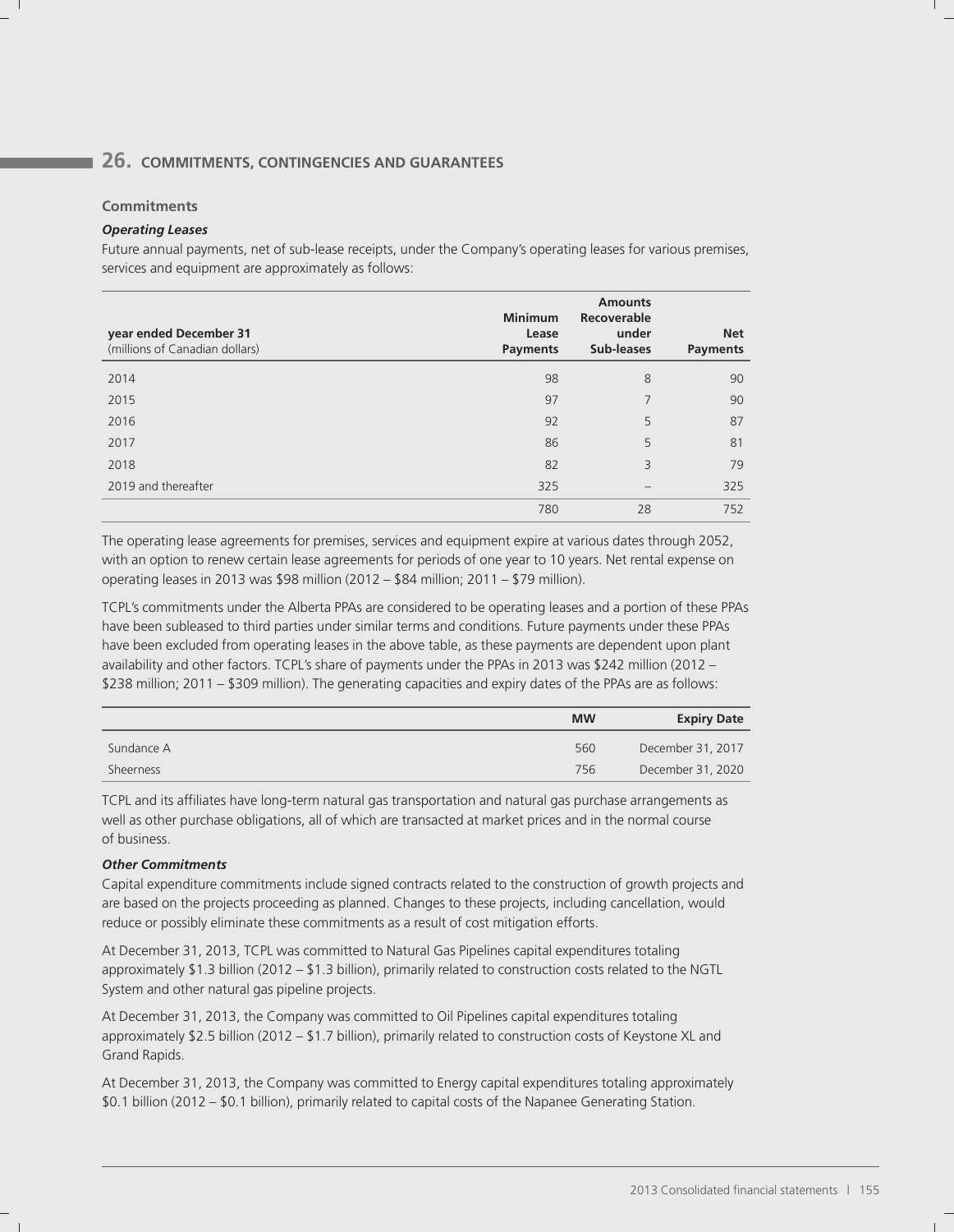At December 31, 2013, the Company was committed to purchase the remaining five solar facilities from Canadian Solar Solutions Inc. for approximately \$280 million.

### **Contingencies**

TCPL is subject to laws and regulations governing environmental quality and pollution control. At December 31, 2013, the Company had accrued approximately \$32 million (2012 – \$37 million; 2011 – \$49 million) related to operating facilities, which represents the present value of the estimated future amount it expects to expend to remediate the sites. However, additional liabilities may be incurred as assessments occur and remediation efforts continue.

TCPL and its subsidiaries are subject to various legal proceedings, arbitrations and actions arising in the normal course of business. While the final outcome of such legal proceedings and actions cannot be predicted with certainty, it is the opinion of management that the resolution of such proceedings and actions will not have a material impact on the Company's consolidated financial position or results of operations.

### **Guarantees**

TCPL and its joint venture partners on Bruce Power, Cameco Corporation and BPC Generation Infrastructure Trust (BPC), have severally guaranteed one-third of certain contingent financial obligations of Bruce B related to power sales agreements, a lease agreement and contractor services. In addition, TCPL and BPC have each severally guaranteed one-half of certain contingent financial obligations of Bruce A related to a sublease agreement and certain other financial obligations. The Company's exposure under certain of these guarantees is unlimited.

In addition to the guarantees for Bruce Power, the Company and its partners in certain other jointly owned entities have either (i) jointly and severally, (ii) jointly or (iii) severally guaranteed the financial performance of these entities related primarily to redelivery of natural gas, PPA payments and the payment of liabilities. For certain of these entities, any payments made by TCPL under these guarantees in excess of its ownership interest are to be reimbursed by its partners.

The carrying value of these guarantees has been included in Other Long-Term Liabilities. Information regarding the Company's guarantees is as follows:

|                                                          |                              | 2013                                      |                   | 2012                                      |                   |
|----------------------------------------------------------|------------------------------|-------------------------------------------|-------------------|-------------------------------------------|-------------------|
| year ended December 31<br>(millions of Canadian dollars) | Term                         | <b>Potential</b><br>Exposure <sup>1</sup> | Carrying<br>Value | <b>Potential</b><br>Exposure <sup>1</sup> | Carrying<br>Value |
| <b>Bruce Power</b>                                       | Ranging to 2019 <sup>2</sup> | 629                                       |                   | 897                                       | 10 <sup>1</sup>   |
| Other jointly owned entities                             | Ranging to 2040              | 51                                        | 10                | 89                                        |                   |
|                                                          |                              | 680                                       | 18                | 986                                       |                   |

<sup>1</sup> TCPL's share of the potential estimated current or contingent exposure.

Except for one guarantee with no termination date.